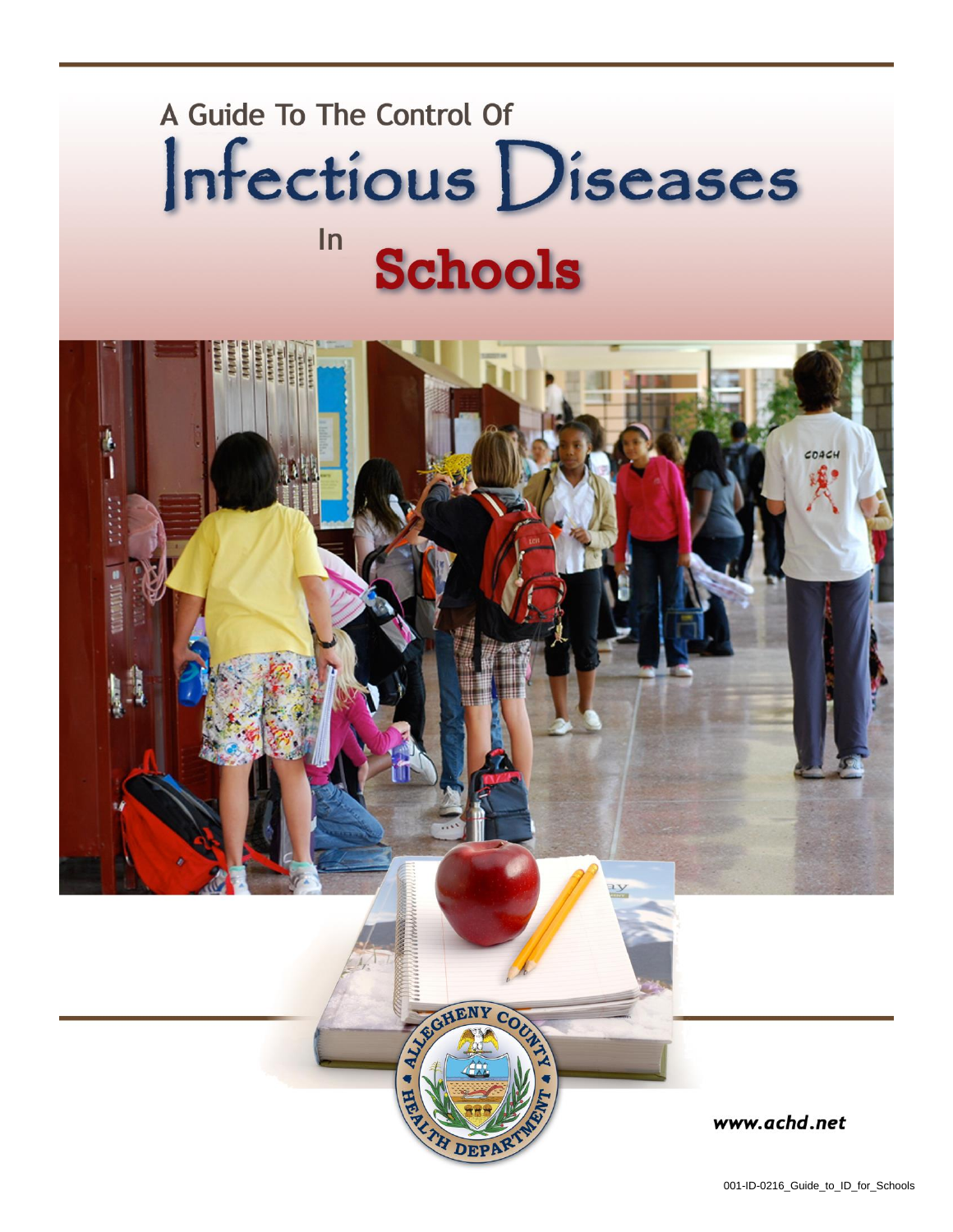

# **A Guide to the Control of** Infectious Diseases **In Schools**

This booklet is a guide to infectious diseases which affect children and staff in schools. The guide provides information on incubation period and symptoms, method of spread and minimum control measures for selected diseases and conditions which are of public health importance.

The staff at the Infectious Diseases Program of the Allegheny County Health Department is available for consultation at (412) 578-8062. Information is also available on the Department's web site at [www.achd.net.](http://www.achd.net/)

A complete list of diseases and conditions reportable to the Allegheny County Health Department is shown in Appendix A. All outbreaks must be reported to ACHD at 412-687-2243.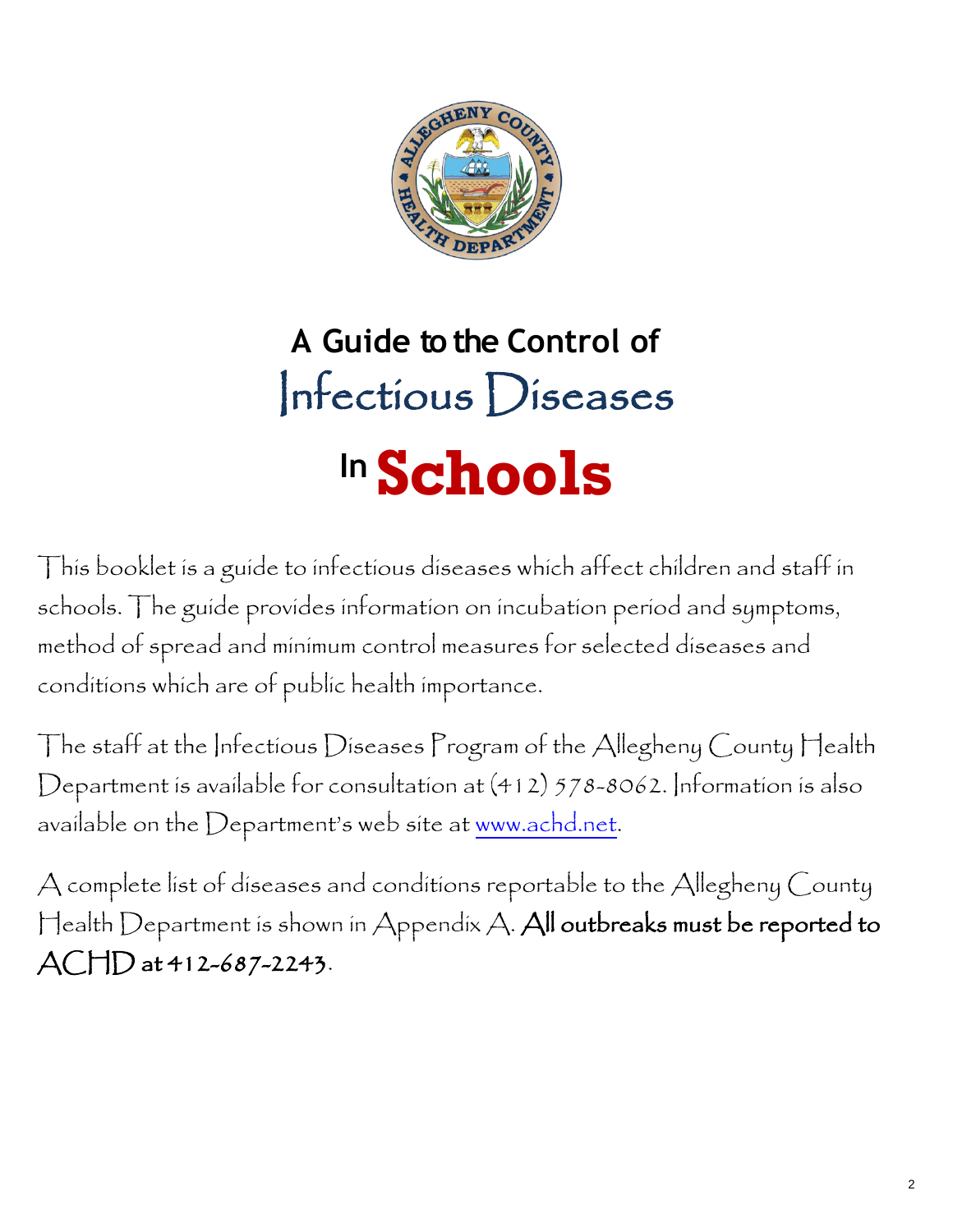# **TABLE OF CONTENTS**

<span id="page-2-0"></span>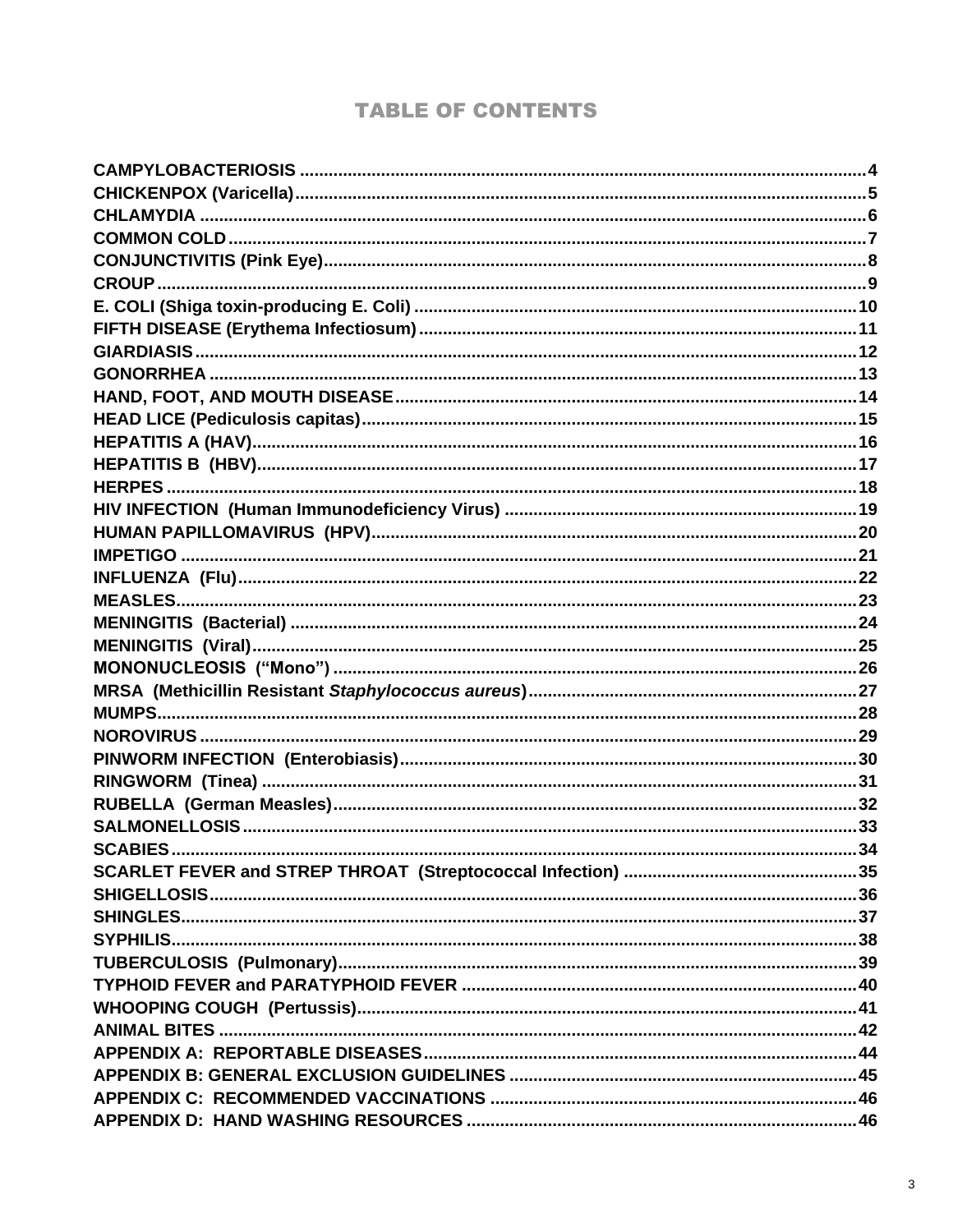# **CAMPYLOBACTERIOSIS**

#### **AGENT, INCUBATION, AND SYMPTOMS**

**Infectious Agent**: *Campylobacter* bacteria; most common is *C. jejuni*

**Incubation**: Usually 2-5 days, with a range of 1-10 days

**Symptoms**: Diarrhea (frequently with bloody stools), abdominal pain, fever, malaise, nausea, and sometimes vomiting

#### **TRANSMISSION**

**Method of Spread**: By ingestion of the organism in undercooked meat, contaminated food and water or raw milk; from contact with infected pets (especially puppies and kittens) or farm animals. Personto-person transmission has been reported in day care centers when children are in diapers (i.e., incontinent of stool).

**Period of Communicability**: Throughout the course of infection, usually from several days to several weeks. Individuals not treated with antibiotics excrete the organism for as long as 2-7 weeks.

#### **CONTROL**

**Exclusion:** Children or staff may not attend school if they are symptomatic.

**Disinfection:** To minimize the risk of transmission, emphasize thorough hand washing by children and staff before eating and after toilet use. Persons handling and preparing food should give particular attention to hand washing.

#### **OTHER INFORMATION**

Cases should be reported by phone to the Allegheny County Health Department at 412-687-2243.

CDC Fact Sheet<http://www.cdc.gov/nczved/divisions/dfbmd/diseases/campylobacter/>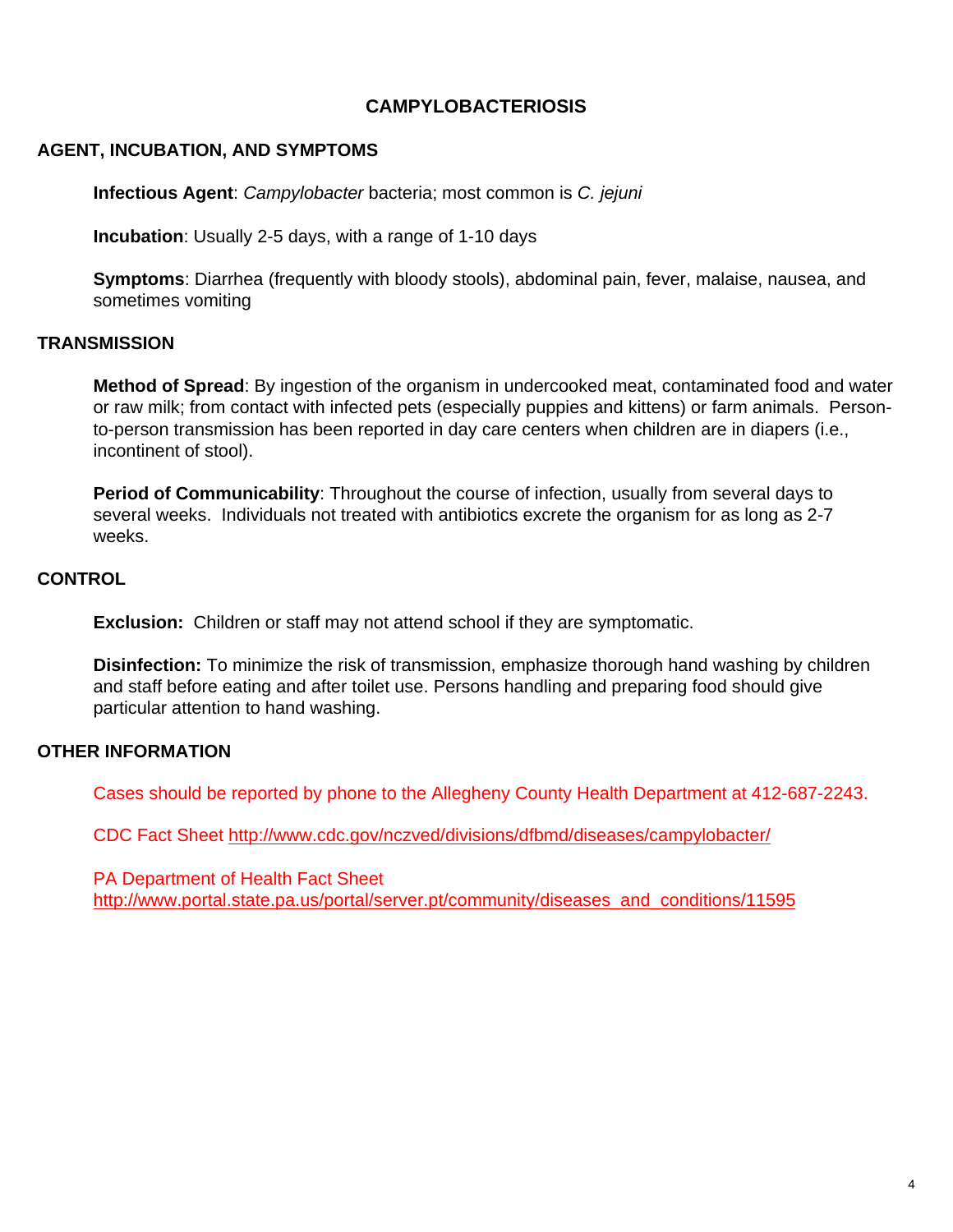# **CHICKENPOX (Varicella)**

## <span id="page-4-0"></span>**AGENT, INCUBATION, AND SYMPTOMS**

**Infectious Agent**: Varicella-Zoster Virus (herpesvirus 3)

**Incubation**: Usually 14-16 days, may be 10-21 days; may be prolonged for as long as 28 days after use of Varicella-Zoster Immune Globulin (VZIG) in those who are immunodeficient.

**Symptoms**: Slight fever, tiredness, loss of appetite, and headache, followed 1-2 days later by an itchy skin rash consisting of small blisters which leave scabs. Eruptions occur in crops. Pimples, blisters and scabs may all be present at the same time. Persons with leukemia; or otherwise immunocompromised, are at increased risk for complications.

#### **TRANSMISSION**

**Method of Spread**: Droplet/airborne spread of respiratory secretions from an infected person.or direct contact with or breathing in aerosolized virus from lesions.

**Period of Communicability**: Usually 1-2 days before onset rash/blisters and until all vesicles have dried and crusted (usually 5 days from the last crop of vesicles).

#### **CONTROL**

**Exclusion:** Exclude from school until vesicles become dry usually after 5 days in unimmunized children and 1-4 days with breakthrough chickenpox in immunized children. If outbreak occurs (5 or more cases), exclude unvaccinated children from day 8 to day 21 after exposure or readmit when vaccinated. Use of VariZIG is only indicated in special circumstances.

**Disinfection:** Disinfect articles soiled by discharge from the nose and throat, and from lesions.

**Vaccine Preventable Disease**: Vaccine can protect against infection or severe disease if given within 72 hours of exposure and possibly up to 5 days after exposure. It is recommended for exposed susceptible persons. Children should be routinely immunized against varicella at 12-15 months and 4-6 years.

#### **OTHER INFORMATION**

Cases should be reported by phone to the Allegheny County Health Department at 412-687-2243.

CDC Fact Sheet<http://www.cdc.gov/vaccines/vpd-vac/varicella/fs-parents.html>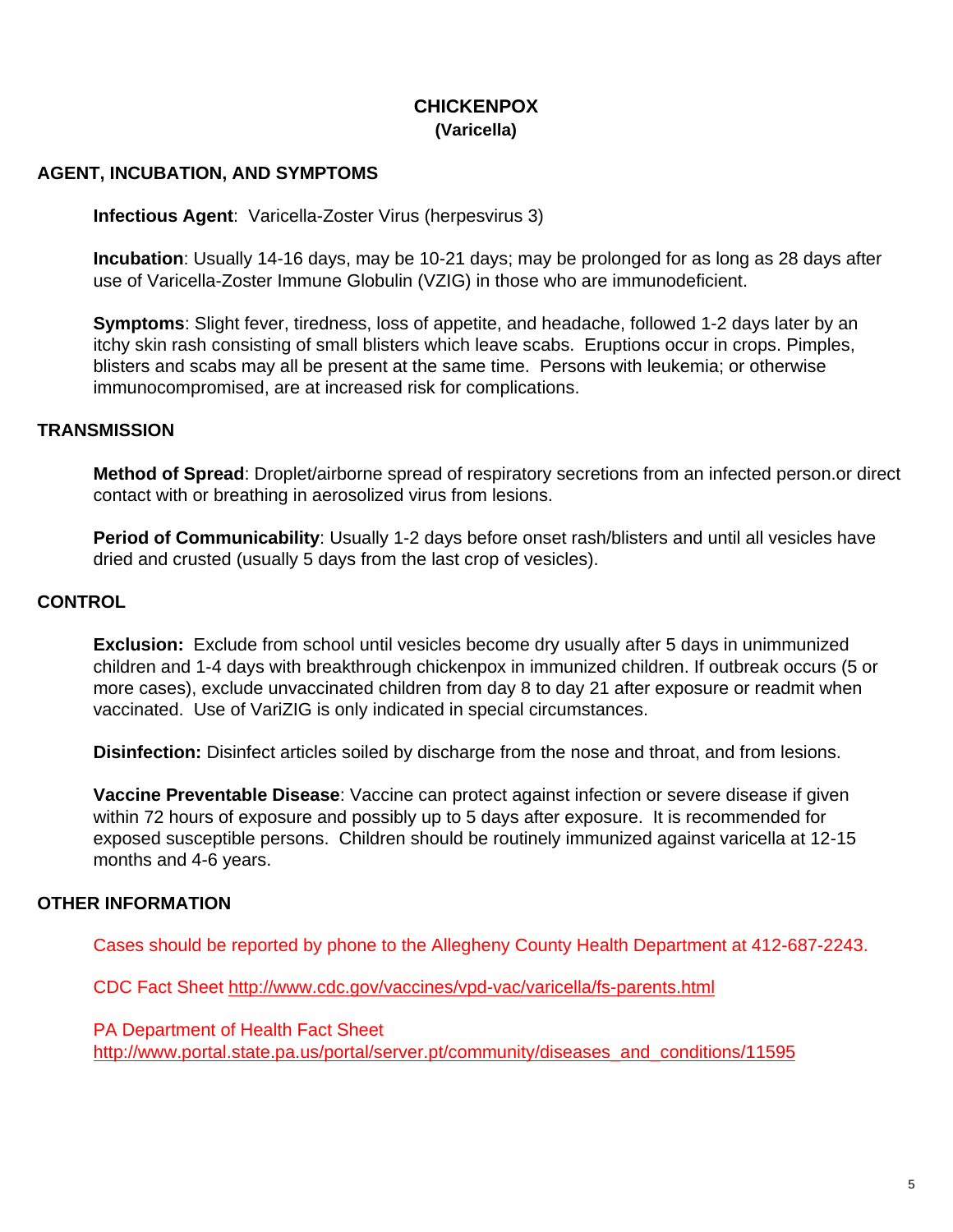# **CHI AMYDIA**

#### <span id="page-5-0"></span>**AGENT, INCUBATION, AND SYMPTOMS**

**Infectious Agent**: *Chlamydia trachomatis*

**Incubation**: poorly defined, from one week up to several weeks

**Symptoms**: Most infections are asymptomatic. Males may have burning on urination and a watery discharge or, less commonly, pain, tenderness, or swelling in one or both testicles.Females usually have no recognized symptoms; however, any abnormal vaginal discharge may indicate a chlamydial infection. Abdominal or pelvic pain in females can indicate pelvic inflammatory disease (PID), a serious complication.

#### **TRANSMISSION**

**Method of Spread:** Vaginal, oral, or anal sexual contact.

**Period of Communicability**: Communicable until treated; may extend for long periods if asymptomatic and undetected. No longer communicable after completion of 7-day therapy or 7 days after single dose treatment.

## **CONTROL**

**Exclusion:** No reason to restrict attendance.

#### **OTHER INFORMATION**

Cases should be reported to the Allegheny County Health Department at 412-687-2243.

Chlamydia infection is the most common bacterial STD among sexually active teenagers. Because symptoms are often absent, sexually active female students should be screened routinely for

chlamydia. All pregnant females should be screened at first prenatal visit and again in the  $3^{^{\text{rd}}}$ trimester if <25 years of age to prevent spread to newborns. Sex partners should be referred for evaluation and treatment.

Correct and consistent use of latex condoms can reduce risk for infection.

CDC Fact Sheet *<http://www.cdc.gov/std/chlamydia/STDFact-Chlamydia.htm>*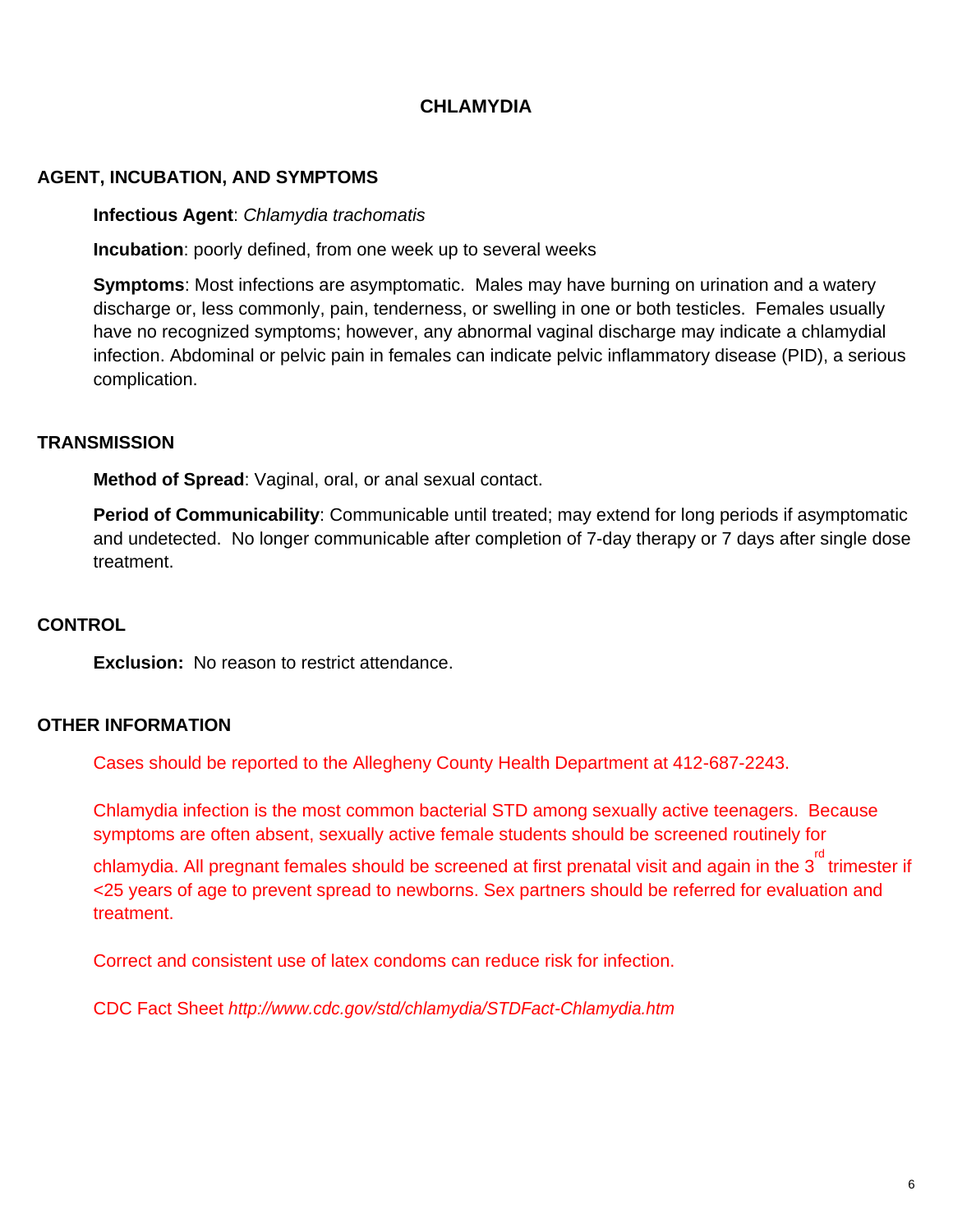# **COMMON COLD**

#### <span id="page-6-0"></span>**AGENT, INCUBATION, AND SYMPTOMS**

**Infectious Agent**: Over 200 viruses; most common is rhinovirus

**Incubation**: 12 hours - 5 days, usually 48 hours

**Symptoms:** sneezing, watery discharge from nose and eyes, sore throat, chills, mild headache, and mild body aches.

#### **TRANSMISSION**

**Method of Spread:** Direct contact with an infected person, or indirectly by contact with articles freshly soiled by discharge from nose and throat of the infected person.

**Period of Communicability**: Usually 24 hours before onset of symptoms and until 5 days after onset.

#### **CONTROL**

**Exclusion**: No exclusion necessary unless the infected person has a fever or is unable to perform daily activities.

#### **OTHER INFORMATION**

CDC Fact Sheet http://www.cdc.gov/getsmart/antibiotic-use/URI/colds.html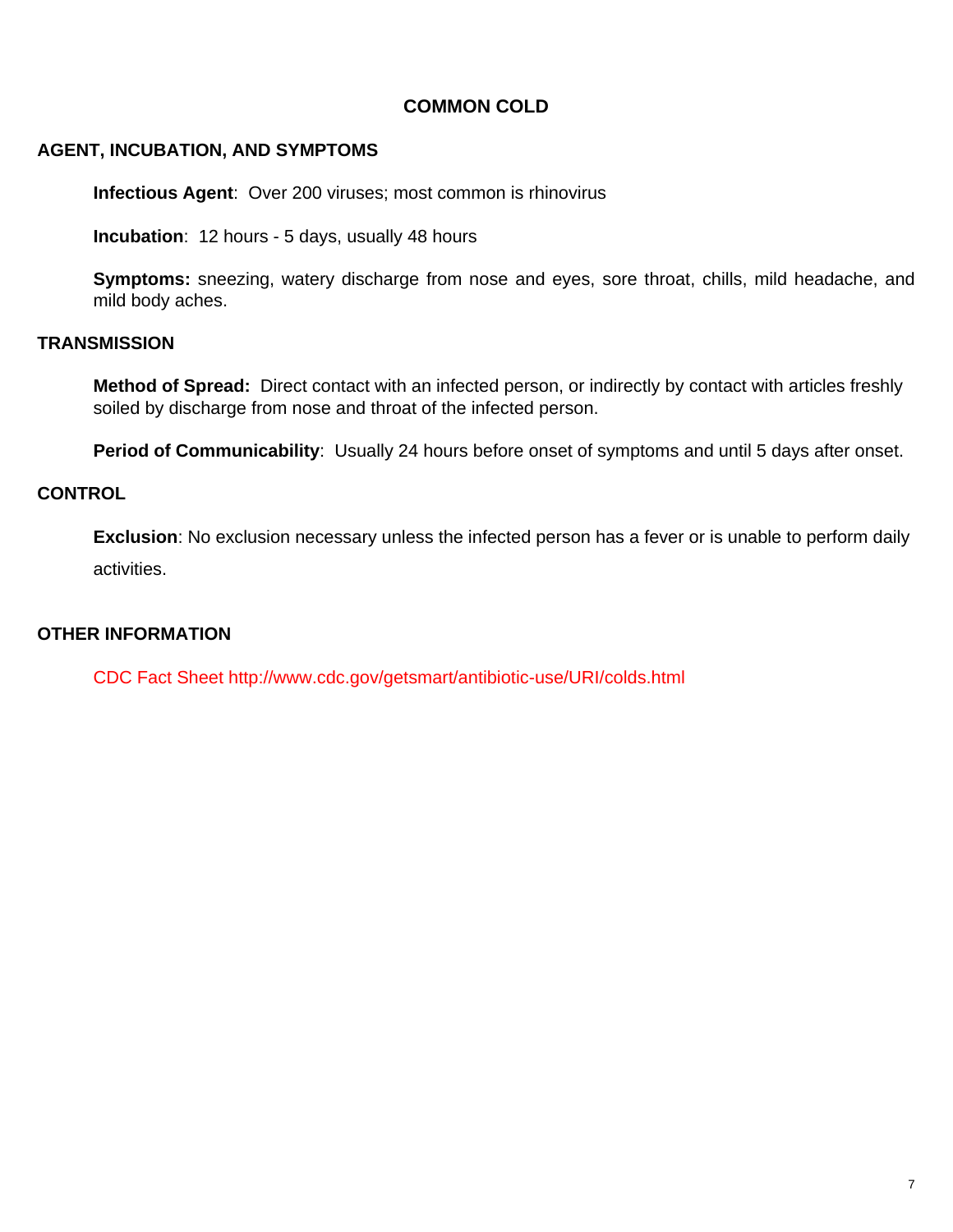# **CONJUNCTIVITIS (Pink Eye)**

## <span id="page-7-0"></span>**AGENT, INCUBATION, AND SYMPTOMS**

**Infectious Agent**: viruses, bacteria, allergens

**Incubation**: Usually 24-72 hours.

**Symptoms**: Eyes are red, watery, itchy and sensitive to light; eyelids are frequently crusted and swollen.

#### **TRANSMISSION**

**Method of Spread**: Direct contact with eye discharge or upper respiratory tract discharge of infected persons, or indirectly by contact with contaminated articles of person infected, including eye makeup applicators and multiple dose eye medication droppers.

**Period of Communicability**: Duration of active infection.

#### **CONTROL**

**Exclusion:** Exclude until therapy is initiated (if indicated). If can't avoid close contact with other students, exclude until all discharge is gone and eyes are dry.

**Disinfection:** Disinfect any objects and surfaces that come in contact with secretions from the eyes, mouth, and nose, using an EPA-registered disinfectant. Frequent handwashing with soap and warm water is recommended.

# **OTHER INFORMATION**

CDC Fact Sheet http://www.cdc.gov/conjunctivitis/about/index.html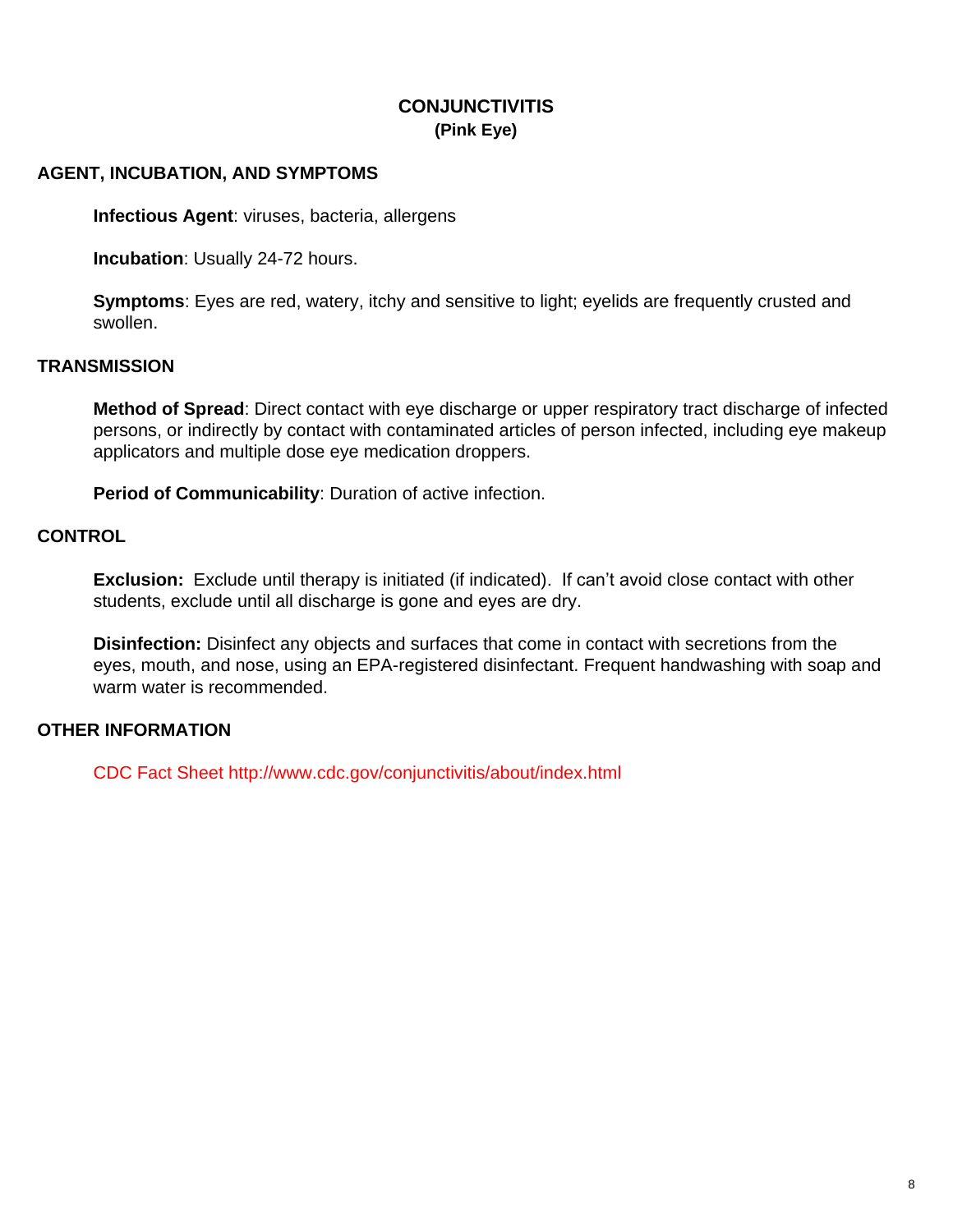# **CROUP**

# <span id="page-8-0"></span>**AGENT, INCUBATION, AND SYMPTOMS**

**Infectious Agent**: Various viruses and bacteria; most often caused by human parainfluenza virus.

**Incubation**: Variable, depending upon causative agent.

**Symptoms**: Harsh barking cough, severe respiratory distress, high pitched breathing sounds.

# **TRANSMISSION**

**Method of Spread**: Direct contact with nose and mouth secretions of an infected person, or indirectly by contact with surfaces freshly soiled by discharge from nose and throat of an infected person; also through the air by coughing or sneezing.

**Period of Communicability**: Duration of active disease; most contagious during the early stage.

#### **CONTROL**

**Exclusion:** Exclude from preschool/center until symptoms are gone

**Disinfection:** Frequent handwashing

#### **OTHER INFORMATION**

CDC Fact Sheet<http://www.cdc.gov/parainfluenza/about/symptoms.html>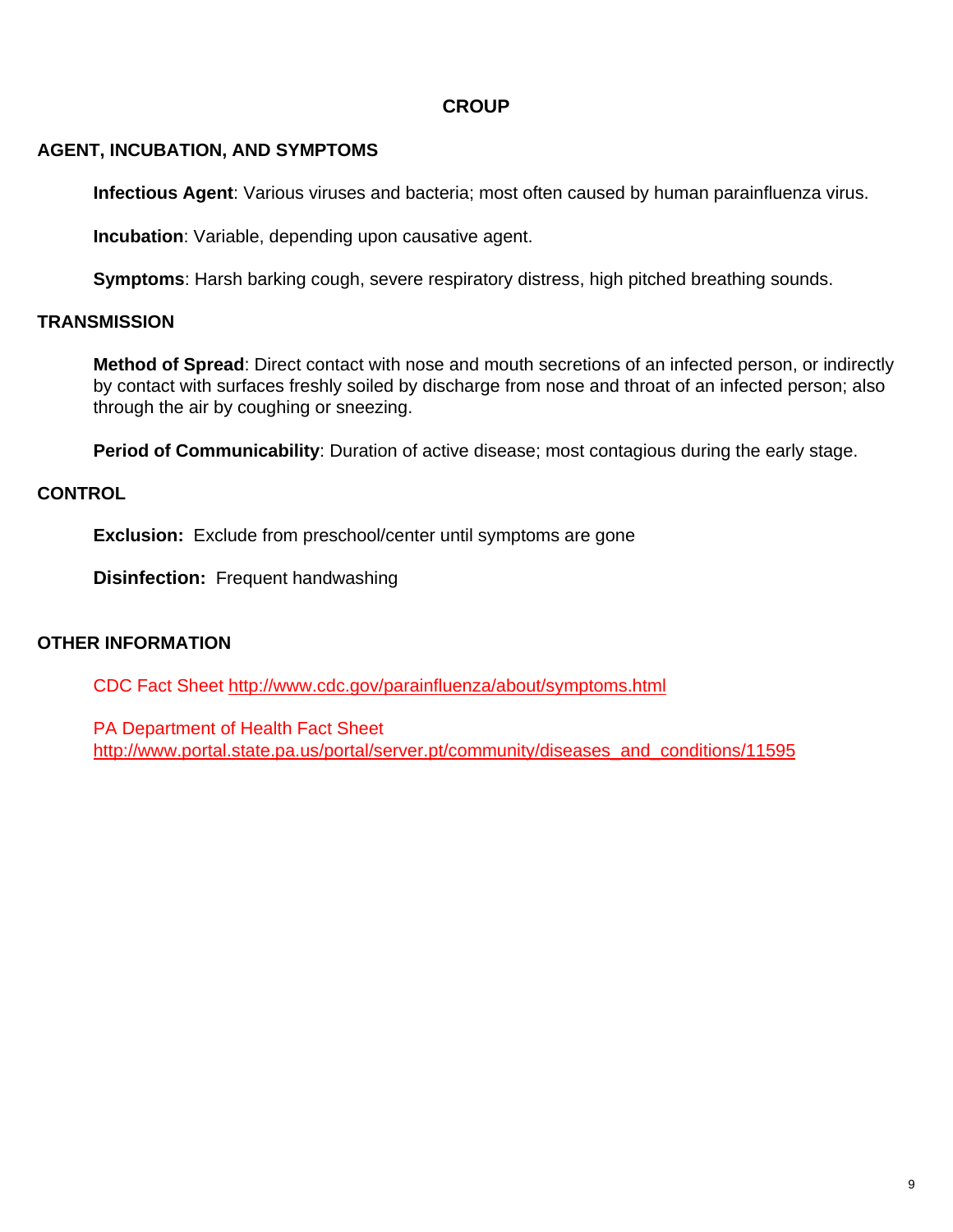# **E. COLI (Shiga toxin-producing E. Coli)**

#### <span id="page-9-0"></span>**AGENT, INCUBATION, AND SYMPTOMS**

**Infectious Agent**: *E. coli* 0157:H7 is the most common serotype found.

**Incubation**: 1-10 day range, with 3-4 days typical

**Symptoms**: Diarrhea, which may be severe and contain blood and mucous; abdominal cramps, vomiting*.*

#### **TRANSMISSION**

**Method of Spread**: Mainly by ingestion of contaminated food, particularly undercooked beef, raw milk, fruits and vegetables grown with contaminated ruminant fertilizer. Waterborne transmission has been documented associated with drinking or swimming in contaminated water.

Direct person to person transmission may occur in families and child care centers.

**Period of Communicability**: In adults, as long as pathogen is excreted, commonly 1 week or less. About 1/3 of infected children carry the pathogen for 3 weeks.

#### **CONTROL**

**Exclusion:** Children or staff may not attend school if they are symptomatic.

**Disinfection:** To minimize the risk of transmission, emphasize thorough hand washing by children and staff before eating and after toilet use. Persons handling and preparing food should give particular attention to hand washing.

#### **OTHER INFORMATION**

Confirmed cases of Enterohemorrhagic *E.Coli* (Shiga-toxin producing E. Coli or STEC) should be reported by phone to the Allegheny County Health Department at 412-687-2243.

CDC Fact Sheet [http://www.cdc.gov/ecoli/general/index.html?s\\_cid=cs\\_002](http://www.cdc.gov/ecoli/general/index.html?s_cid=cs_002)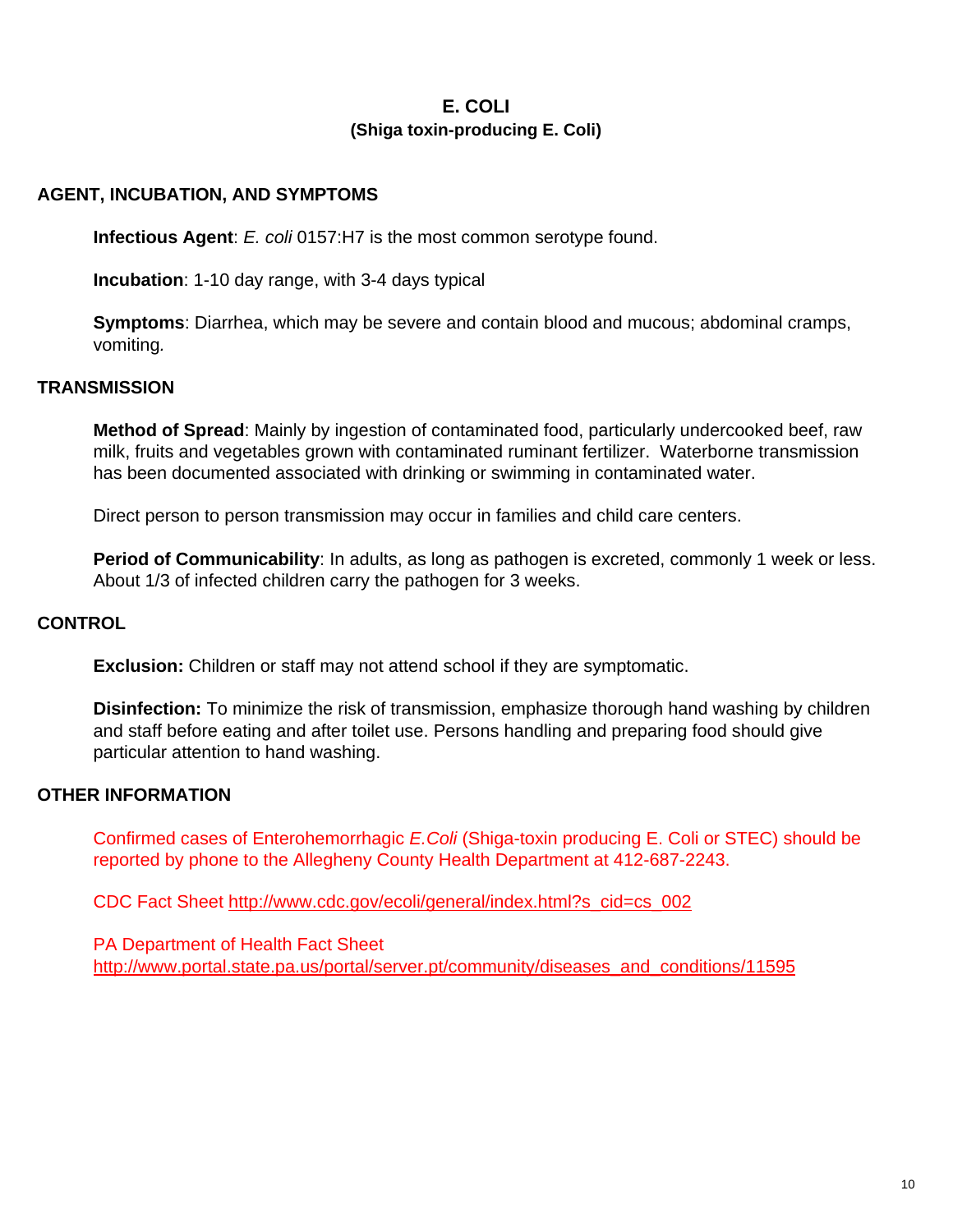# **FIFTH DISEASE (Erythema Infectiosum)**

#### <span id="page-10-0"></span>**AGENT, INCUBATION, AND SYMPTOMS**

**Infectious Agent**: Parvovirus B19

**Incubation**: Variable; usually 4-20 days until development of rash

**Symptoms**: Begins as a fever, runny nose, and headache. Characteristic is a striking erythema of the cheeks (slapped-face appearance), frequently associated with a rash on trunk and extremities which fades but may reappear. Differentiation from rubella and scarlet fever is often necessary.

#### **TRANSMISSION**

**Method of Spread**: Contact with infected respiratory secretions.

**Period of Communicability**: Greatest before onset of rash, when symptoms are fever, runny nose, and headache, probably not communicable after onset of rash.

#### **CONTROL**

**Exclusion:** Children with Fifth Disease do not need to be excluded from school since they are not generally contagious once the rash occurs. Exclude while fever is present.

**Disinfection:** Routine hand washing and proper disposal of tissues used while sneezing, coughing and nose blowing are indicated to reduce the spread of Fifth Disease.

#### **OTHER INFORMATION**

High risk groups should be contacted including those with hemolytic anemia, immunodeficiencies, and pregnant women. Exposed pregnant women should be referred for Parvovirus B19 antibody testing to determine susceptibility and to assist with counseling regarding risks to their fetuses.

CDC Fact Sheet<http://www.cdc.gov/parvovirusB19/fifth-disease.html>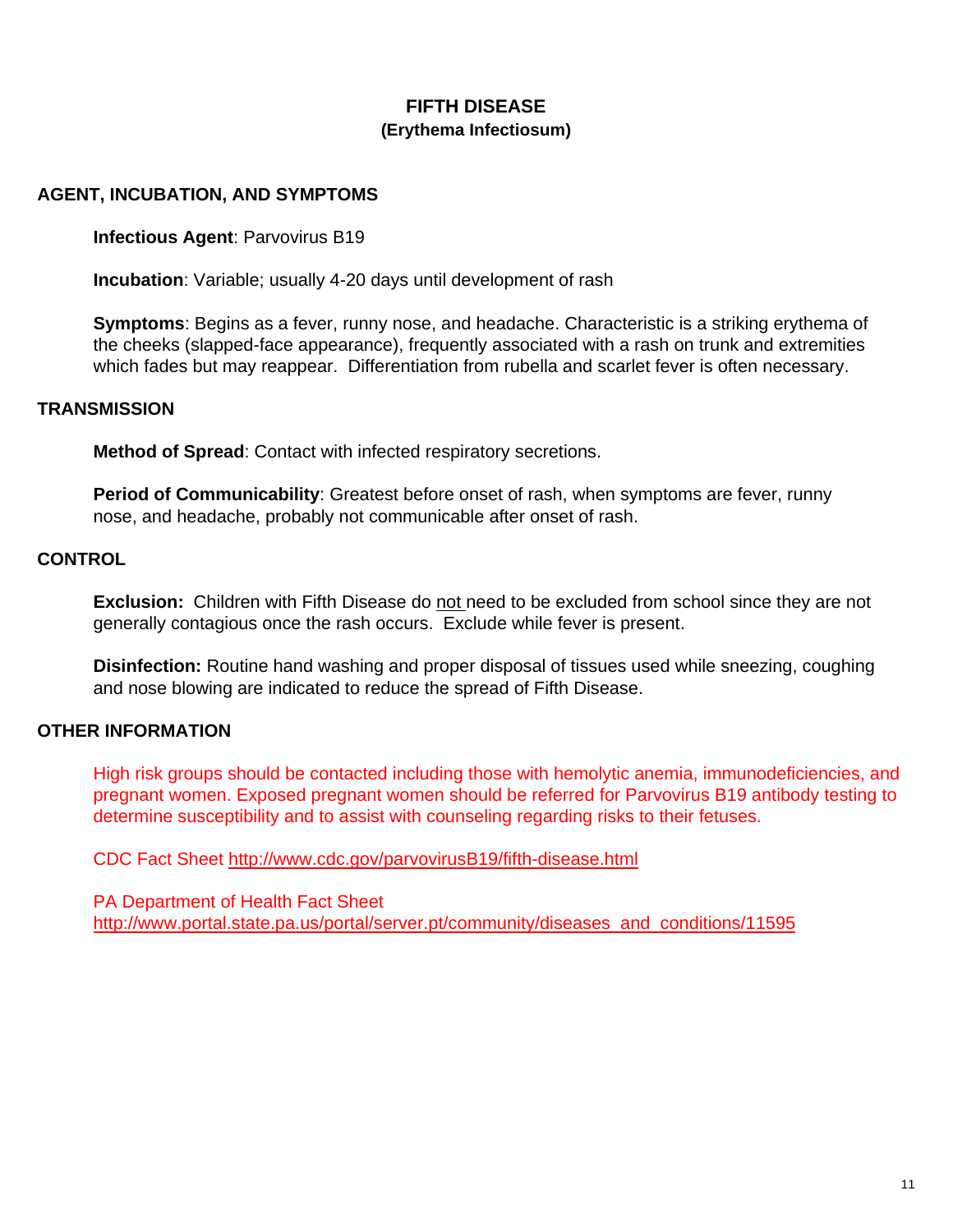# **GIARDIASIS**

## <span id="page-11-0"></span>**AGENT, INCUBATION, AND SYMPTOMS**

**Infectious Agent**: *Giardia lamblia*

**Incubation**: 3-25 days or longer; usually 1 to 3 weeks

**Symptoms**: May include chronic diarrhea, abdominal cramps, gas or flatulence, nausea, bloating, greasy stools that tend to float, fatigue and weight loss.

#### **TRANSMISSION**

**Method of Spread**: Person-to person transmission via the fecal/oral route. May also be spread by ingestion of water or food contaminated with feces.

**Period of Communicability**: Entire period of infection.

#### **CONTROL**

**Exclusion:** Children or staff may not attend school if they are symptomatic.

**Disinfection:** To minimize the risk of transmission, emphasize thorough hand washing by children and staff before eating and after toilet use. Persons handling and preparing food should give particular attention to hand washing.

#### **OTHER INFORMATION**

Cases should be reported by phone to the Allegheny County Health Department at 412-687-2243.

CDC Fact Sheet<http://www.cdc.gov/parasites/giardia/>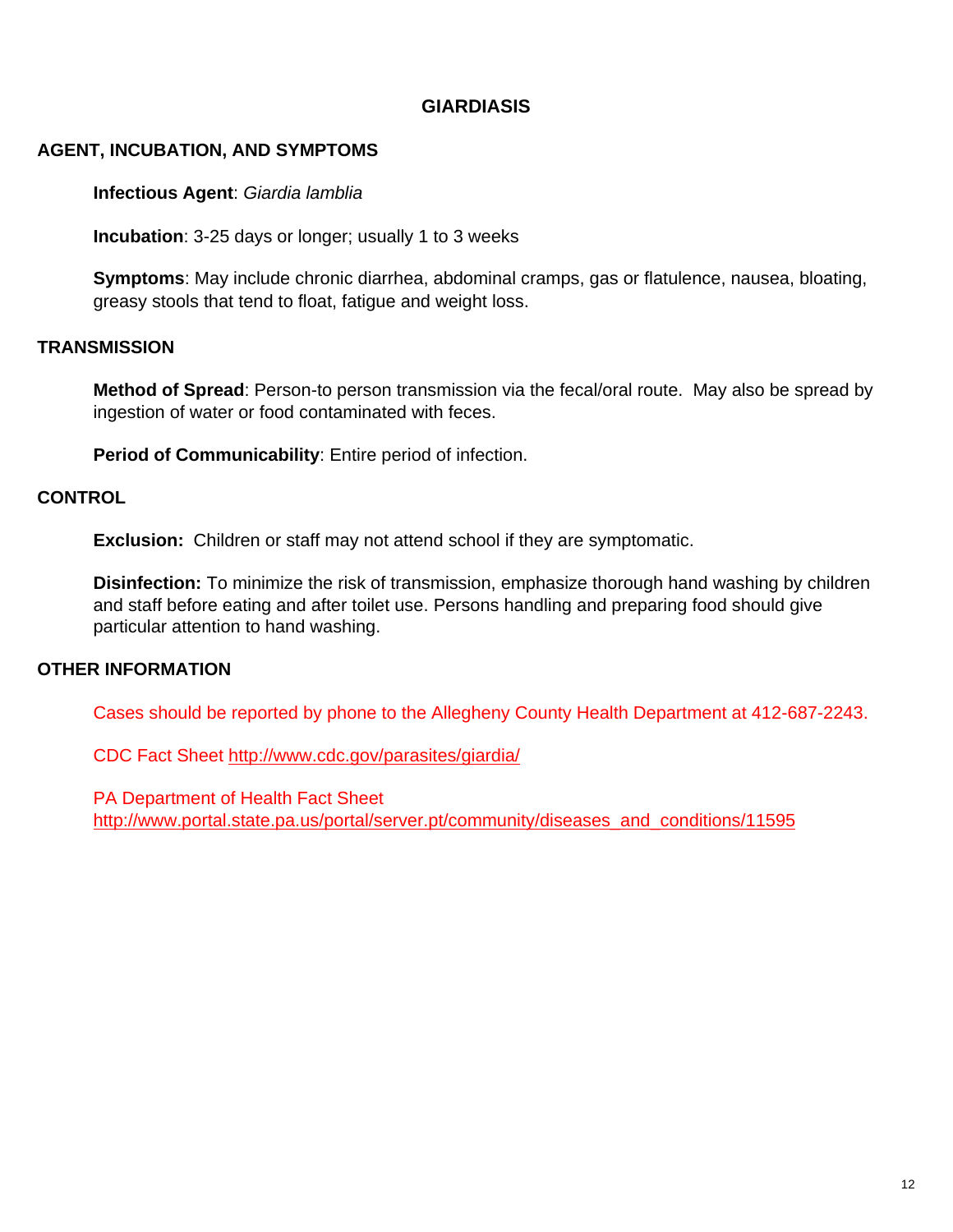# **GONORRHEA**

#### <span id="page-12-0"></span>**AGENT, INCUBATION, AND SYMPTOMS**

**Infectious Agent**: *Neisseria gonorrhoeae*

**Incubation**: 1-14 days

**Symptoms**: Many infections are asymptomatic. Males may experience white, yellow, or greenish discharge and painful urination, or less commonly, testicular or scrotal pain. Females may have slight discharge or urinary pain, but are often asymptomatic. Abdominal or pelvic pain in females may indicate pelvic Inflammatory disease (PID), a serious complication. Rectal symptoms include discharge, itching, soreness, bleeding, and painful bowel movements.

#### **TRANSMISSION**

**Method of Spread**: Vaginal, oral or anal sexual contact. Also spread perinatally from mother to baby during childbirth.

**Period of Communicability**: Communicable until treated; may extend for long periods if asymptomatic and undetected. No longer communicable 7 days after appropriate treatment.

## **CONTROL**

**Exclusion:** None.

#### **OTHER INFORMATION**

Cases should be reported to the Allegheny County Health Department at 412-687-2243.

Sexually active teens are at risk for gonorrhea and should be referred for STD screening and counseled about STD risk reduction behaviors. Young children determined to have gonorrhea should be evaluated for suspected sexual abuse. Sex partners should be referred for evaluation and treatment. Pregnant

females should be screened at first prenatal visit and, if at high risk, again in the  $3^{\mathsf{rd}}$  trimester to prevent spread to newborns.

Correct and consistent use of latex condoms can reduce risk for infection.

CDC Fact Sheet *<http://www.cdc.gov/std/gonorrhea/STDFact-gonorrhea.htm>*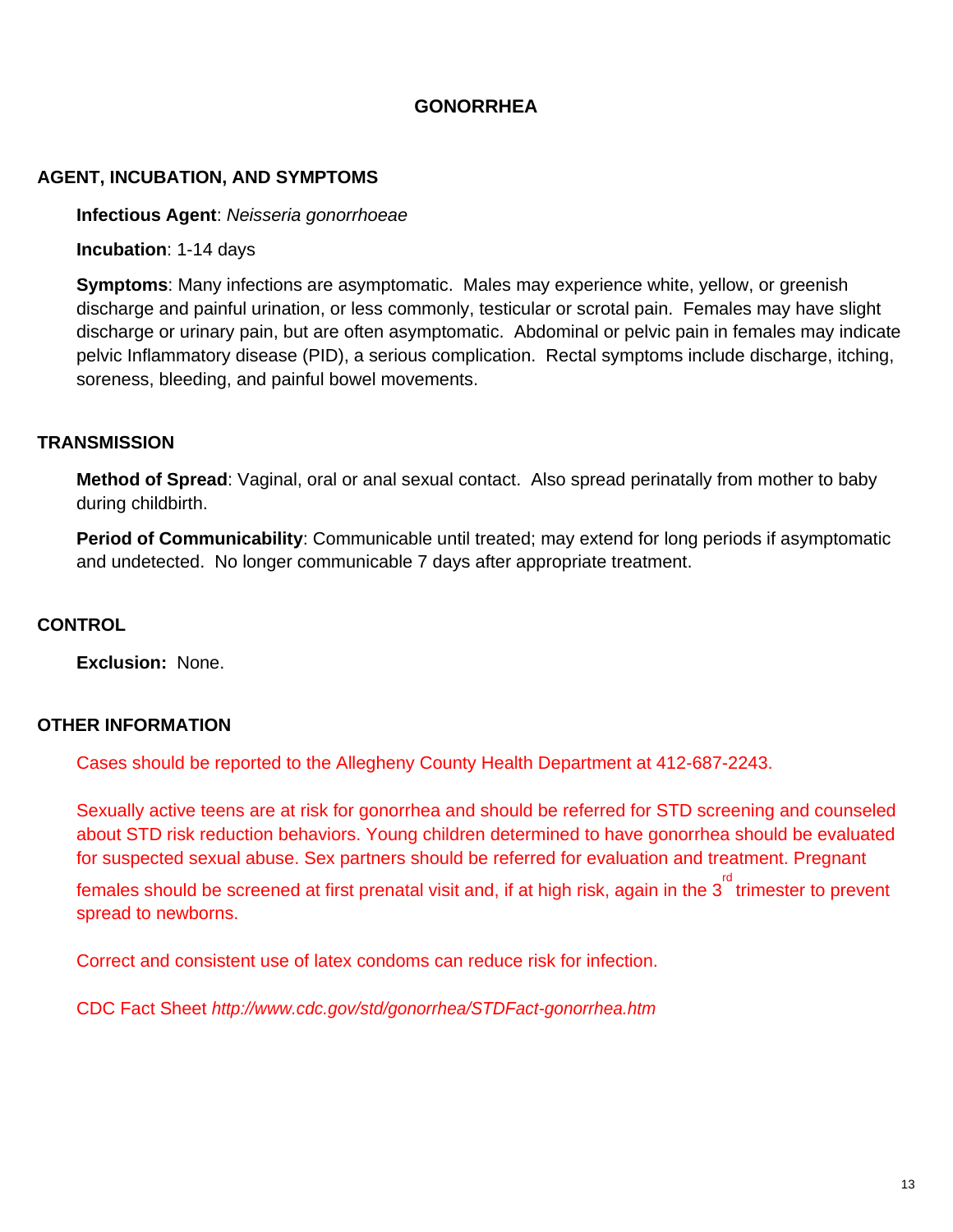# **HAND, FOOT, AND MOUTH DISEASE**

#### <span id="page-13-0"></span>**AGENT, INCUBATION, AND SYMPTOMS**

**Infectious Agent**: Coxsackieviruses, echoviruses, enteroviruses, polioviruses. The most common cause is coxsackie A16; enterovirus 71 also associated with the disease

**Incubation**: Usually 3-5 days

**Symptoms**: Generally, mild fever, malaise, sore throat, mouth ulcers and a rash, sometimes with blisters, located on the palms, soles and buttocks

#### **TRANSMISSION**

**Method of Spread**: Direct person-to-person contact with nose and throat secretions, blister fluid,or feces of infected people.

**Period of Communicability**: At the time of acute illness phase; most contagious during the first week of illness. The viruses may persist in feces for several weeks.

#### **CONTROL**

**Exclusion:** Exclude from school until fever is gone and there is no excessive drooling.

**Disinfection:** Enteric precautions should be observed and good personal hygiene, including thorough hand washing practiced. Disinfect frequently touched or soiled items/surfaces and wash soiled clothing.

#### **OTHER INFORMATION**

CDC Fact Sheet<http://www.cdc.gov/hand-foot-mouth/about/index.html>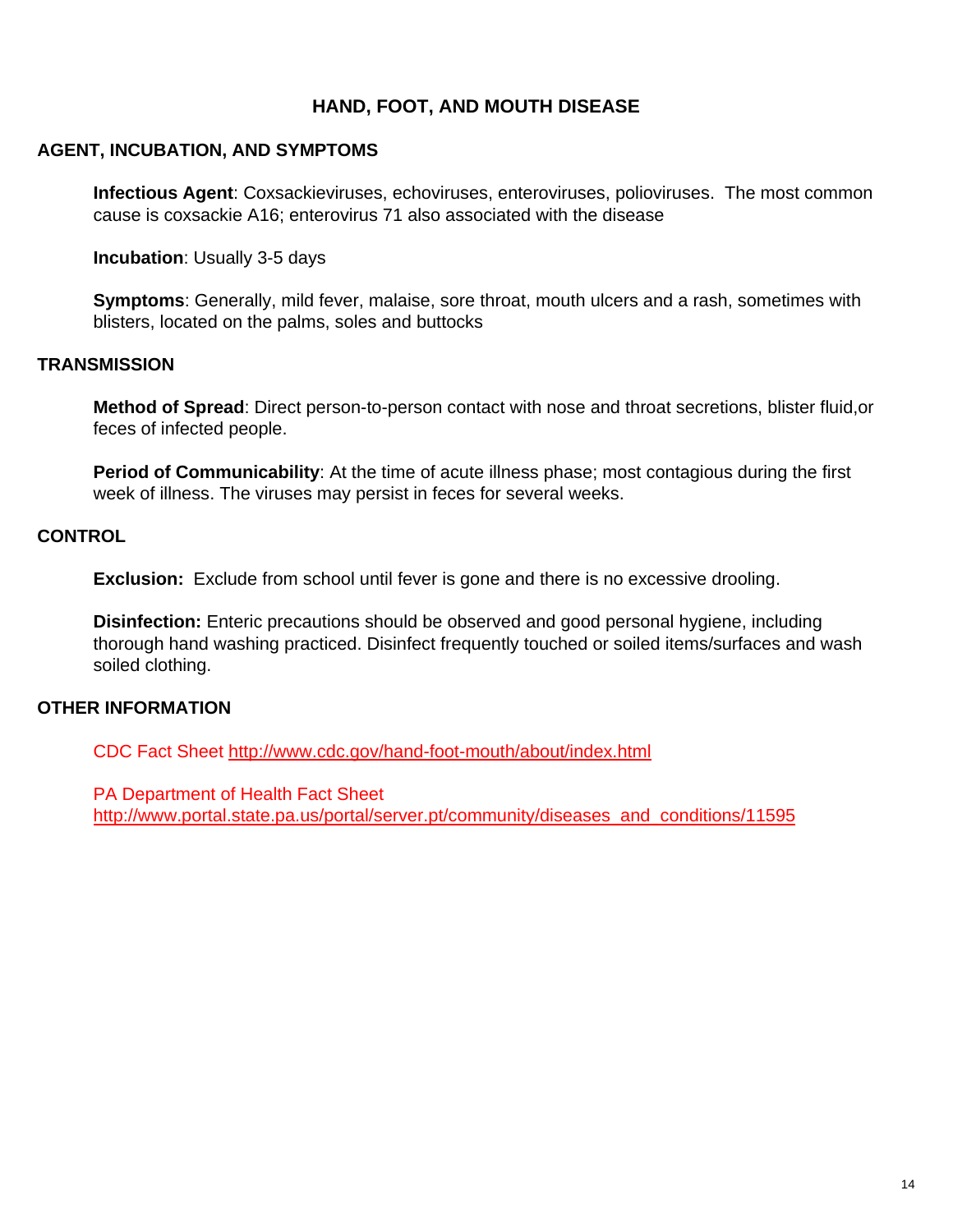# **HEAD LICE (Pediculosis capitas)**

## <span id="page-14-0"></span>**AGENT, INCUBATION, AND SYMPTOMS**

**Infectious Agent**: Pediculosis capitas

**Incubation**: The eggs of lice may hatch in 6-10 days. The egg to egg cycle averages 2-3 weeks.

**Symptoms**: Irritation and itching of scalp or neck; sores on the head from scratching; presence of small light grey insects and/or their eggs (nits), which are attached to the base of the hairs.

#### **TRANSMISSION**

**Method of Spread**: Direct contact with an infected person and indirect contact with their personal belongings, especially clothing, bedding and headgear.

**Period of Communicability**: While lice or nits remain alive on the infected person or on clothing.

#### **CONTROL**

**Exclusion:** Treat at end of day and readmit once first treatment completed. The American Academy of Pediatrics does not recommend sending children home early if lice are discovered.

**Disinfection:** When a student is found with head lice, all family members should be inspected and treated. Machine wash and dry clothing, bed linens, and other items that the infected person wore or used during the 2 days before treatment using hot water (>130°F) OR place items in a sealed bag and store for 2 weeks. Vacuum the furniture and floor, particularly where the infested person sat or lay. Treatment requires over-the-counter or prescription pediculicide (lice medicine).

# **OTHER INFORMATION**

CDC Fact Sheet<http://www.cdc.gov/parasites/lice/head/disease.html>

PA Department of Health Fact Sheet [http://www.portal.state.pa.us/portal/server.pt/community/diseases\\_and\\_conditions/11595](http://www.portal.state.pa.us/portal/server.pt/community/diseases_and_conditions/11595)

CDC Treatment Recommendations http://www.cdc.gov/parasites/lice/head/treatment.html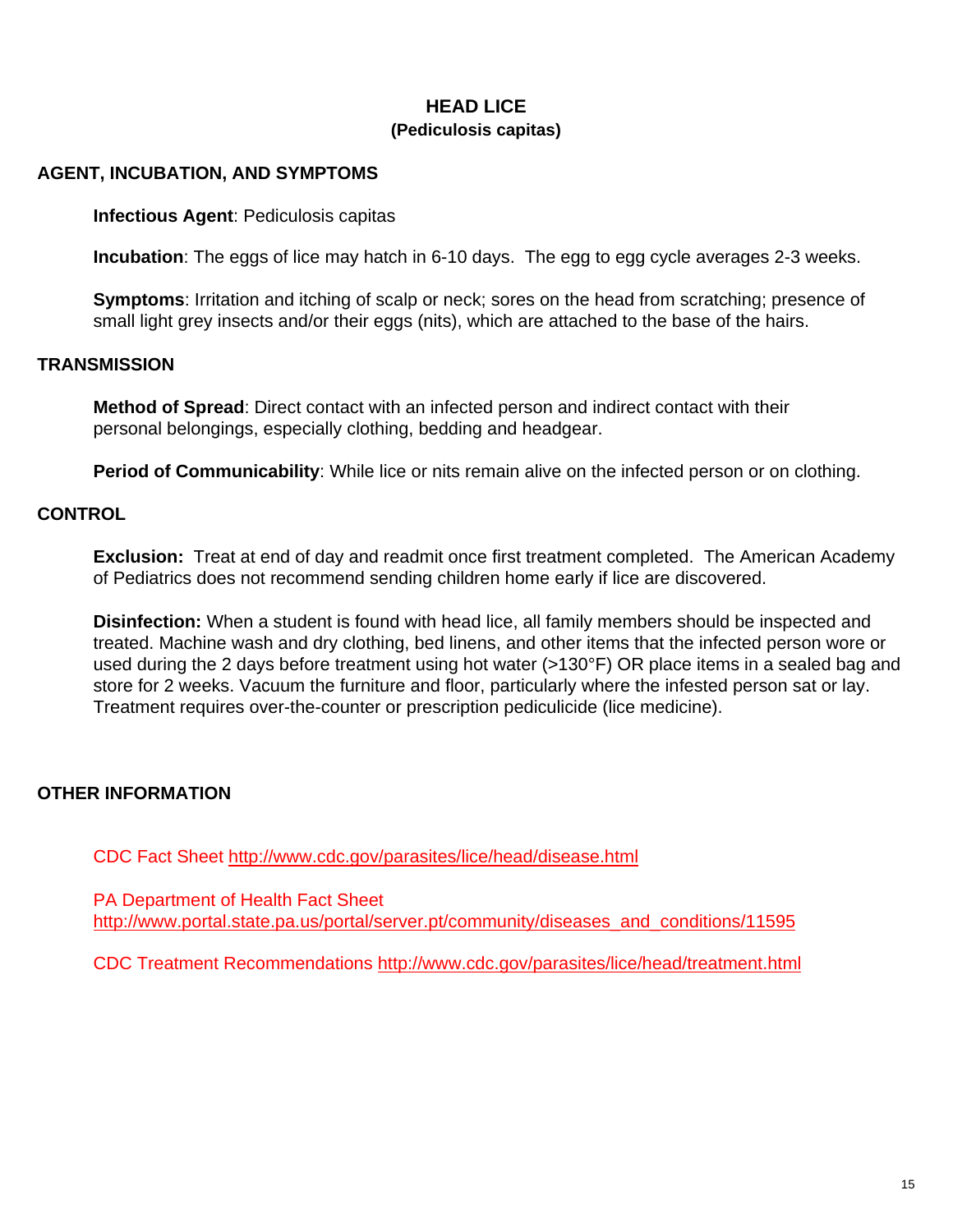# **HEPATITIS A (HAV)**

# <span id="page-15-0"></span>**AGENT, INCUBATION, AND SYMPTOMS**

**Infectious Agent: Hepatitis A virus** 

**Incubation**: 15-50 days, average 28-30 days.

**Symptoms**: Loss of appetite, nausea and vomiting, fever, abdominal pain, and fatigue. Jaundice may follow in a few days. Children with infections may have no symptoms or mild illness.

#### **TRANSMISSION**

**Method of Spread**: Person to person contact by fecal/oral route; ingestion of feces-contaminated water and food.

**Period of Communicability**: Most highly communicable 2 weeks before and 1 week after the onset of jaundice, or if not jaundiced, from 1 week before to 2 weeks after first symptom onset. Most cases are probably noninfectious after the first week of jaundice, although prolonged viral excretion (up to 6 months) has been documented in infants and children.

# **CONTROL**

**Exclusion:** Exclude children and staff from school until 7 days after onset of jaundice or 2 weeks following onset of clinical symptoms or positive IgM test if no jaundice. Foodhandlers cannot work until a physician clears the person for work.

**Disinfection:** Emphasize thorough hand washing for children and staff before eating and after toilet use.

**Vaccine Preventable Disease**: 2 doses are recommended, starting at 1 year of age

#### **OTHER INFORMATION**

Cases should be reported by phone to the Allegheny County Health Department at 412-687- 2243.

Consult the Allegheny County Health Department for assistance and guidance in controlling the disease within the school.

CDC Fact Sheet<http://www.cdc.gov/vaccines/vpd-vac/hepa/fs-parents.html>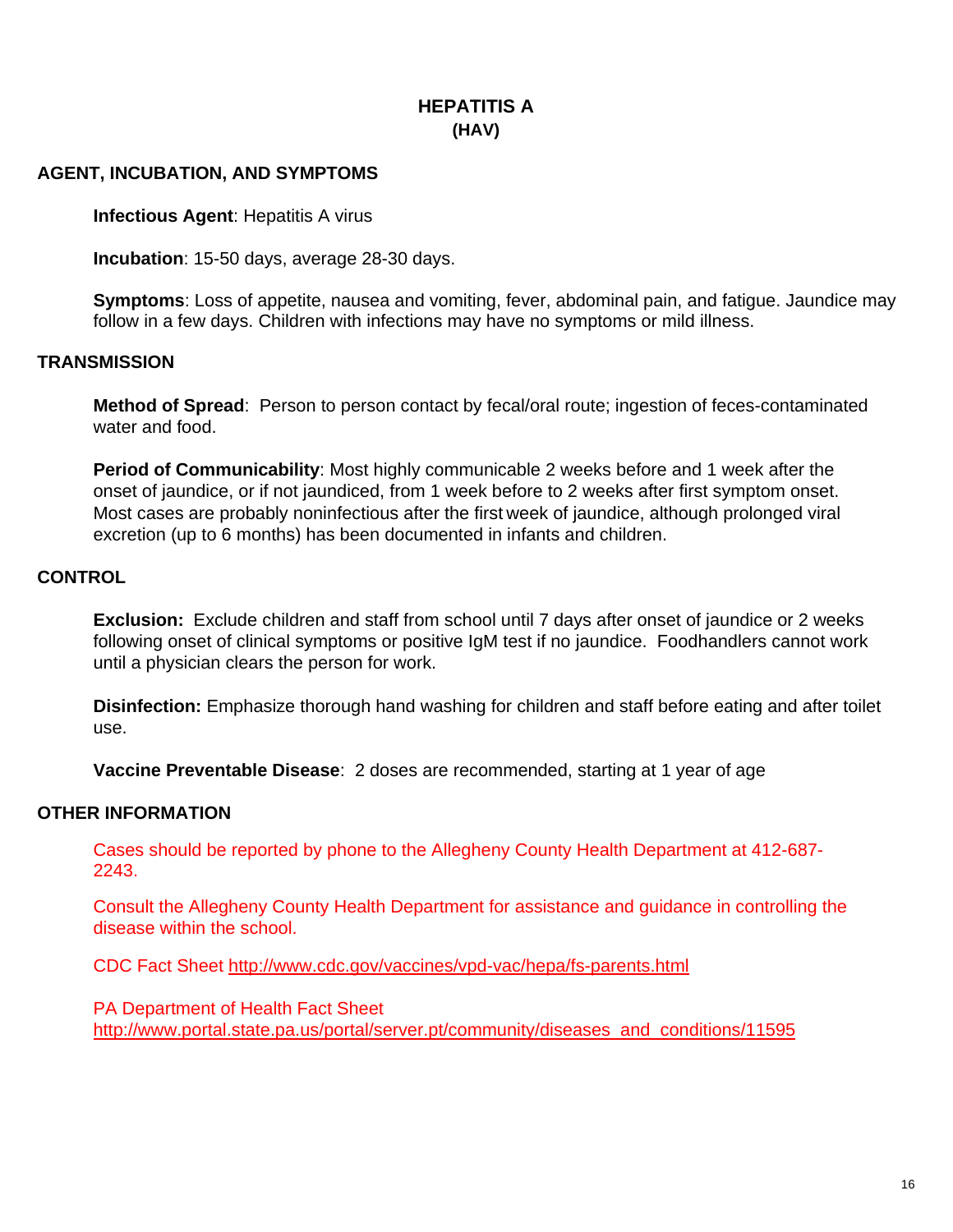# **HEPATITIS B (HBV)**

# <span id="page-16-0"></span>**AGENT, INCUBATION, AND SYMPTOMS**

**Infectious Agent: Hepatitis B virus** 

**Incubation**: 45-180 days, average 60-90 days.

**Symptoms**: Onset is gradual, with loss of appetite, vague abdominal discomfort, nausea, vomiting, joint aches and rash. May progress to jaundice. Fever may be mild or absent. Some infected persons may be asymptomatic.

#### **TRANSMISSION**

**Method of Spread**: The virus is found in almost all body secretions; however, only blood and blood products, saliva, semen, and vaginal and other body fluids containing blood have been shown to be infectious. Transmission occurs through contaminated needles (i.e. IV, IM, subcutaneous or intradermal use, including accidental needle sticks), sexual exposure and occasionally by sharing razors or toothbrushes with an infected person.

**Period of Communicability**: Highly communicable weeks before the onset of first symptoms and infectious throughout the acute clinical course of the disease. Some persons never clear the virus and are considered chronically infected. They are potentially infectious for life.

#### **CONTROL**

**Exclusion:** Person with HBV infection does not need to be excluded.

**Disinfection:** The virus can remain contagious on surfaces for up to 7 days. Any blood spills, including dried blood, should be cleaned using a 1:10 dilution of household bleach and water. Gloves should be used when disinfecting. Educate staff about transmission methods. Infected persons should be under a physician's care. Staff should be routinely educated about standard precautions to prevent disease spread.

**Vaccine Preventable Disease:** Vaccination is required for entry into kindergarten and is recommended at birth, 1-2 months, and 6-18 months of age.

# **OTHER INFORMATION**

Cases should be reported by phone to the Allegheny County Health Department at 412-687-2243.

CDC Fact Sheet<http://www.cdc.gov/vaccines/vpd-vac/hepb/fs-parents.html>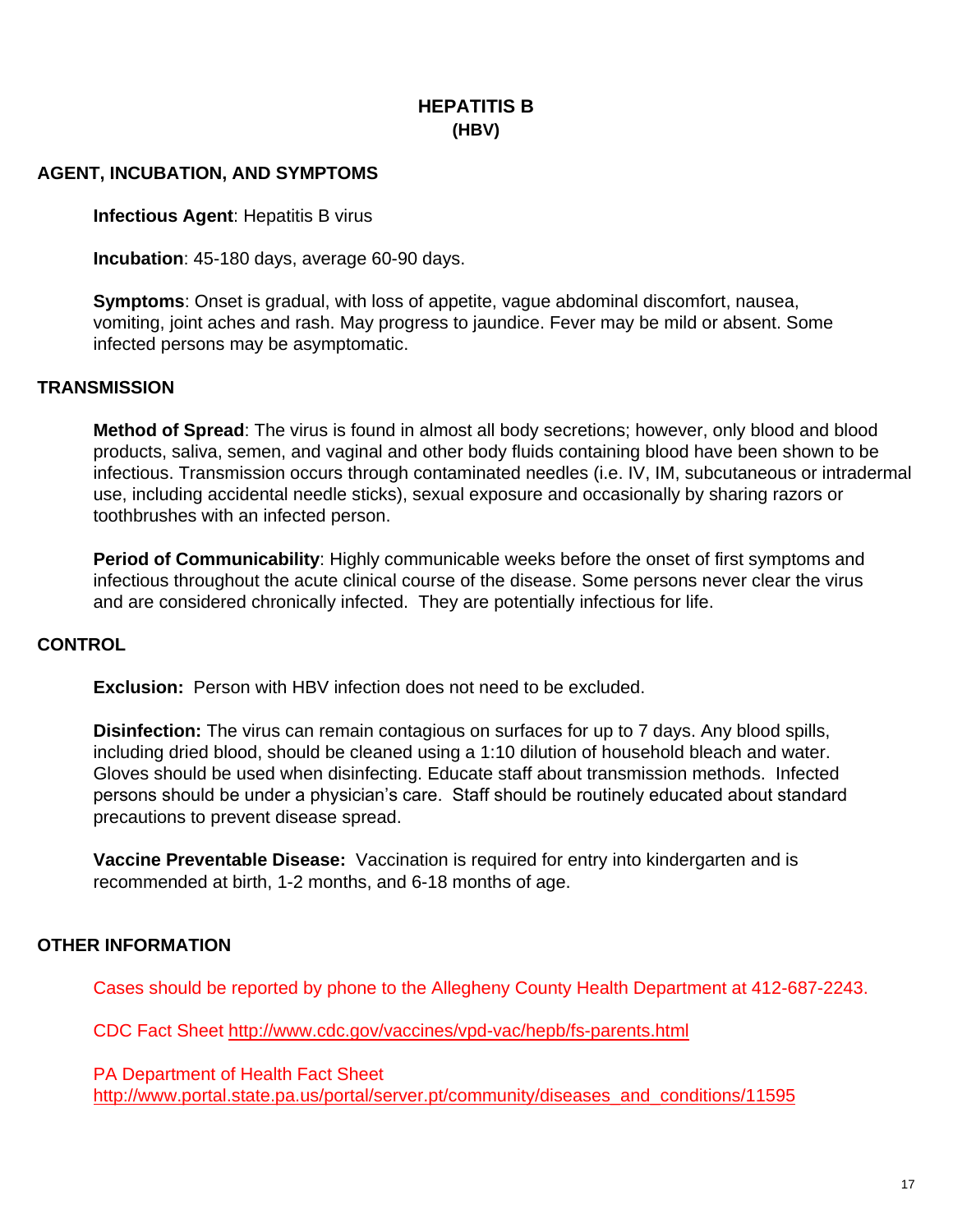# **HERPES**

# <span id="page-17-0"></span>**AGENT, INCUBATION, AND SYMPTOMS**

**Infectious Agent**: Herpes simplex type 1 or type 2

**Incubation**: 2 to 12 days, usually 4 days

**Symptoms**: Most persons with herpes are asymptomatic or have very mild, undiagnosed symptoms. Some develop one or more vesicles on or around the genitals, rectum, or mouth. The vesicles break and leave painful ulcers that may take 2 to 4 weeks to heal. First time exposure is associated with a longer duration of herpetic lesions, increased viral shedding, fever, body aches, swollen lymph nodes, and headache. Recurrent outbreaks are typically shorter in duration and less severe than the first outbreak.

#### **TRANSMISSION**

**Method of Spread**: Vaginal, oral, or anal sexual contact.

**Period of Communicability**: Contagious during outbreaks. Asymptomatic shedding may transmit the virus throughout life.

#### **CONTROL**

**Exclusion:** No reason to restrict attendance. Current and future sex partners should be informed before having sex.

#### **OTHER INFORMATION**

Correct and consistent use of latex condoms can reduce risk for infection, but lesions may occur in areas not covered by condoms.

CDC Fact Sheet *<http://www.cdc.gov/std/herpes/STDFact-Herpes.htm>*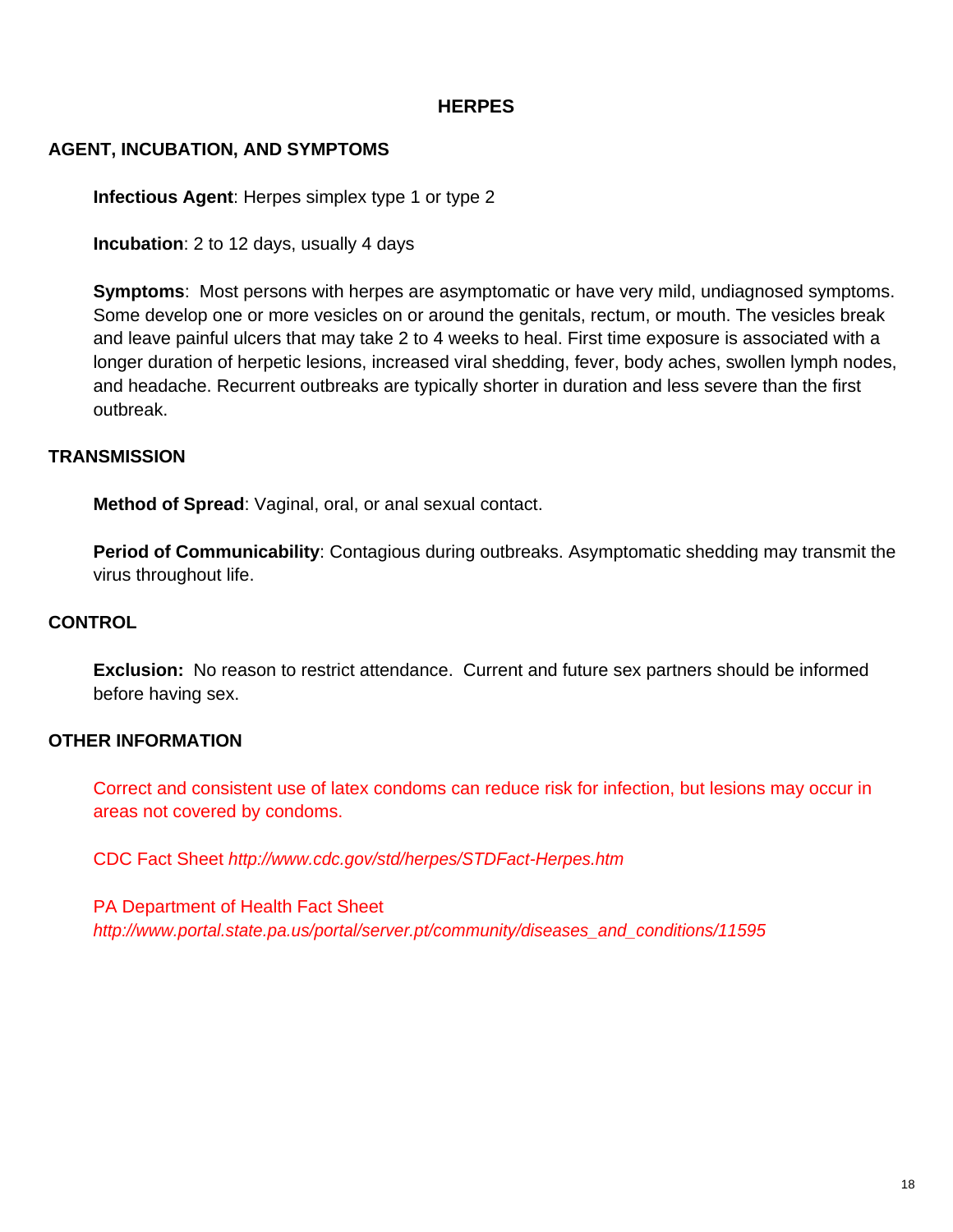# **HIV INFECTION (Human Immunodeficiency Virus)**

## <span id="page-18-0"></span>**AGENT, INCUBATION, AND SYMPTOMS**

**Infectious Agent**: Human Immunodeficiency Virus

**Incubation**: 2-4 weeks for flu-like symptoms; generally antibodies can be detected within 1 month of exposure.

**Symptoms**: Flu-like symptoms lasting 1-2 weeks. Infection can be present for years without symptoms.

#### **TRANSMISSION**

**Method of Spread**: HIV can be spread to baby in utero or at the time of birth. Virus is also spread through all types of sexual contact or by sharing contaminated needles for drug or any other use. HIV is **not** spread through casual contact such as kissing, hugging or sitting next to someone in the classroom. HIV is **not** spread by sharing cups, eating utensils or food.

**Period of Communicability**: Risk of transmission higher during first few months of infection and when immunosuppression is present.

## **CONTROL**

**Exclusion:** Infection with HIV does not warrant exclusion from the school setting.

**Disinfection:** Universal precautions should be used at all times when in contact with moist body substances, especially blood. Antiviral medications used to treat HIV lower the amount of virus in the body and reduce the risk for transmission.

#### **OTHER INFORMATION**

For information on reporting HIV, call the Allegheny County Health Department HIV program at 412- 578-8081.

Staff and children do not have a need to know a child's or staff person's HIV status. HIV infection is regulated by PA Act 148, which governs confidentiality of HIV related information. Anyone with HIV infection must give written consent before information concerning HIV status can be released. In the case of a minor with HIV infection, a parent or guardian must give written consent.

**"HIV infection"** is often incorrectly referred to as **"**AIDS**"**. More accurately, AIDS (Acquired Immune Deficiency Syndrome) refers to one or more conditions diagnosed by a physician in an individual infected with HIV.

CDC Fact Sheet<http://www.cdc.gov/hiv/basics/whatishiv.html>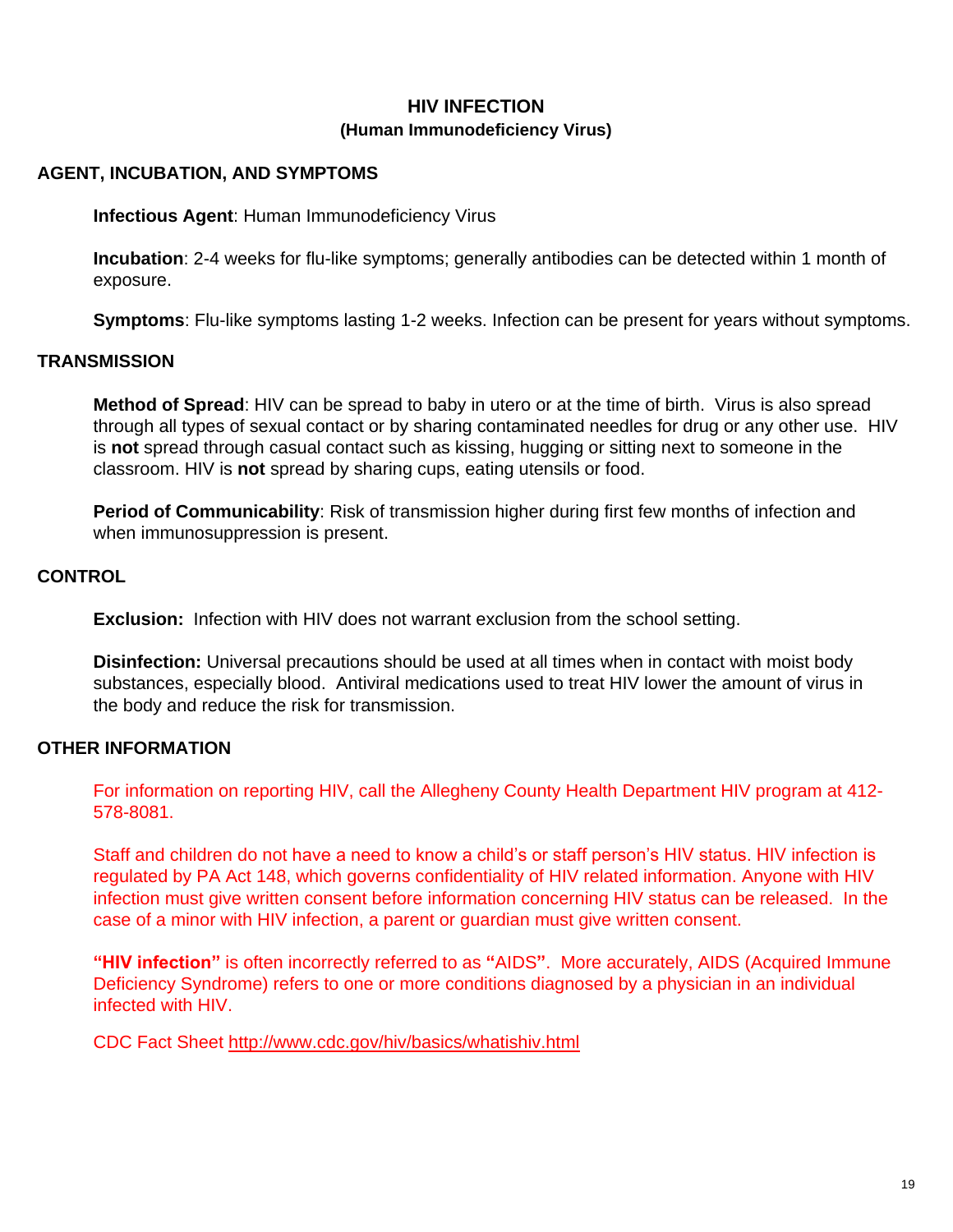# **HUMAN PAPILLOMAVIRUS (HPV)**

## <span id="page-19-0"></span>**AGENT, INCUBATION, AND SYMPTOMS**

**Infectious Agent**: Human papillomavirus

**Incubation**: Weeks to decades.

**Symptoms**: Most people do not develop noticeable symptoms. Can cause genital warts in males and females. Can lead to the development of genital cancers over time, most commonly cervical cancer. The mouth and throat can be infected, which sometimes leads to oropharyngeal cancer.

#### **TRANSMISSION**

**Method of Spread**: Vaginal, anal, or oral sex.

**Period of Communicability**: Entire period of infection. In 90% of cases, the body's immune system clears the virus within two years.

# **CONTROL**

**Exclusion:** No reason to restrict attendance.

**Vaccine Preventable Disease:** 3-dose series recommended for girls and boys at age 11-12 years.

# **OTHER INFORMATION**

CDC Fact Sheet *<http://www.cdc.gov/std/HPV/STDFact-HPV.htm>*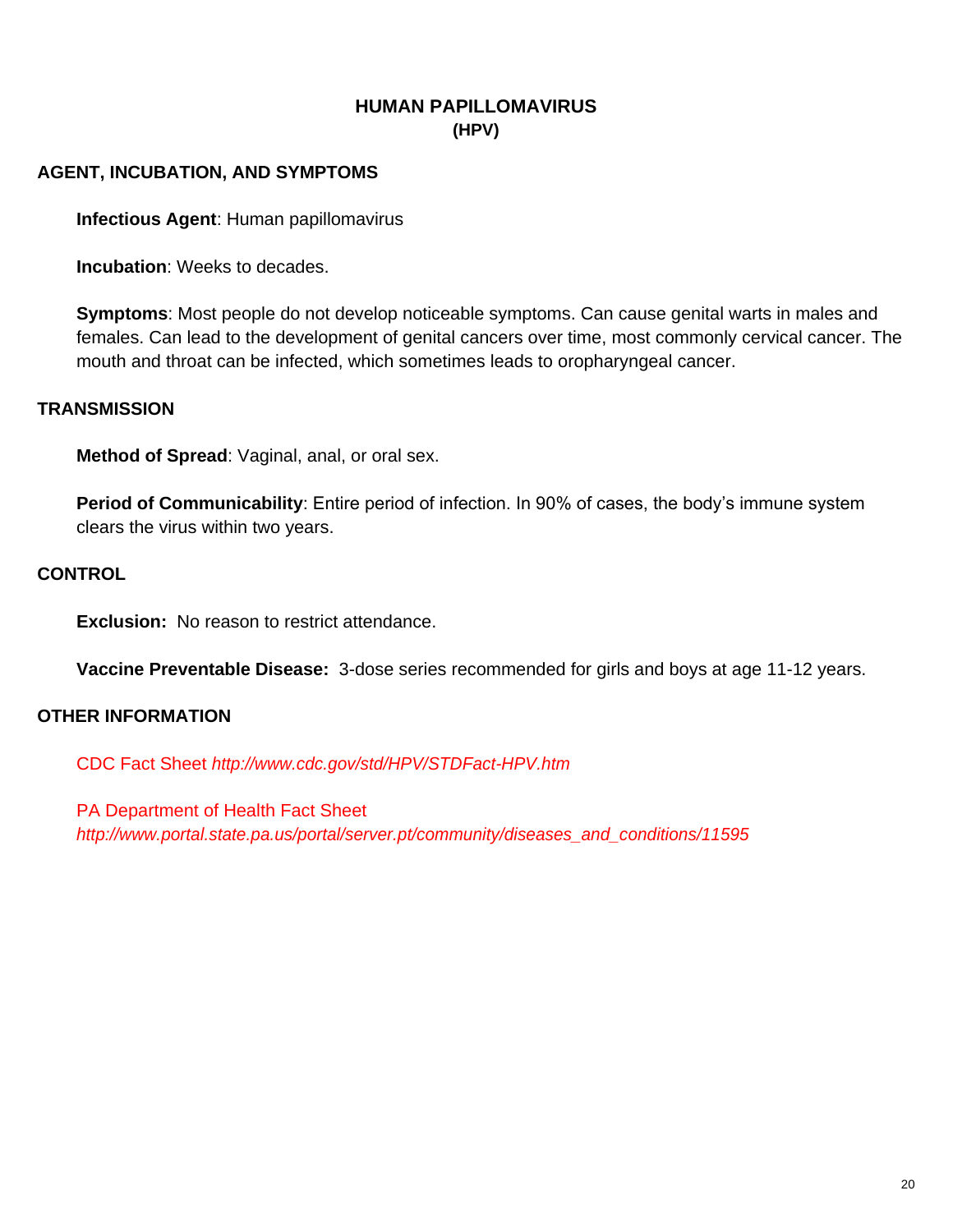# **IMPETIGO**

## <span id="page-20-0"></span>**AGENT, INCUBATION, AND SYMPTOMS**

**Infectious Agent**: *Staphylococcus aureus*; Group A *Streptococcus*

**Incubation**: For *Staphylococcus aureus*, commonly 4-10 days, but can be variable and indefinite. For *Streptococcus,* 1-3 days

**Symptoms**: Blister-like or pimple-like lesions which later develop into pustules of irregular shape.

#### **TRANSMISSION**

**Method of Spread**: Direct contact with draining sores or soiled bandages.

**Period of Communicability**: From onset of symptoms until sores are healed.

#### **CONTROL**

**Exclusion:** Exclude from school until on antibiotics for 24 hours and sores are no longer draining; keep lesions covered.

**Disinfection:** Early detection and adequate treatment are important in preventing spread. Infected individuals should use separate towels and wash cloths; sores should be bandaged and dressings should be disposed of as any infectious material. Stress good personal hygiene, emphasizing thorough hand washing.

#### **OTHER INFORMATION**

CDC Fact Sheet<http://www.cdc.gov/groupAstrep/about/faqs.html>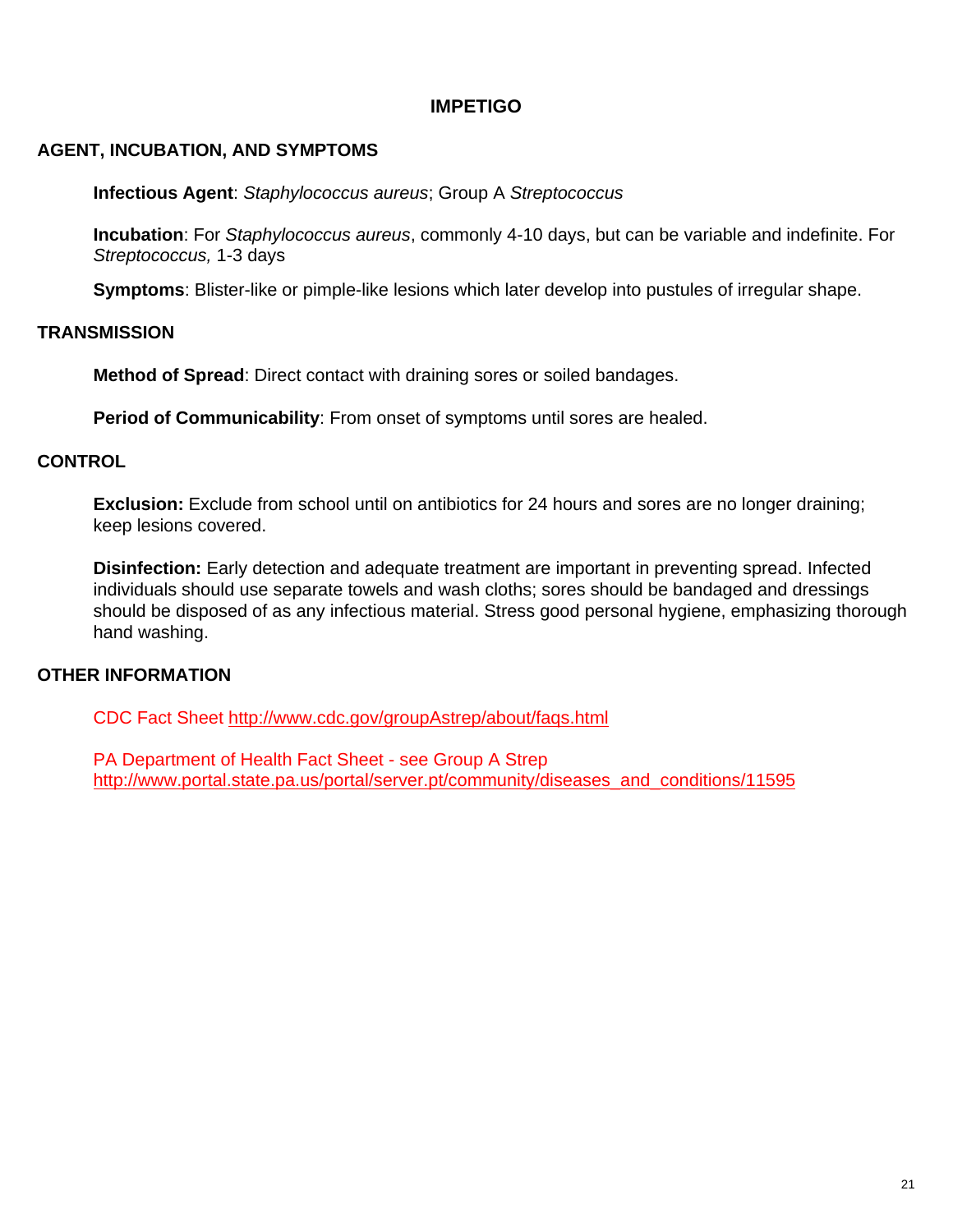# **INFLUENZA (Flu)**

## <span id="page-21-0"></span>**AGENT, INCUBATION, AND SYMPTOMS**

**Infectious Agent**: Influenza virus types A, B and C

**Incubation**: Short, usually 1-4 days

**Symptoms**: Abrupt onset of fever, chills, headache, sore muscles, cough, runny nose, sore throat. Nausea, vomiting or diarrhea may occur, particularly in children.

#### **TRANSMISSION**

**Method of Spread**: Direct contact with nose or throat secretions of an infected person or via airborne droplets of nose and throat secretions; easily transmitted among crowded populations in enclosed spaces.

**Period of Communicability**: 1 day before onset of symptoms to 5-7 days after the onset of symptoms.

#### **CONTROL**

**Exclusion:** People with influenza-like illness should remain at home until at least 24 hours after they are free of fever (100° F [37.8°C]) or signs of a fever without the use of fever-reducing medications.

**Vaccine Preventable Disease:** Annual vaccination recommended for persons > 6 months of age

#### **OTHER INFORMATION**

Lab confirmed cases should be reported by phone to the Allegheny County Health Department at 412-687-2243.

CDC Fact Sheet<http://www.cdc.gov/vaccines/vpd-vac/flu/fs-parents.html>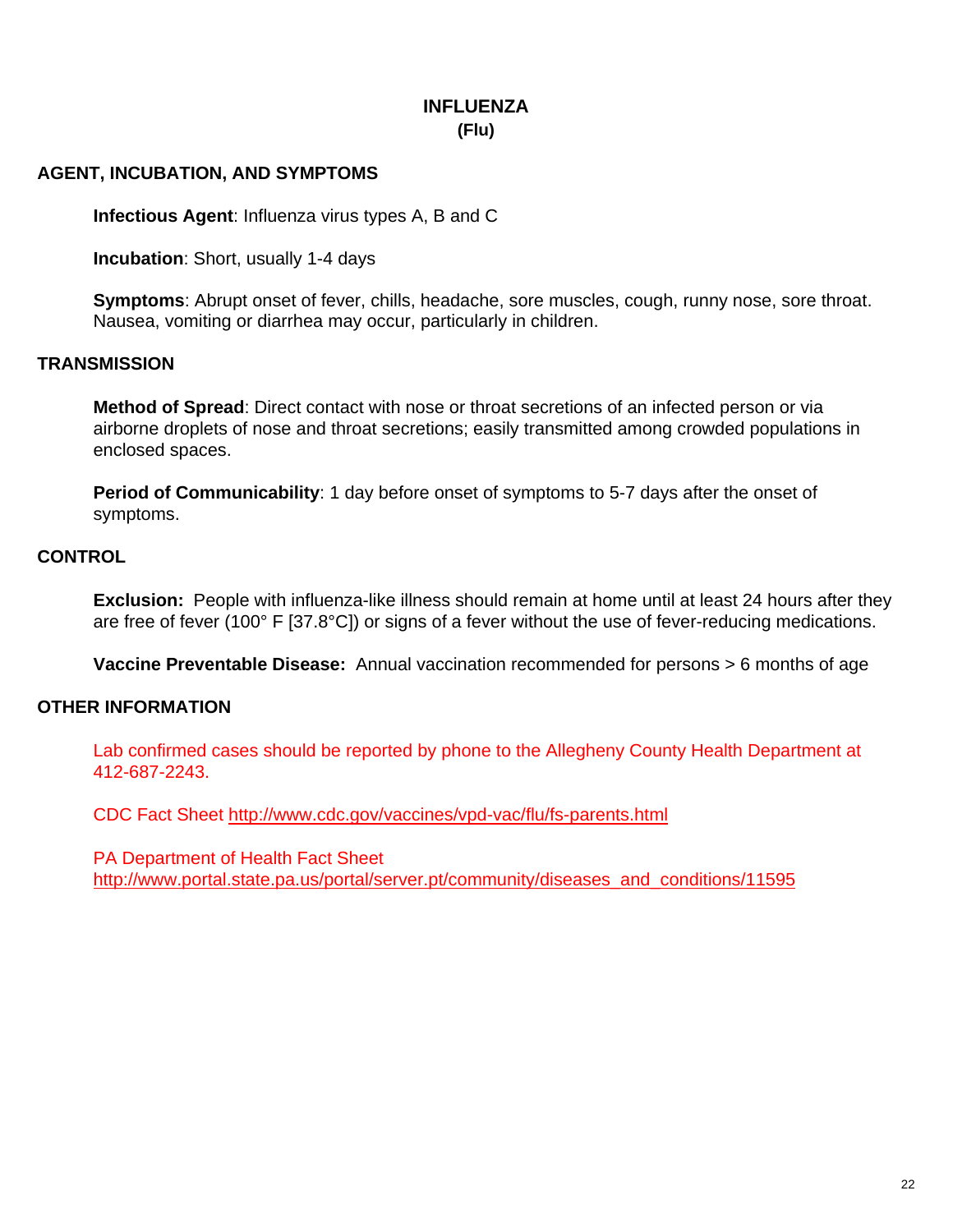# **MEASLES (Rubeola)**

#### <span id="page-22-0"></span>**AGENT, INCUBATION, AND SYMPTOMS**

#### **Infectious Agent**: Measles virus

**Incubation**: 7-21 days: usually 10 days to onset of fever; usually 14 days until rash appears

**Symptoms**: Acute, highly communicable disease beginning with fever, malaise, cough, conjunctivitis, runny eyes and nose; 3-5 days after symptoms begin, a dark red elevated rash occurs in patches on face first, then generalized on arms, torso and legs.

#### **TRANSMISSION**

**Method of Spread**: Direct contact with secretions of nose and throat of infected persons; indirectly via air and by articles freshly soiled with secretions of nose and throat. The virus remains in the air or on surfaces for up to 2 hours after an infected person leaves the area.

**Period of Communicability**: Four days before the onset of rash to 4 days after rash appears.

#### **CONTROL**

**Exclusion:** Exclude from school until at least 4 days after the rash appears. Non-immunized children should be excluded for 21 days following the onset of rash in the last case of measles.

**Vaccine Preventable Disease:** Routine vaccination includes 2 doses of the MMR vaccine, the first dose at 12-15 months and second at 4-6 years

#### **OTHER INFORMATION**

Suspected cases should be reported immediately by phone to the Allegheny County Health Department at 412-687-2243.

CDC Fact Sheet<http://www.cdc.gov/vaccines/vpd-vac/measles/fs-parents.html>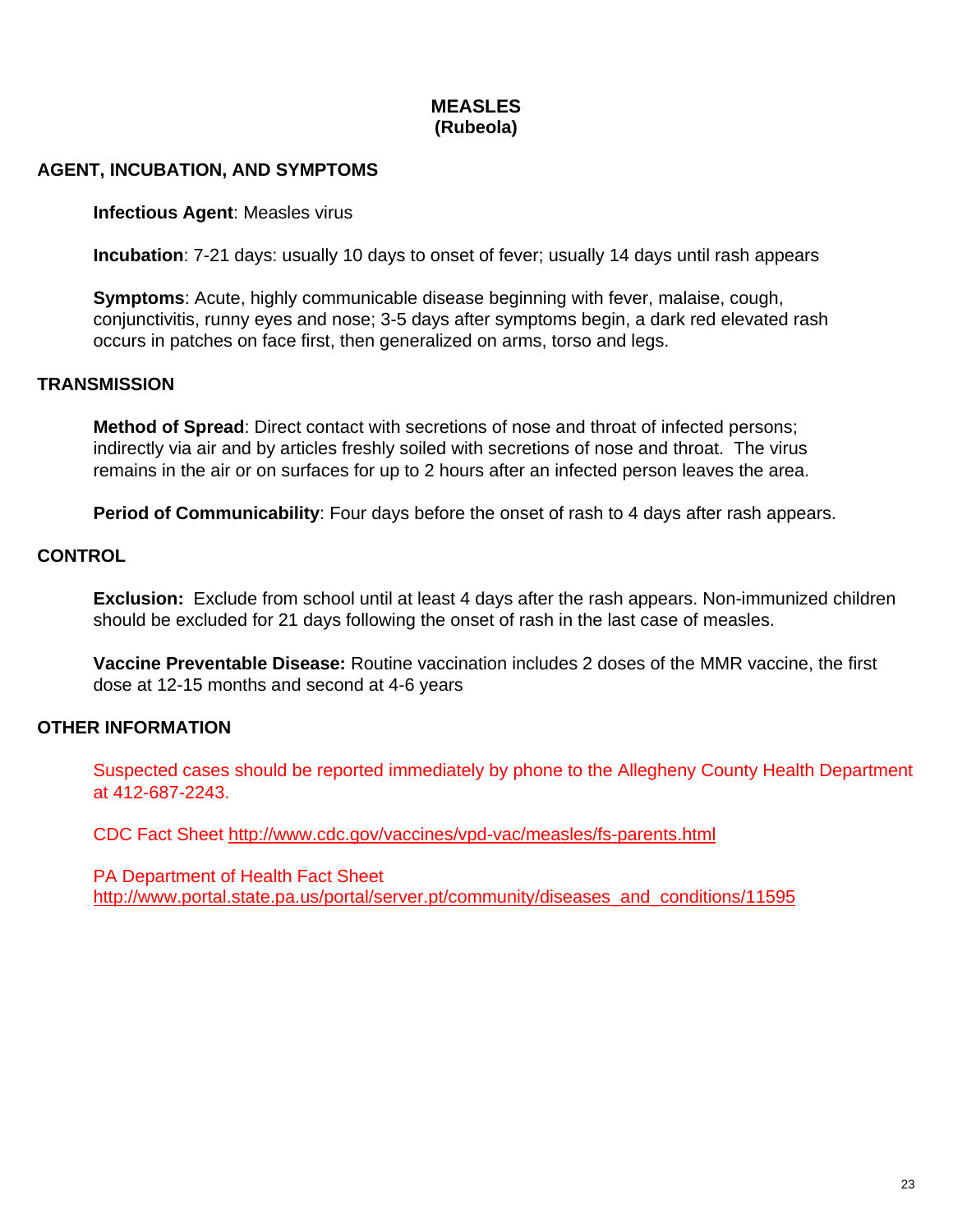# **MENINGITIS (Bacterial)**

# <span id="page-23-0"></span>**AGENT, INCUBATION, AND SYMPTOMS**

**Infectious Agent**: The most common agents are *Neisseria meningitidis* (meningococcus), *Haemophilus influenza b* (Hib) and *Streptococcus pneumoniae*.

**Incubation**: Meningococcal, commonly 3-4 days; Hib, commonly 2-4 days; Pneumococcal, commonly 1-4 days.

**Symptoms**: For *Neisseria meningitidis***,** acute disease with sudden onset of fever, intense headache, nausea, forceful vomiting, stiff neck, and frequently a petechial rash. Behavioral changes may occur, including irritability or sluggishness, and delirium and coma often appear. For *Hib*, most common in children aged 2 months-5 years. Sudden onset includes fever and lethargy, bulging fontanella in infants, and stiff neck and back in older children. For *Streptococcus pneumonia***,** headache, lethargy, vomiting, irritability, fever, nuchal rigidity, cranial nerve signs, seizures, and coma.

# **TRANSMISSION**

**Method of Spread**: Direct contact with secretions of nose and throat of infected persons.

**Period of Communicability**: Varies with causative agent. Noncommunicable after 24 hours of effective antibiotics.

# **CONTROL**

**Exclusion:** Exclude from school until physician certifies able to return, at least 24 hours after treatment with effective antibiotics. Close contacts of persons with meningococcal disease or Hib meningitis may need preventive antibiotics. Antibiotics are not recommended for close contacts of patients with *S. pneumoniae*.

**Vaccine Preventable Disease:** The pneumococcal vaccine is recommended at 2, 4, 6 months and 12- 15 months. The Hib vaccine is recommended at 2, 4 and possibly 6 months (depending on vaccine) with a booster at 12-15 months. A meningococcal vaccine is recommended at 11-12 years.

# **OTHER INFORMATION**

Suspected cases should be reported by phone to ACHD at 412-687-2243.

CDC Fact Sheets<http://www.cdc.gov/meningitis/bacterial.html#transmission> <http://www.cdc.gov/vaccines/vpd-vac/hib/fs-parents.html> http://www.cdc.gov/pneumococcal/clinicians/clinical-features.html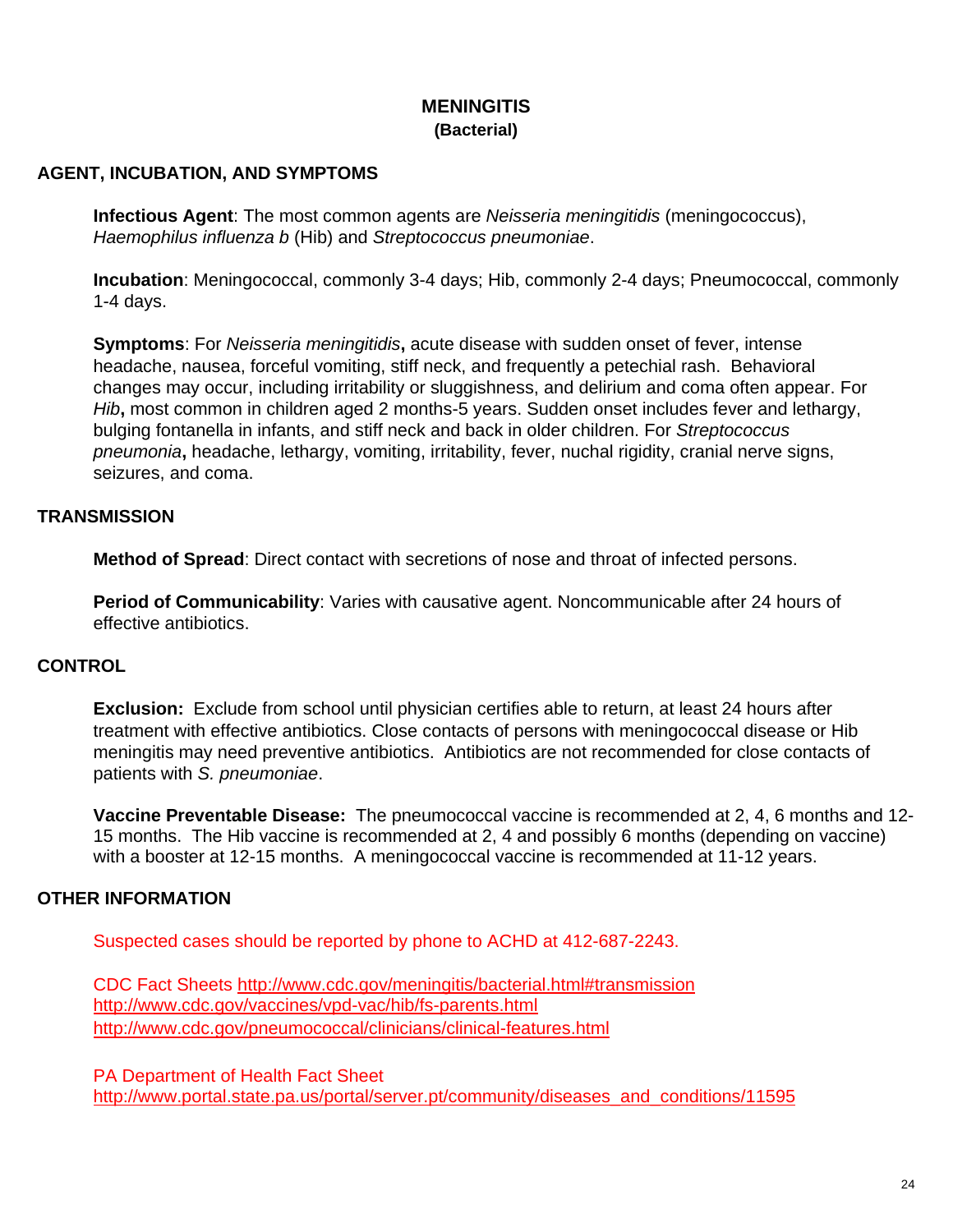# **MENINGITIS (Viral)**

# <span id="page-24-0"></span>**AGENT, INCUBATION, AND SYMPTOMS**

**Infectious Agent**: Wide variety of infectious viruses

**Incubation:** Varies with causative agent.

**Symptoms**: Fever, irritability, poor eating, sleepiness, lethargy, headache, nausea, vomiting, stiff neck, photophobia, altered mental status.

# **TRANSMISSION**

**Method of Spread**: Varies with causative agent. Often either via the fecal-oral route or via contact with respiratory secretions. Even if the agent is transmitted, it is unlikely to cause meningitis in newly infected persons.

**Period of Communicability**: Varies with causative agent.

# **CONTROL**

**Exclusion:** Exclude from school until physician certifies able to return.

# **OTHER INFORMATION**

Cases should be reported by phone to the Allegheny County Health Department at 412-687-2243.

Viral meningitis is generally a less serious disease than bacterial meningitis.

CDC Fact Sheet<http://www.cdc.gov/meningitis/viral.html#diagnosis>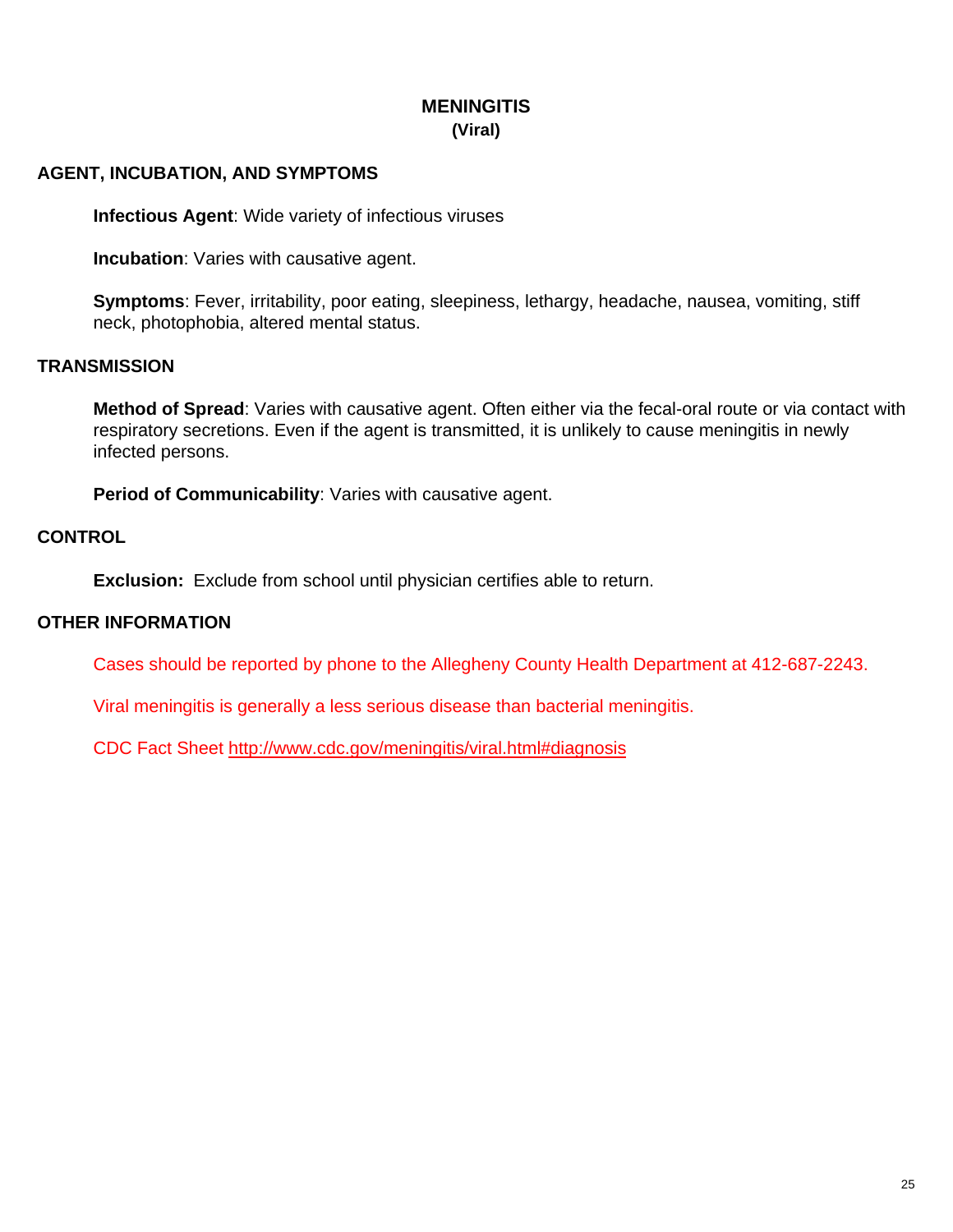# **MONONUCLEOSIS ("Mono")**

## <span id="page-25-0"></span>**AGENT, INCUBATION, AND SYMPTOMS**

**Infectious Agent**: Epstein-Barr virus

**Incubation**: 4-6 weeks

**Symptoms**: Fatigue, fever, sore throat, body aches, swollen lymph glands, enlarged spleen, swollen liver, and rash.

#### **TRANSMISSION**

**Method of Spread**: Direct contact with saliva of an infected person. Sharing food and drinks, kissing.

**Period of Communicability**: Variable; occasionally excretion of virus persists for a year or more after infection.

# **CONTROL**

**Exclusion:** May return to school when well enough to resume normal activities.

# **OTHER INFORMATION**

CDC Fact Sheet<http://www.cdc.gov/epstein-barr/about-ebv.html>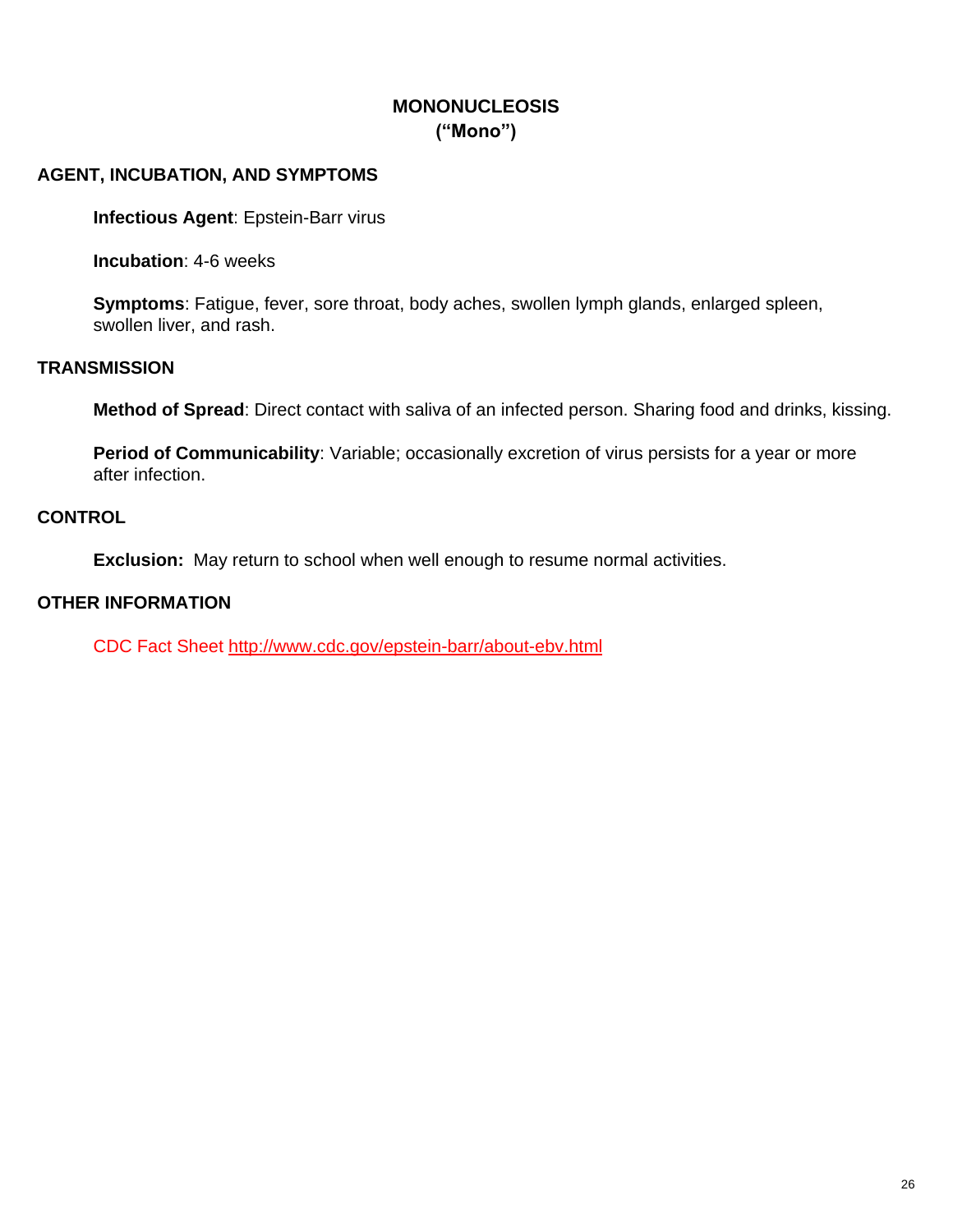# **MRSA (Methicillin Resistant** *Staphylococcus aureus***)**

# <span id="page-26-0"></span>**AGENT, INCUBATION, AND SYMPTOMS**

**Infectious Agent**: Methicillin Resistant Staphylococcus aureus bacteria

**Incubation**: Variable.

**Symptoms**: Varies depending on the part of body that is infected. Skin infections typically result in local redness and warmth of the infected area, with or without pus. Localized infections include boils, impetigo and wound infections. Rarely, the bacteria get into the bloodstream and other body sites, causing more severe illness.

#### **TRANSMISSION**

**Method of Spread**: Contact with the hands, wound drainage or nasal secretions of a person who is infected or colonized. Persons who have draining wounds are shedding more bacteria and are more infectious than persons who are colonized only.

**Period of Communicability**: As long as lesions are wet and draining.

#### **CONTROL**

**Exclusion:** Exclude if skin lesions are draining and cannot be covered by a water-tight dressing.

**Disinfection:** Skin cuts, wounds or abrasions should be covered with clean, dry bandages. Hand washing is the most effective method of preventing the spread of staphylococcal bacterial infections. Wash hands thoroughly with soap and warm running water after having contact with secretions from the nose, throat or drainage from skin openings. Clean potentially contaminated surfaces with a disinfectant or bleach-water solution (1:10 dilution of sodium hypochlorite, i.e., household bleach).

# **OTHER INFORMATION**

Confirmed cases of Methicillin-Resistant Staphylococcus Aureus, invasive disease should be reported by phone to the Allegheny County Health Department at 412-687-2243. Skin infections are not reportable unless 2 or more persons are affected.

CDC Fact Sheets<http://www.cdc.gov/mrsa/community/index.html#q4> <http://www.cdc.gov/mrsa/community/schools/index.html>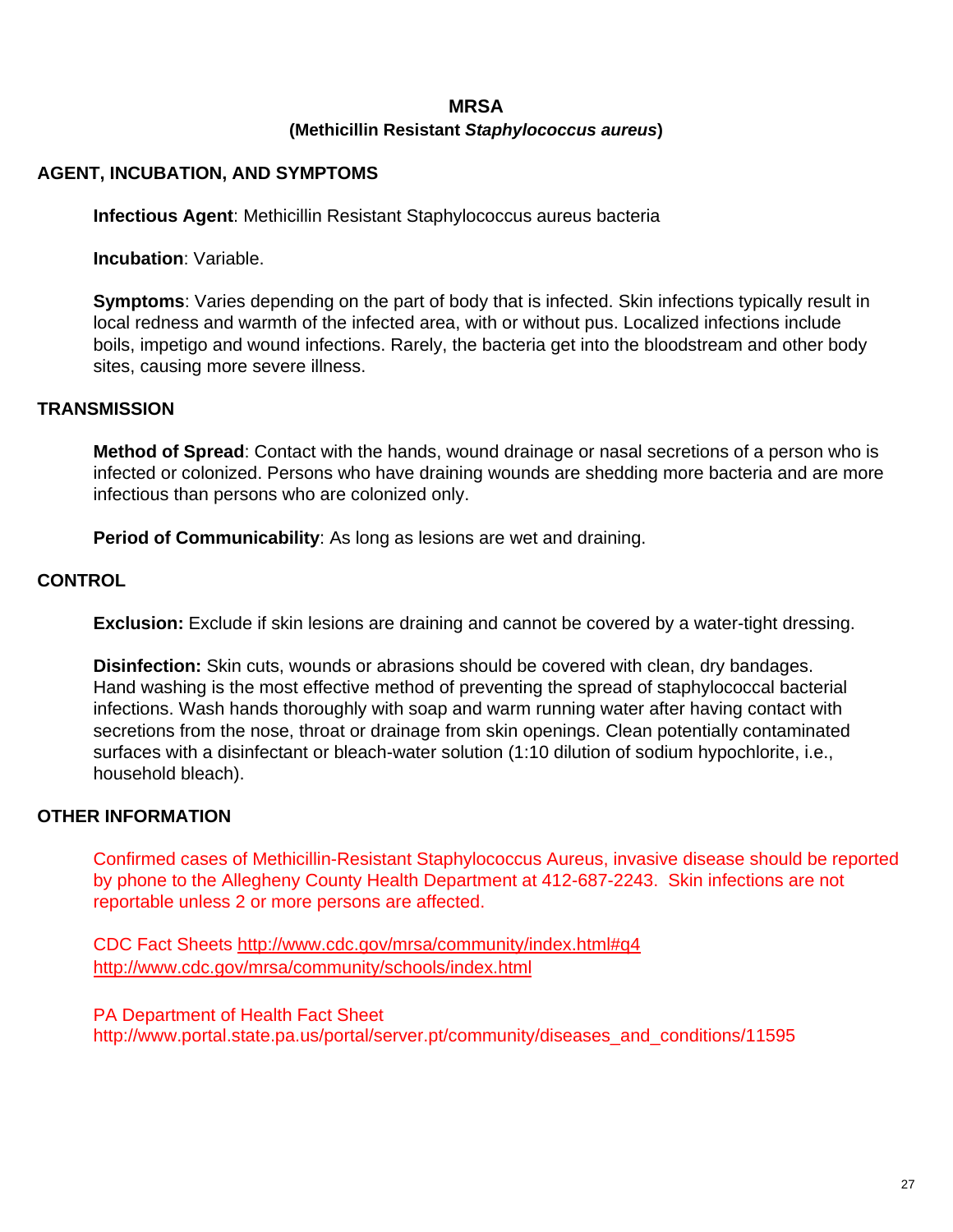# **MUMPS**

# <span id="page-27-0"></span>**AGENT, INCUBATION, AND SYMPTOMS**

**Infectious Agent**: Mumps virus

**Incubation**: 16-18 days. (range 12-25 days)

**Symptoms**: Fever followed by painful swelling of salivary glands (under the ears along jawbone on one or both sides)

#### **TRANSMISSION**

**Method of Spread**: By droplet spread and by direct contact with saliva of infected person.

**Period of Communicability**: Usually 2 days before onset of swelling until 5 days after swelling occurs.

#### **CONTROL**

**Exclusion:** Exclude from school for 5 days from onset of swelling.

**Vaccine Preventable Disease:** Children should receive an MMR vaccine at age 12-15 months and a second dose at 4-6 years

#### **OTHER INFORMATION**

Cases should be reported by phone to the Allegheny County Health Department at 412-687-2243.

CDC Fact Sheet<http://www.cdc.gov/vaccines/vpd-vac/mumps/fs-parents.html>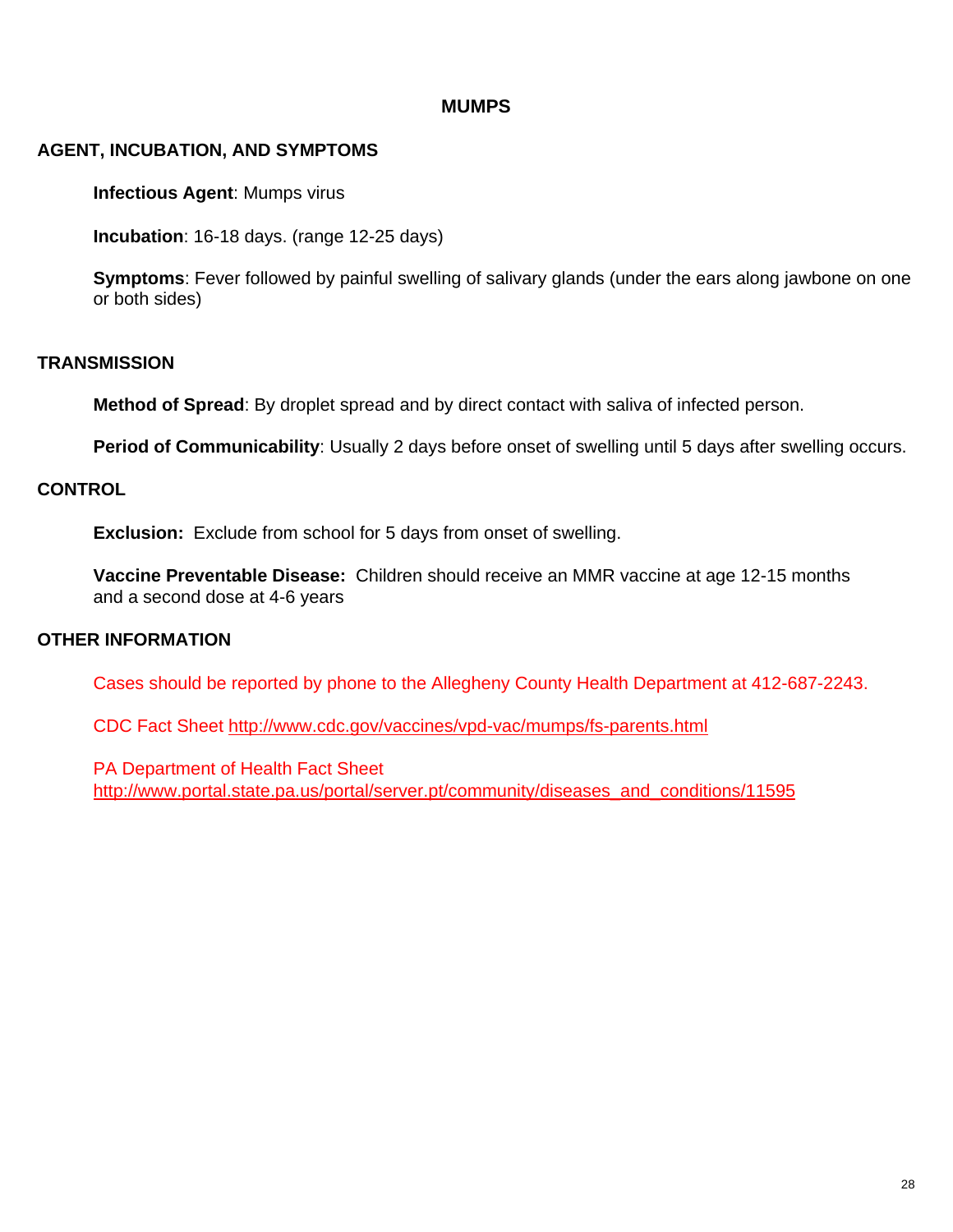# **NOROVIRUS**

# <span id="page-28-0"></span>**AGENT, INCUBATION, AND SYMPTOMS**

**Infectious Agent**: Norovirus

**Incubation**: Usually 12-48 hours.

**Symptoms**: Diarrhea, vomiting, nausea, and abdominal pain. May include fever, headache, and body aches. Can lead to dehydration, especially in young children, older adults, and people with other illnesses.

#### **TRANSMISSION**

**Method of Spread**: Ingestion of contaminated food or water; touching contaminated surfaces or objects then touching the nose or mouth.

**Period of Communicability**: Throughout the course of the infection; the virus can stay in infected person's stool for up to 2 weeks after symptoms disappear.

#### **CONTROL**

**Exclusion:** Children or staff may not attend school if they are symptomatic and for 24 hours after symptoms resolve. To minimize the risk of transmission, emphasize thorough hand washing by children and staff before eating and after toilet use. Persons handling and preparing food should give particular attention to hand washing.

**Disinfection:** Clean potentially contaminated surfaces with a disinfectant or bleach-water solution (1:10 dilution of sodium hypochlorite, i.e., household bleach).

#### **OTHER INFORMATION**

Notify ACHD if multiple cases are occurring in a particular setting (412-687-2243).

CDC Fact Sheet<http://www.cdc.gov/norovirus/about/overview.html>

PA Department of Health Fact Sheet [http://www.portal.state.pa.us/portal/server.pt/community/diseases\\_and\\_conditions/11595](http://www.portal.state.pa.us/portal/server.pt/community/diseases_and_conditions/11595)

EPA's list of products effective against Norovirus [http://www.epa.gov/oppad001/list\\_g\\_norovirus.pdf](http://www.epa.gov/oppad001/list_g_norovirus.pdf)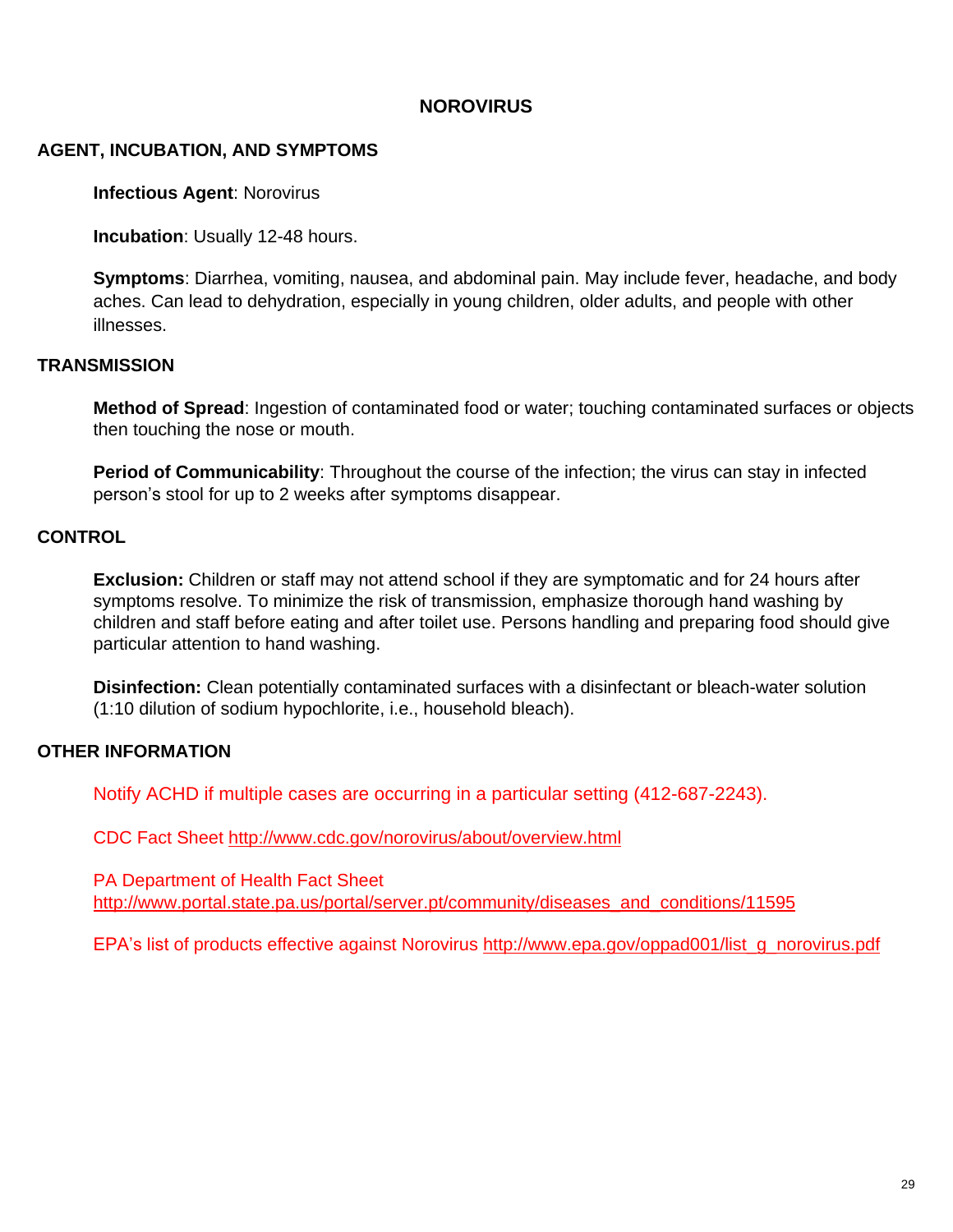# **PINWORM INFECTION (Enterobiasis)**

## <span id="page-29-0"></span>**AGENT, INCUBATION, AND SYMPTOMS**

**Infectious Agent**: Enterobius vermicularis (a roundworm)

**Incubation**: 1 to 2 months

**Symptoms**: Often asymptomatic; however, symptoms may include perianal itching, especially at night to the point of disturbed sleep, irritability, local irritation due to scratching. Occasionally secondary bacterial infection at scratching site occurs.

#### **TRANSMISSION**

**Method of Spread**: Through direct transfer of infective eggs by the fecal-oral route (poor hand washing); also indirectly through contact with clothing or bedding or by ingestion of food contaminated with parasite eggs. Eggs can survive for 2-3 weeks on clothing, bedding or other objects.

**Period of Communicability:** As long as eggs are produced and present.

# **CONTROL**

**Exclusion:** Exclude from school until one dose of medication taken. Treat household contacts at the same time as the case if more than one person in the household is affected or if repeat infections are occurring. Good hand hygiene practices are important for preventing spread. Staff should be alerted to symptoms.

# **OTHER INFORMATION**

.

CDC Fact Sheet [http://www.cdc.gov/parasites/pinworm/gen\\_info/faqs.html](http://www.cdc.gov/parasites/pinworm/gen_info/faqs.html)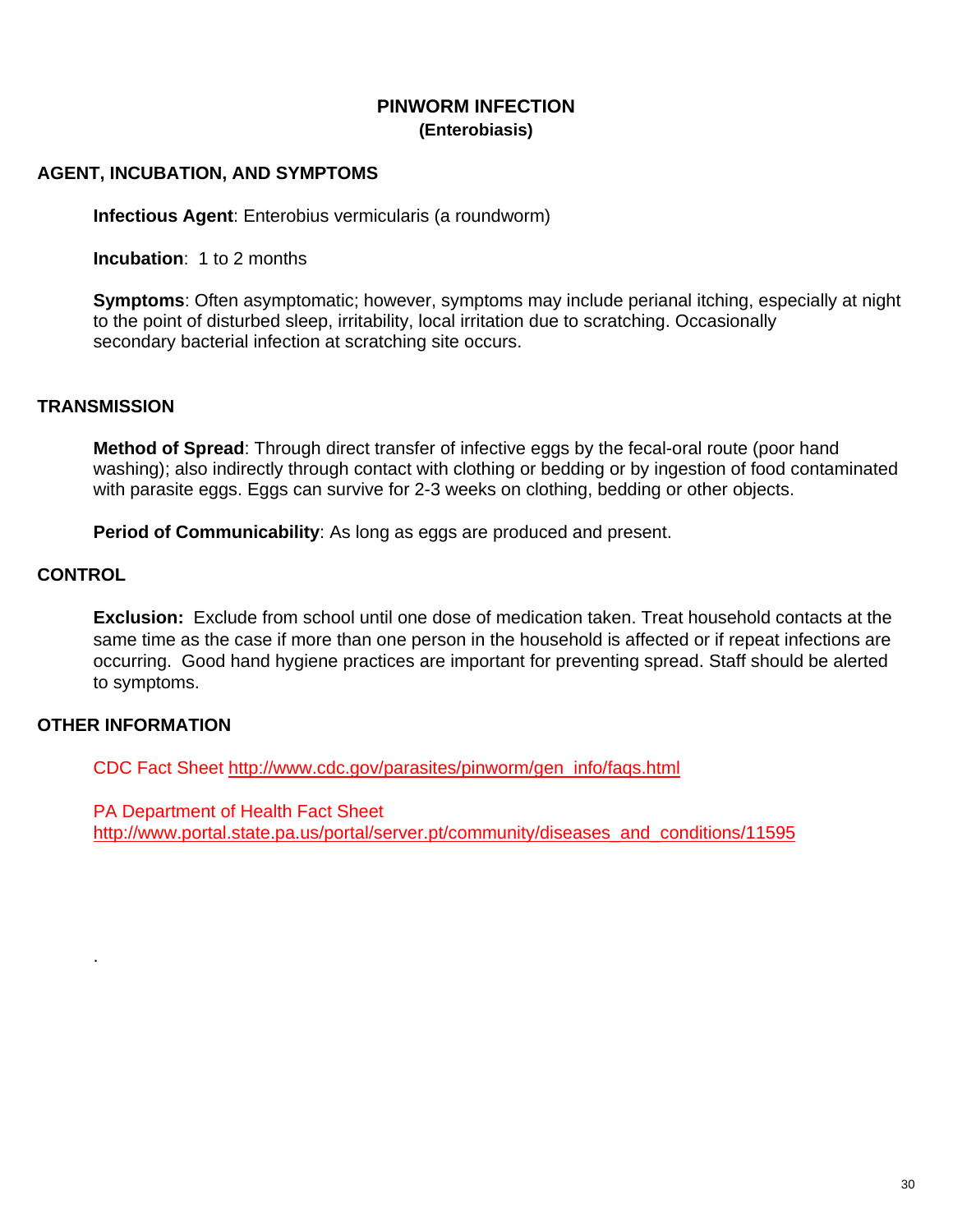# **RINGWORM (Tinea)**

## <span id="page-30-0"></span>**AGENT, INCUBATION, AND SYMPTOMS**

**Infectious Agent**: 40 species of Trichophyton, Microsporum and Epidermophyton fungi

**Incubation**: Scalp and beard 10-14 days; body 4-10 days; nails and feet unknown.

**Symptoms on scalp**: scaly patches of temporary baldness. Infected hairs are brittle and break easily. **On skin**: flat, inflamed ring-like sores may be dry and scaly or moist and crusted. **On** f**eet**: scaling or cracking of the skin especially between the toes. Severe cases may appear as blisters containing a thin watery fluid. **On groin:** scaly, itchy red spots

#### **TRANSMISSION**

**Method of Spread**: Directly by contact with lesions of infected persons or animals or indirectly by contact with articles and surfaces contaminated by infected persons or animals.

**Period of Communicability**: Until lesions are crusted.

#### **CONTROL**

**Exclusion:** Infected person should be excluded from school until immediately after the first treatment. B**ody** lesions that are not dried must be covered.

**Disinfection:** All household contacts, pets, and farm animals should be examined and treated if infected. Preventive measures are largely hygienic. Athletes in contact sports should shower immediately after practice or games. Avoid walking barefoot in locker room areas.

#### **OTHER INFORMATION**

CDC Fact Sheet<http://www.cdc.gov/fungal/diseases/dermatophytes/index.html>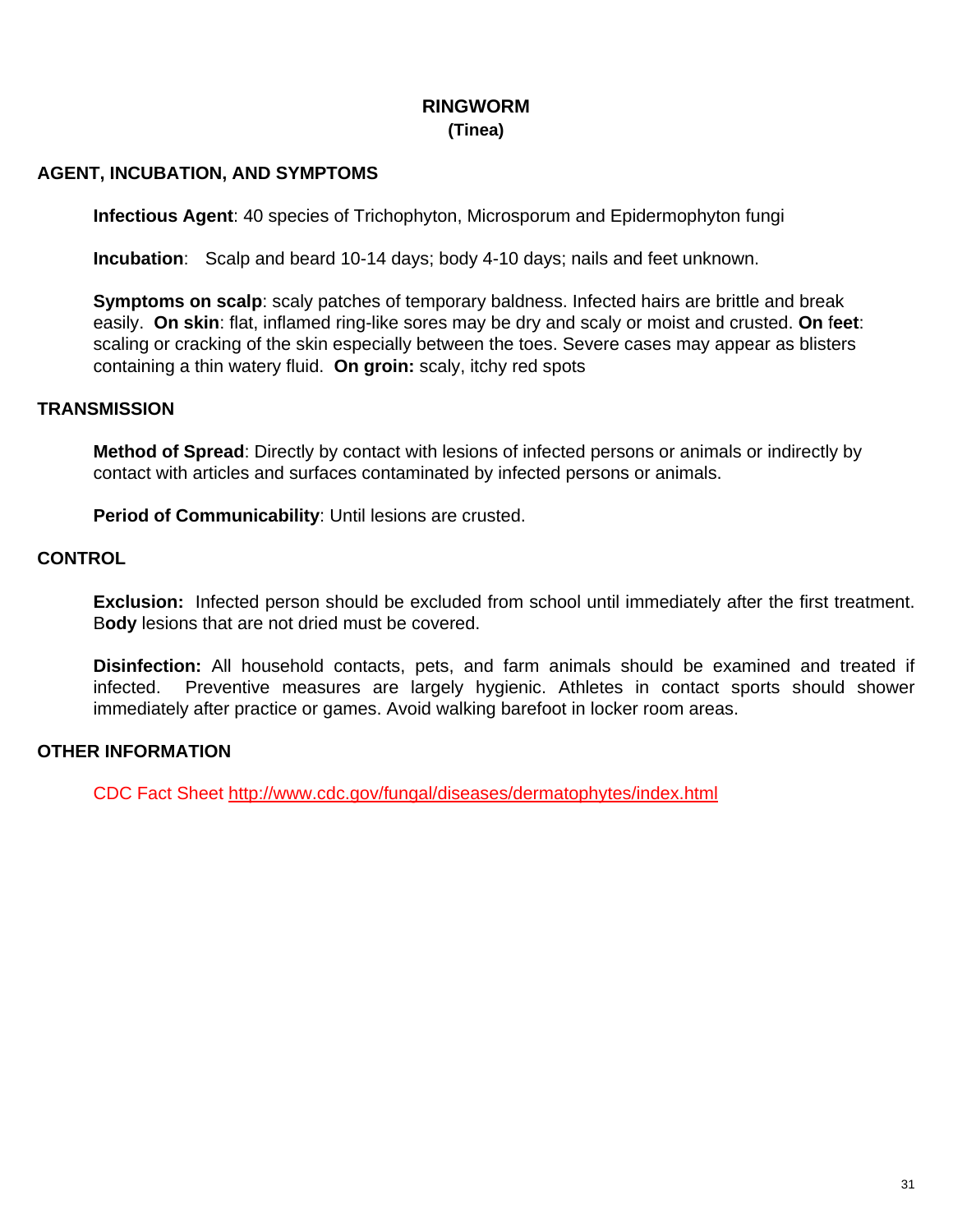# **RUBELLA (German Measles)**

#### <span id="page-31-0"></span>**AGENT, INCUBATION, AND SYMPTOMS**

**Infectious Agent**: Rubella virus

**Incubation**: 14-17 days, with a range of 14-21 days.

**Symptoms**: Skin rash starting on face and mild fever <101 F of duration 2-3 days. Sometimes swollen glands and cold symptoms precede rash. Up to half the infections occur without evident rash.

# **TRANSMISSION**

**Method of Spread**: Infection is transmitted by droplet spread, contact with nose and throat secretions, or direct contact with infected person.

**Period of Communicability**: Highly communicable for about one week before to 4 days after the onset of rash.

# **CONTROL**

**Exclusion:** Exclude from school for 7 days after the onset of rash.

**Vaccine Preventable Disease**: All children should receive on MMR at 12-15 months and a second MMR at 4-6 years.

#### **OTHER INFORMATION**

Cases should be reported by phone to the Allegheny County Health Department at 412-687-2243.

**While mild in children, the disease when contracted by a pregnant woman may cause serious consequences to the unborn child**.

CDC Fact Sheet<http://www.cdc.gov/vaccines/vpd-vac/rubella/fs-parents.html>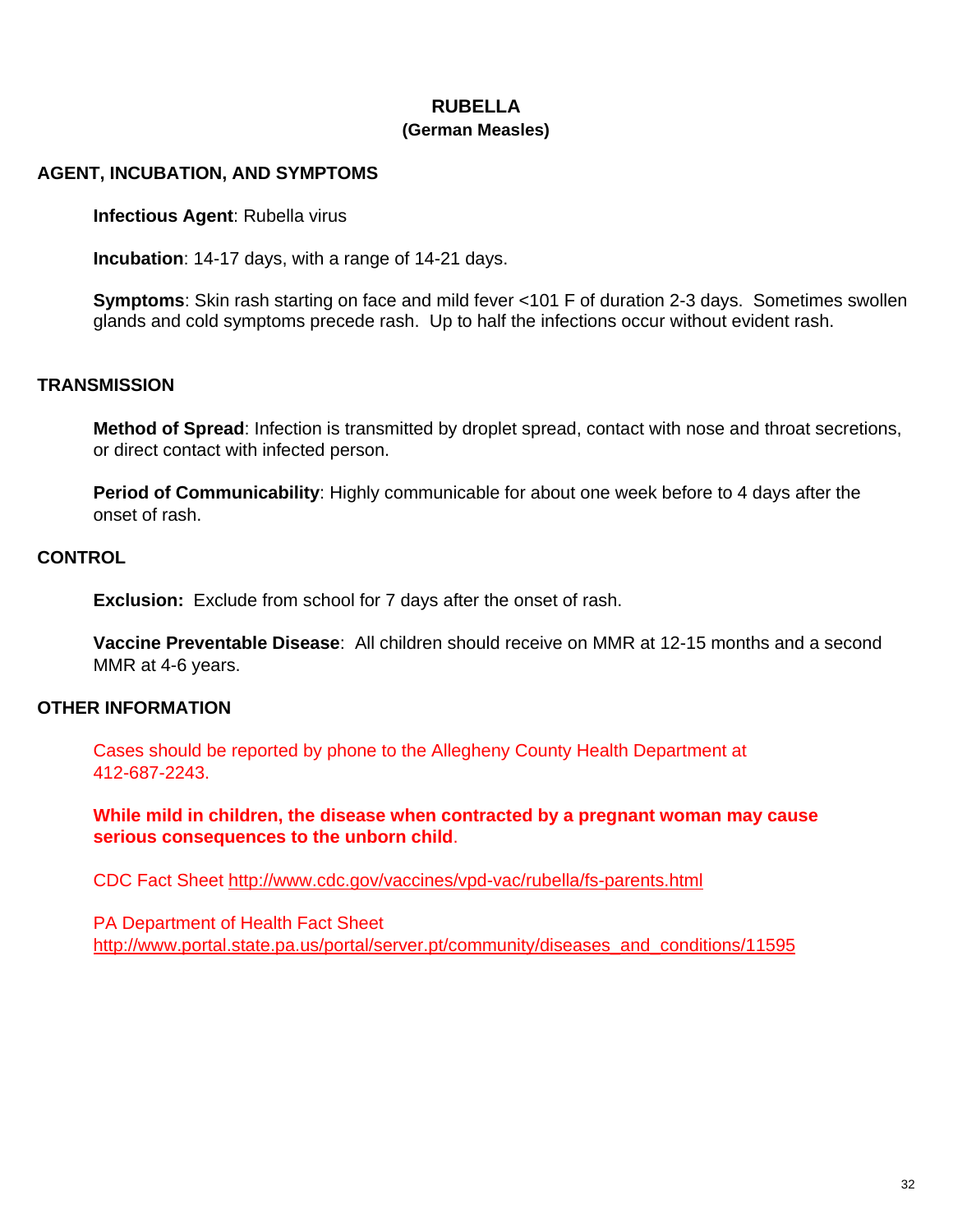#### **SALMONELLOSIS**

#### <span id="page-32-0"></span>**AGENT, INCUBATION, AND SYMPTOMS**

**Infectious Agent**: Many *Salmonella* species. *S. enteritidis* and *S. typhimurium* are the most common.

**Incubation**: 6-72 hours, usually 12-36 hours.

**Symptoms**: Sudden onset of diarrhea, fever, abdominal cramps and sometimes nausea and sometimes vomiting. Duration of symptoms is 4-7 days. Dehydration, especially among infants, may be severe. Fever is almost always present.

#### **TRANSMISSION**

**Method of Spread**: Ingestion of food or water contaminated by feces of infected animals including household pets; also from ingestion of raw or undercooked food or improperly stored foods. Also, via contact with reptiles or amphibians (including turtles, iguanas, frogs, toads, salamanders), chicks, hamsters and other mammals. Likelihood of transmission from person to person is greatest when diarrhea is present.

**Period of Communicability**: Throughout the course of infection; extremely variable, usually several days to several weeks. Temporary carrier state occasionally continues for months, especially in infants.

#### **CONTROL**

**Exclusion:** Children or staff may not attend school if they are symptomatic.

**Disinfection:** To minimize the risk of transmission, emphasize thorough hand washing by children and staff before eating and after toilet use. Persons handling and preparing food should give particular attention to hand washing. Cook poultry, ground beef and eggs thoroughly.

#### **OTHER INFORMATION**

Cases should be reported by phone to the Allegheny County Health Department at 412-687-2243.

CDC Fact Sheet<http://www.cdc.gov/nczved/divisions/dfbmd/diseases/salmonellosis/>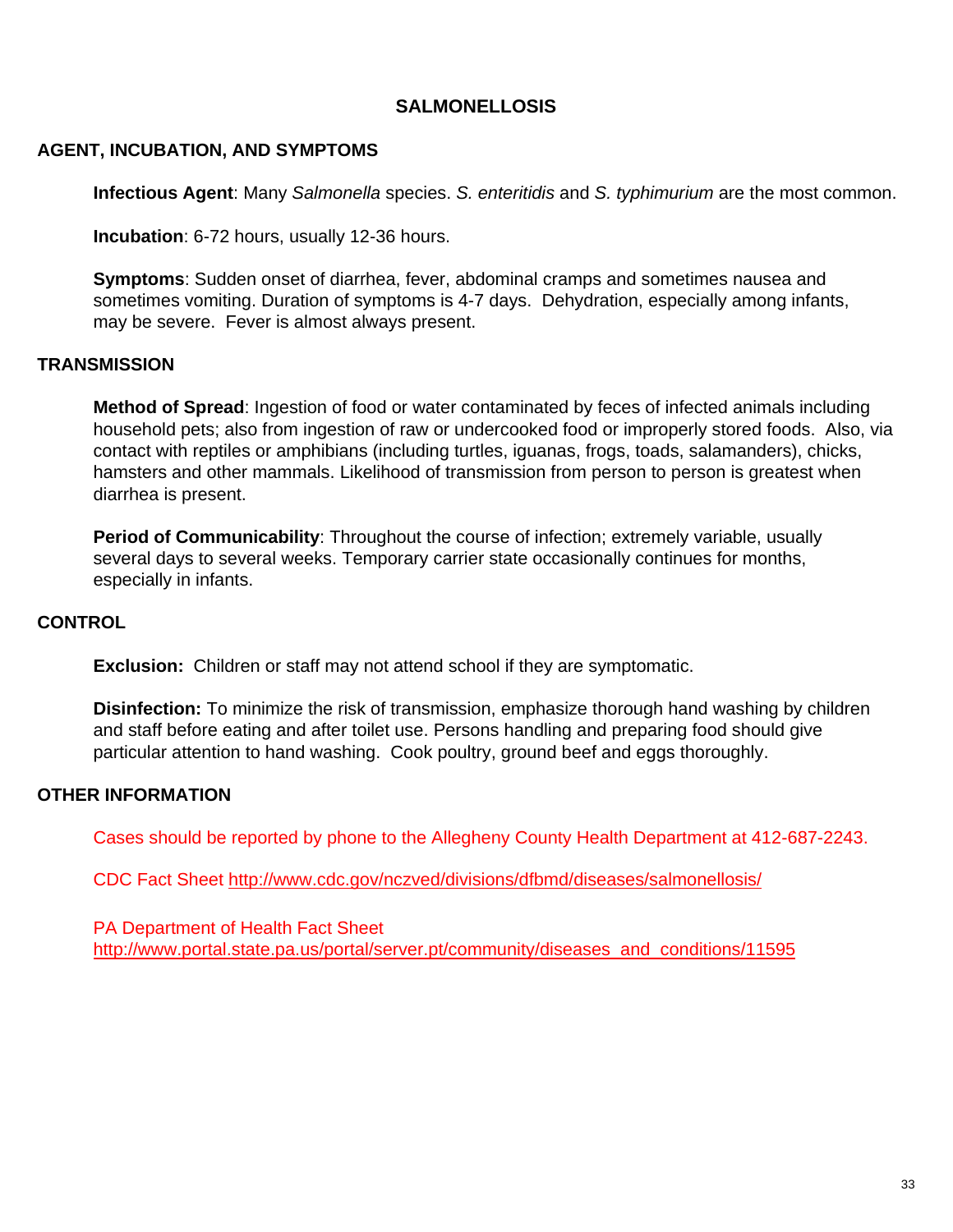# **SCABIES**

#### <span id="page-33-0"></span>**AGENT, INCUBATION, AND SYMPTOMS**

#### **Infectious Agent**: Sarcoptes scabiei, a mite

**Incubation**: Symptoms occur 2-6 weeks after first infestation; symptoms associated with reinfestation may occur in 1-4 days.

**Symptoms**: Skin rash with small pimple-like raised areas containing fluid, or tiny burrows under the skin (line-like), that appear frequently on finger webs, in the folds of wrists, elbows, armpits, thighs and belt line. In infants, the head, neck, palms and soles may be involved. Itching is intense, especially at night.

#### **TRANSMISSION**

**Method of Spread**: Direct skin to skin contact, and to a limited extent, from undergarments or bedding **freshly** contaminated by infected persons.

**Period of Communicability**: Until mites and eggs are destroyed by treatment (usually one course of treatment, occasionally two, a week apart.)

#### **CONTROL**

**Exclusion:** Exclude child or staff member from school until the day after treatment. Single infestation in a family is uncommon.

**Disinfection:** Prescription scabicide cream should be applied from the neck down to the feet and toes. For infants and young children, head and neck should also be treated because scabies can affect face, scalp, and neck as well as the rest of body. Follow physician's instruction for use. Clean clothing should be worn after treatment. Treatment also is recommended for household members particularly those who have had prolonged direct skin-to-skin contact with the infested person. Bedding, clothing, and towels used by infested persons and their household and close contacts any time in the 3 days prior to treatment should be washed in hot water and dried in a hot dryer or sealed in a bag for at least 72 hours.

#### **OTHER INFORMATION**

CDC Fact Sheet [http://www.cdc.gov/parasites/scabies/gen\\_info/faqs.html](http://www.cdc.gov/parasites/scabies/gen_info/faqs.html)

PA Department of Health Fact Sheet [http://www.portal.state.pa.us/portal/server.pt/community/diseases\\_and\\_conditions/11595](http://www.portal.state.pa.us/portal/server.pt/community/diseases_and_conditions/11595)

CDC Treatment Recommendations<http://www.cdc.gov/parasites/scabies/treatment.html>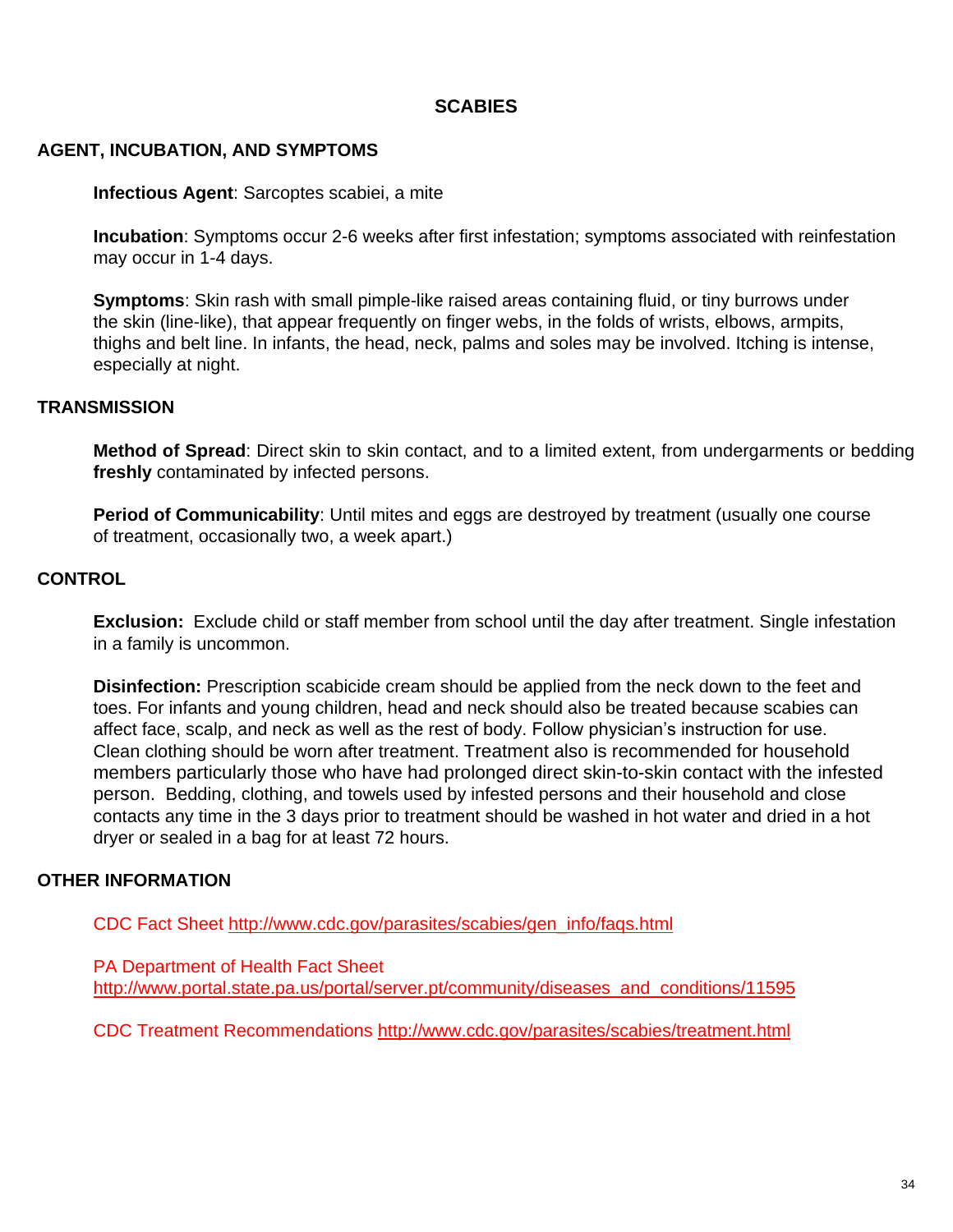# **SCARLET FEVER and STREP THROAT (Streptococcal Infection)**

## <span id="page-34-0"></span>**AGENT, INCUBATION, AND SYMPTOMS**

**Infectious Agent**: Group A *Streptococci*

**Incubation**: Short, usually 1-3 days, rarely longer.

**Symptoms of Strep Throat**: Fever and sore throat; sometimes white patches on swollen tonsils; swollen glands of the neck. There may be a minimum of symptoms.

**Symptoms of Scarlet Fever**: All symptoms that occur with strep throat as well as whitish or red and bumpy ("strawberry") tongue. Skin rash often starts on neck, underarm, or groin and spreads to rest of body, blotchy at first then with fine bumps link sandpaper. Fades in 7 days and may peel.

#### **TRANSMISSION**

**Method of Spread**: Direct contact with large respiratory droplets of infected persons or carrier, rarely by indirect contact through objects. Casual contact rarely leads to infection. Occasionally outbreaks of strep throat may follow ingestion of contaminated food.

**Period of Communicability:** With adequate penicillin treatment, communicability is usually eliminated within 24 hours.

# **CONTROL**

**Exclusion:** Exclude from school until 24 hours after antimicrobial treatment is started.

**Disinfection:** Frequent handwashing; avoid sharing eating utensils

#### **OTHER INFORMATION**

Early diagnosis and medical treatment are essential for the prevention of serious complications.

CDC Fact Sheet<http://www.cdc.gov/Features/ScarletFever/>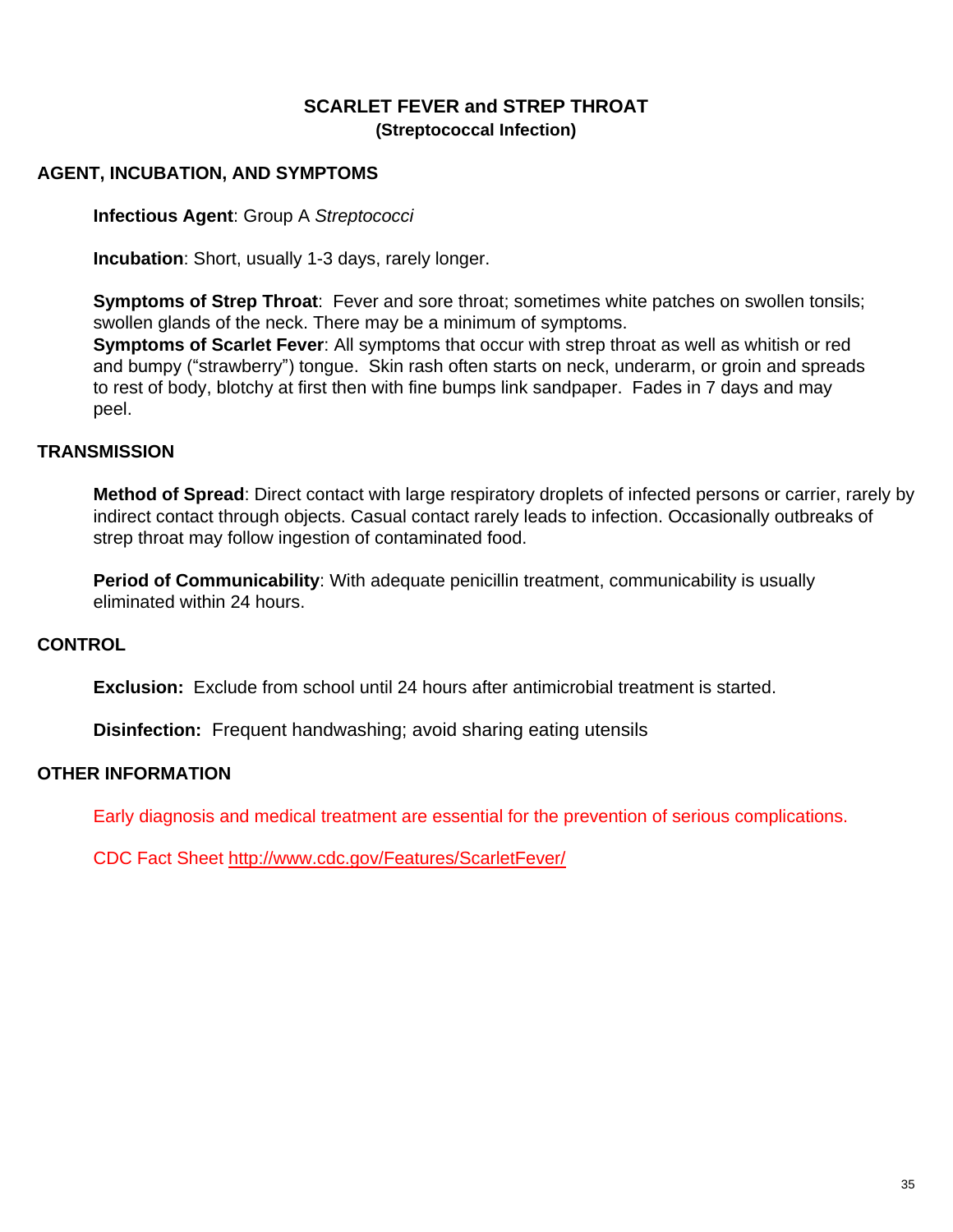# **SHIGELLOSIS**

#### <span id="page-35-0"></span>**AGENT, INCUBATION, AND SYMPTOMS**

#### **Infectious Agent**: *Shigella* bacteria

**Incubation**: Usually 1-3 days but may range from 12-96 hours; up to one week for *S. dysenteriae 1.*

**Symptoms**: Characterized by diarrhea (often bloody), fever and nausea, and sometimes vomiting, abdominal cramps and bloating.

#### **TRANSMISSION**

**Method of Spread**: Person-to-person contact either by direct or indirect transmission. Individuals most responsible for the spread of disease are those who fail to thoroughly wash hands, especially under fingernails, after bathroom use. Infection may then be spread to others directly by physical contact or indirectly by contaminated food. Flies can transfer the organism onto non-refrigerated or improperly covered food items.

**Period of Communicability**: Entire period of infection. Individuals without symptoms may transmit the disease.

#### **CONTROL**

**Exclusion:** Children or staff may not attend school if they are symptomatic.

**Disinfection:** To minimize the risk of transmission, emphasize thorough hand washing by children and staff before eating and after toilet use. Persons handling and preparing food should give particular attention to hand washing.

#### **OTHER INFORMATION**

Cases should be reported by phone to the Allegheny County Health Department at 412-687-2243.

CDC Fact Sheet<http://www.cdc.gov/nczved/divisions/dfbmd/diseases/shigellosis/>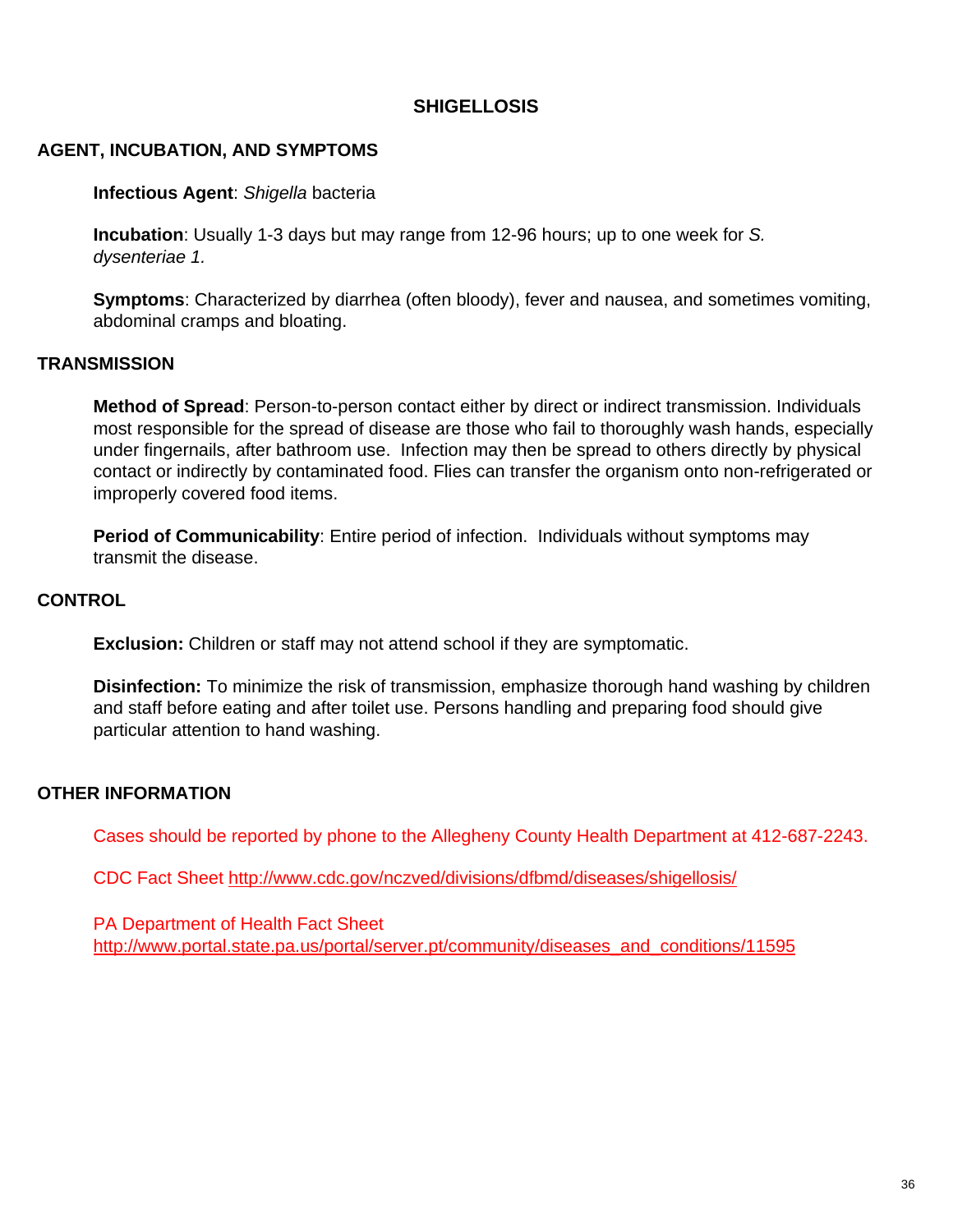# **SHINGLES**

# <span id="page-36-0"></span>**AGENT, INCUBATION, AND SYMPTOMS**

**Infectious Agent**: Varicella zoster virus (VZV), the same virus that causes chickenpox disease.

**Incubation**: Highly variable.

**Symptoms**: Rash on one side of the face or body. The rash starts as blisters that scab after 7 to 10 days. The rash usually clears within 2 to 4 weeks. Before the rash develops, there is often pain, itching, or tingling in the area where the rash will develop. Fever, headache, chills, and upset stomach may also occur.

# **TRANSMISSION**

**Method of Spread**: The virus that causes shingles, VZV, can be spread from a person with active shingles to a person who has never had chickenpox through direct contact with the rash. The person exposed would develop chickenpox, not shingles.

**Period of Communicability**: A person with shingles can spread the disease when the rash is in the blister phase. Once the rash has developed crusts, the person is no longer contagious.

# **CONTROL**

**Exclusion:** Routine exclusion from school of children with shingles is not indicated. However, if lesions cannot be covered, children should be excluded until lesions are dried and crusted. Avoid contact with pregnant women susceptible to varicella, premature or low-birth weight infects, and immunocompromised persons.

**Disinfection:** Draining or blister-phase lesions should be covered.

# **OTHER INFORMATION**

CDC Fact Sheet<http://www.cdc.gov/shingles/about/overview.html>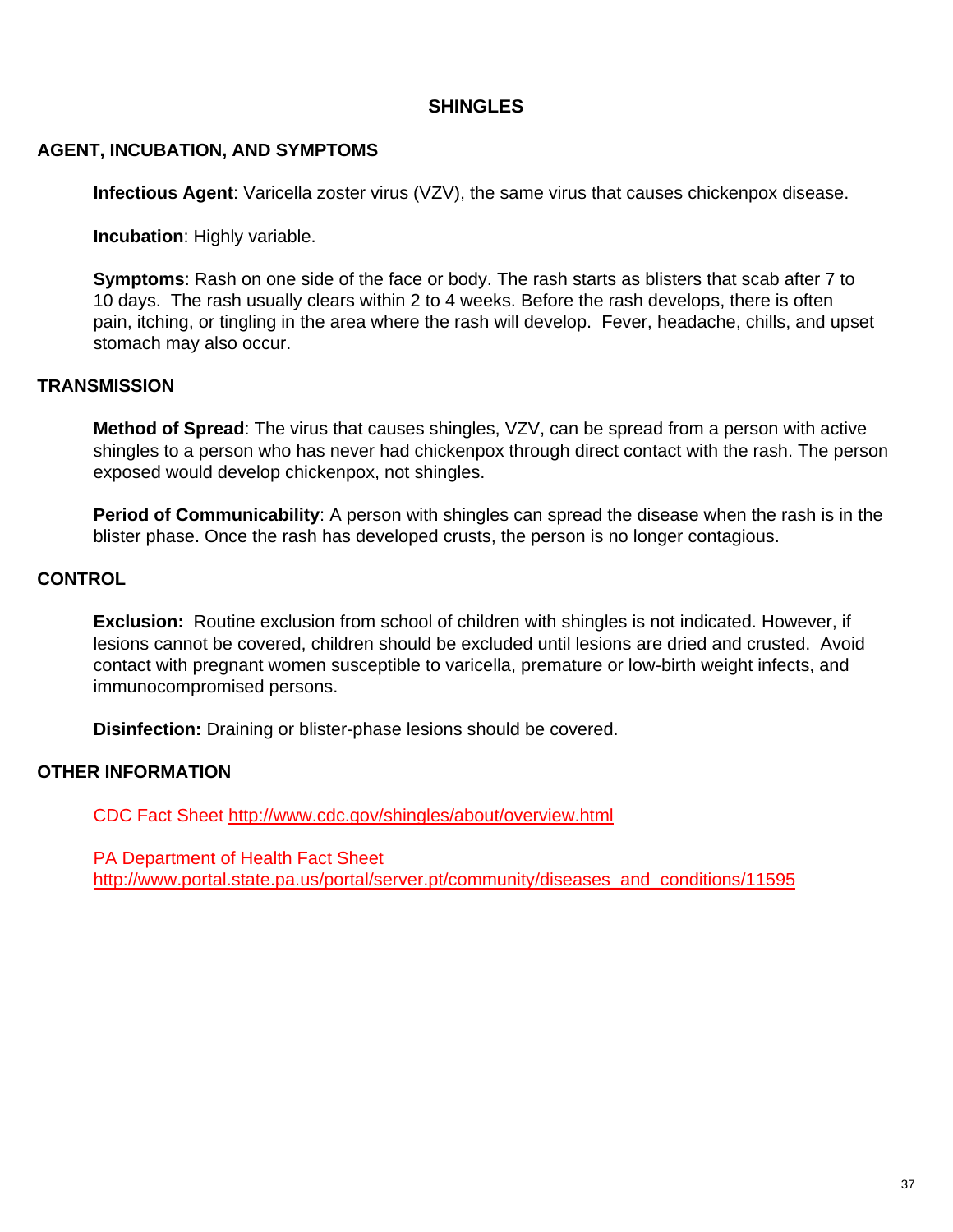# **SYPHILIS**

#### <span id="page-37-0"></span>**AGENT, INCUBATION, AND SYMPTOMS**

#### **Infectious Agent**: *Treponema pallidum*

**Incubation**: 10-90 days; average of 21 days

**Symptoms:** Symptoms of syphilis develop in stages. In the primary stage, a firm, round, and painless sore (chancre) will appear where syphilis entered the body. It will heal 3 to 6 weeks later with or without treatment. The secondary stage is characterized by skin rashes or sores in the mouth, vagina, or anus. The rash most often appears on the palms of hands or soles of feet and does not itch. Other symptoms include fever, swollen lymph glands, sore throat, patchy hair loss, headaches, weight loss, muscles aches, and fatigue. This stage will go away with or without treatment. The latent and late stage can occur 10-20 years post infection if not treated and includes difficulty with muscles movements, paralysis, numbness, blindness, and dementia.

#### **TRANSMISSION**

**Method of Spread**: Vaginal, oral, or anal sex. Pregnant women with syphilis can infect their babies resulting in serious complications or fetal death.

**Period of Communicability:** Infectious when lesions are present. Lesions uncommon >1 year after infection so transmission then is unlikely. Syphilis is no longer communicable after effective treatment is given and sores have healed.

#### **CONTROL**

**Exclusion:** Attendance does not have to be restricted.

#### **OTHER INFORMATION**

Cases should be reported by phone to the Allegheny County Health Department at 412-687-2243.

Follow up exam and blood tests are required to confirm treatment success.

Sex partners within the previous year should be referred for evaluation and treatment.

Pregnant females should be screened at first prenatal visit and again in the  $3<sup>rd</sup>$  trimester if at high risk to prevent congenital syphilis in the infant.

CDC Fact Sheet *<http://www.cdc.gov/std/syphilis/STDFact-Syphilis.htm>*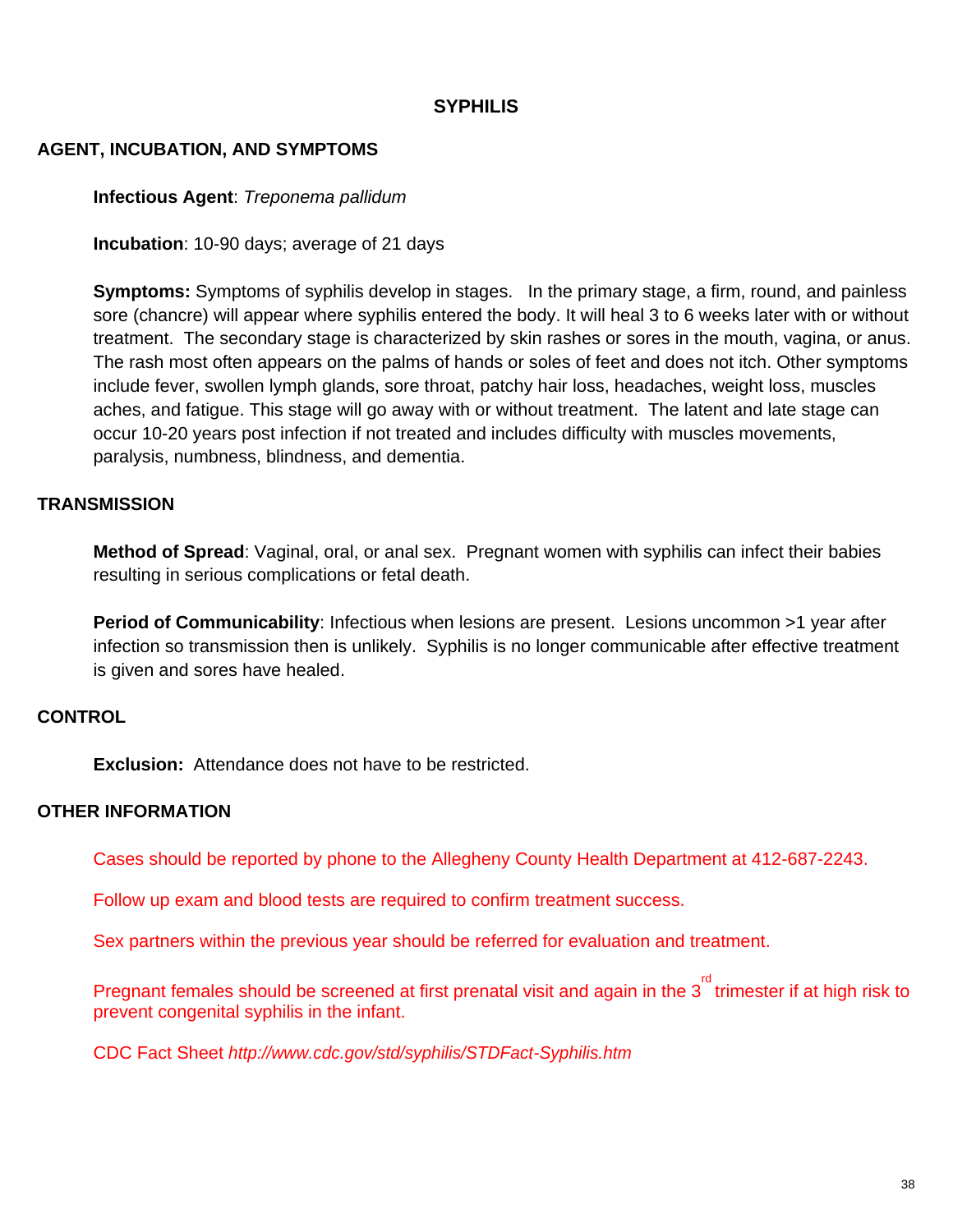# **TUBERCULOSIS (Pulmonary)**

## <span id="page-38-0"></span>**AGENT, INCUBATION, AND SYMPTOMS**

**Infectious Agent**: Mycobacterium tuberculosis

**Incubation**: Usually about 2-10 weeks from infection to demonstrable lesion on chest x-ray or positive tuberculin skin test.

**Symptoms**: Productive cough or non-productive cough lasting more than 3 weeks, unplanned or unexplained weight loss, loss of appetite, sweating at night, fever, fatigue, chest pain, and bloody sputum.

#### **TRANSMISSION**

**Method of Spread**: Exposure to bacilli in airborne droplets produced by those who have untreated pulmonary or laryngeal tuberculosis and who cough, sneeze, or sing the organism into the air for a prolonged period in an inadequately ventilated environment.

**Period of Communicability**: Effective antimicrobial therapy usually eliminates communicability in 2 to 3 few weeks. **NOTE**: A positive tuberculin skin test reaction does not in itself indicate infectious disease.

#### **CONTROL**

**Exclusion:** For a diagnosed case of tuberculosis, exclude from school for a minimum of 2 weeks of adequate chemotherapy. Additionally, a note from attending physician that person is noncommunicable must be submitted prior to readmission.

Disinfection: All close contacts should be evaluated by tuberculin skin testing. If the tuberculin test is positive, additional evaluation (including chest x-ray) and treatment may be required.

#### **OTHER INFORMATION**

Cases should be reported by phone to the Allegheny County Health Department at 412-687-2243.

CDC Fact Sheet<http://www.cdc.gov/tb/publications/factsheets/general/tb.htm>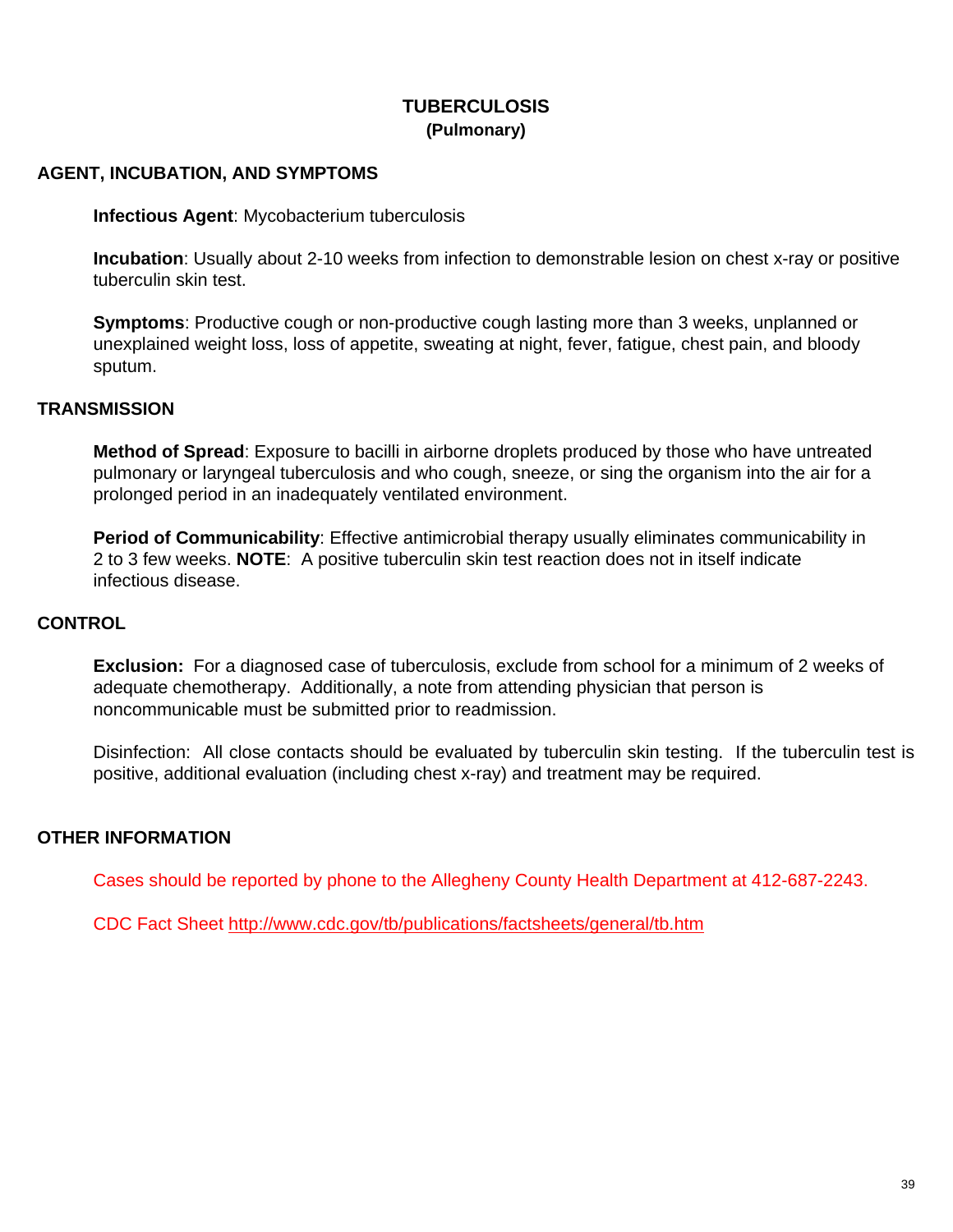# **TYPHOID FEVER and PARATYPHOID FEVER**

#### <span id="page-39-0"></span>**AGENT, INCUBATION, AND SYMPTOMS**

**Infectious Agent:** *Salmonella enterica* serovar Typhi (typhoid fever) and serovar Paratyphi A,B,C (paratyphoid fever).

**Incubation**: for typhoid fever, 3-60 days, depending on size of infecting dose, usual range is 8-14 days.

**Symptoms**: sustained fever (up to 103-104°F), severe headache, weakness, stomach pains, anorexia, sometimes constipation or rash. Symptoms of paratyphoid fever are the same but usually milder.

#### **TRANSMISSION**

**Method of Spread**: Ingestion of food or water contaminated by feces and/or urine of patients or carriers. In some areas, ingestion of raw shellfish taken from contaminated waters and uncooked fruits and vegetables grown with contaminated water.

**Period of Communicability**: As long as bacilli appear in excreta-usually through convalescence, but variable. About 10% of untreated typhoid fever cases will harbor bacillus for 3 months; 2% -5 % become permanent carriers. Communicability for paratyphoid fever is commonly 1-2 weeks.

#### **CONTROL**

**Exclusion:** Children or staff may not attend school if they are symptomatic.

**Asymptomatic** household contacts will be excluded from high risk situations (foodhandling, child care, patient care) until 2 consecutive stool specimens 24 hours apart are negative.

A **symptomatic** household contact is considered a case unless proven otherwise with 3 negative stools at no less than 24-hour intervals at least one month after onset of symptoms

A **"chronic carrier"** should be excluded from foodhandling and childcare until producing 3 consecutive stool specimens at least 24 hours apart, no sooner than 48 hours after completion of microbial therapy, and no earlier than 1 month after onset of symptoms.

**Vaccine Preventable Disease:** Typhoid vaccination is recommended for travelers to endemic areas (50%-80% effective). No vaccine is available for paratyphoid fever.

#### **OTHER INFORMATION**

Cases should be reported by phone to the Allegheny County Health Department at 412-687-2243.

CDC Fact Sheet [http://www.cdc.gov/nczved/divisions/dfbmd/diseases/typhoid\\_fever/](http://www.cdc.gov/nczved/divisions/dfbmd/diseases/typhoid_fever/)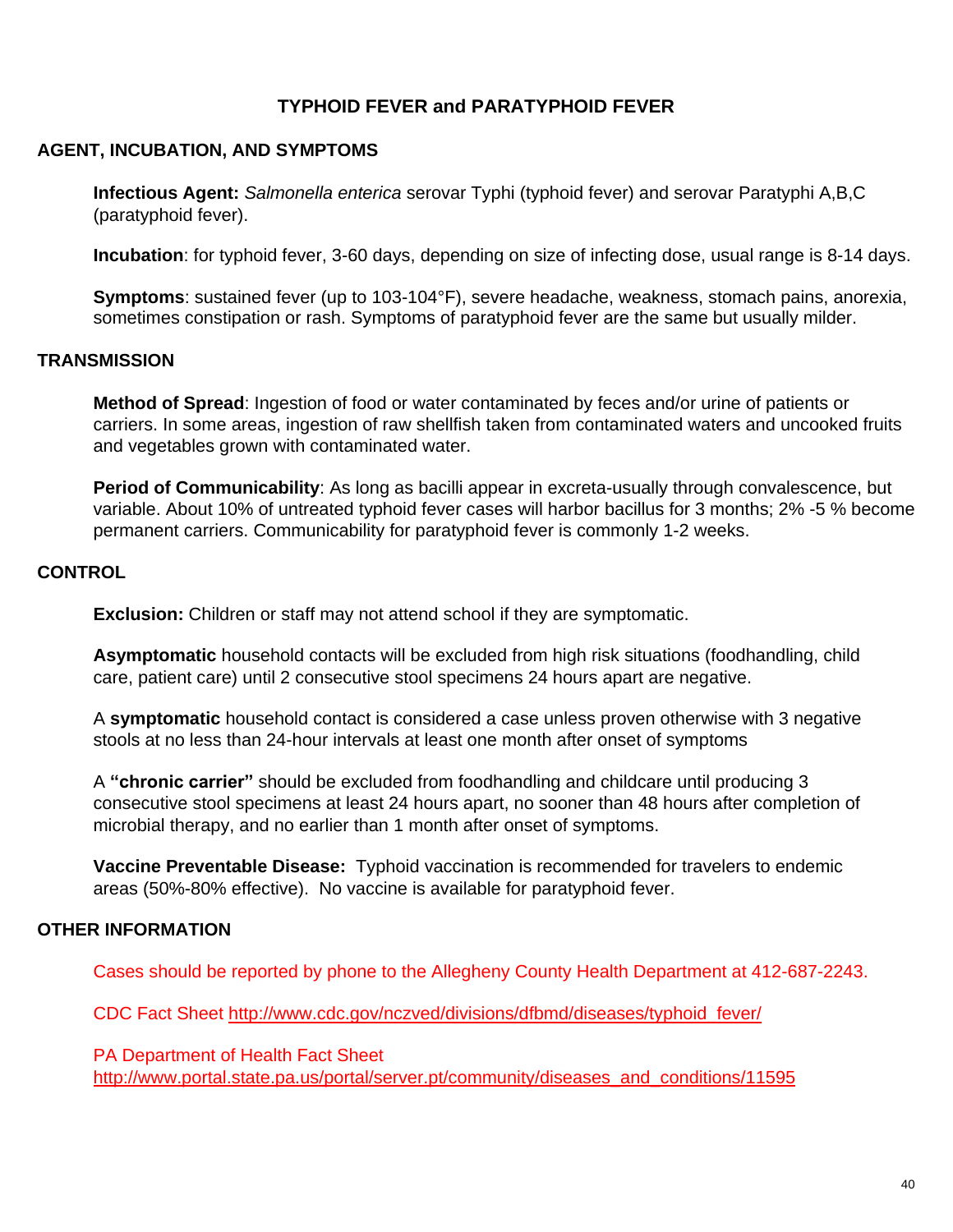# **WHOOPING COUGH (Pertussis)**

## <span id="page-40-0"></span>**AGENT, INCUBATION, AND SYMPTOMS**

**Infectious Agent**: *Bordetella pertussis*

**Incubation**: Average 9-10 days (range 6-20 days)

**Symptoms**: Begins with a mild catarrhal cold and irritating cough which is worse at night. Symptoms may be very mild at first. Characteristic "whooping" develops in 1-2 weeks, and paroxysmal spells of coughing often end with vomiting. Vaccinated children, adolescents, adults and infants under 6 months of age often do not have the typical "whoop". Coughing fits can last for up to 10 weeks or more and reoccur with the next respiratory illness.

#### **TRANSMISSION**

**Method of Spread**: Primarily by direct contact with airborne droplets of respiratory secretions of an infected person. Indirect spread through the air or contaminated objects occurs rarely.

**Period of Communicability**: If untreated, for 21 days from start of catarrhal symptoms or 2 weeks from start of cough. If treated, until 5 days after start of appropriate antimicrobial treatment.

#### **CONTROL**

**Exclusion:** Exclude from school until 5 days from start of appropriate antimicrobial therapy, or for 3 weeks from onset of symptoms.

**Vaccine Preventable Disease**: Children should routinely receive DTaP vaccine at 2,4,6, and 15 months and another dose at 4-6 years. They should receive the Tdap vaccine at 11-12 years. Pregnant women should receive a Tdap vaccine during the third trimester of each pregnancy.

#### **OTHER INFORMATION**

Cases should be reported by phone to the Allegheny County Health Department at 412-687-2243.

CDC Fact Sheet<http://www.cdc.gov/vaccines/vpd-vac/pertussis/fs-parents.html>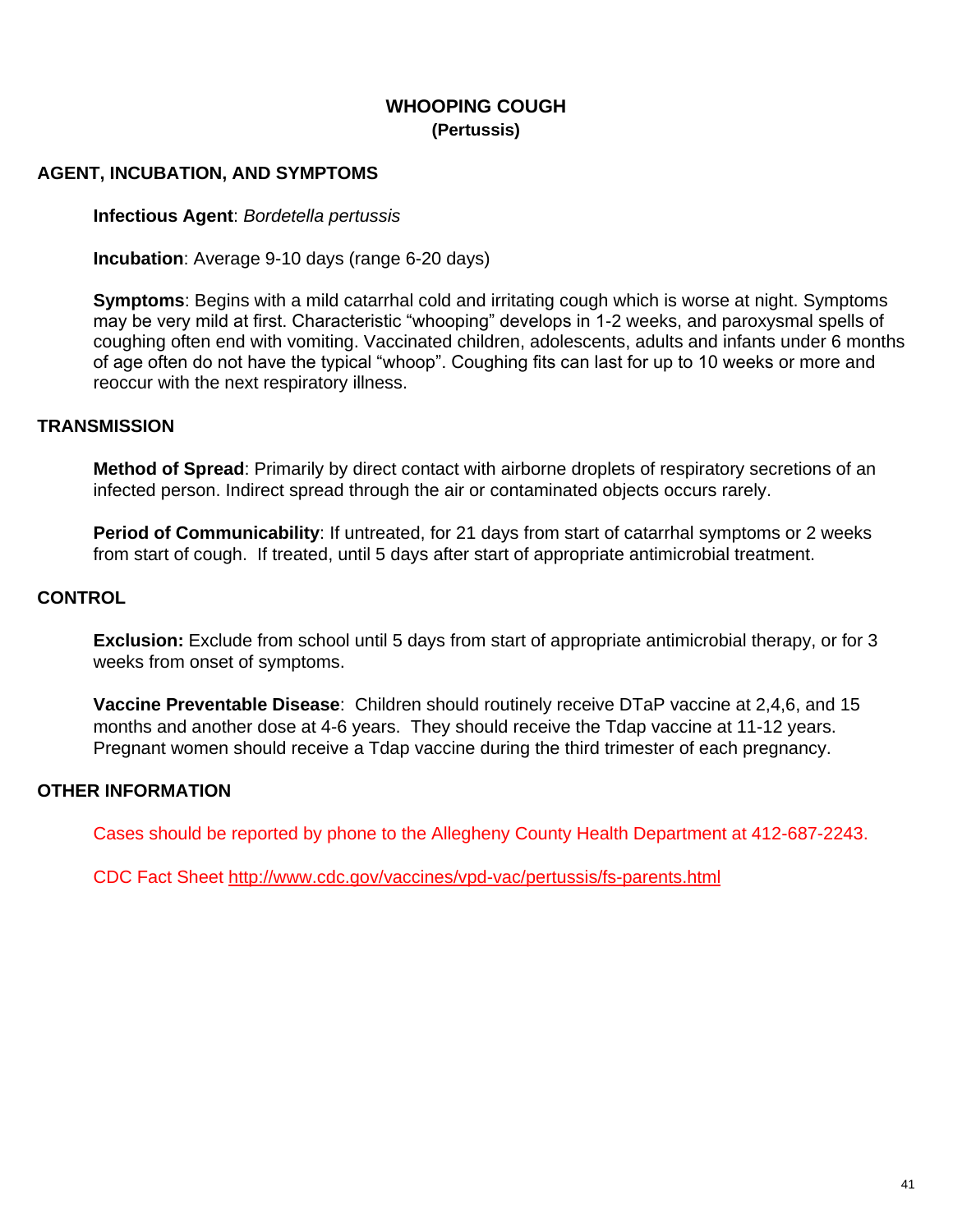# **ANIMAL BITES**

- <span id="page-41-0"></span>• The community should be made aware of the potential dangers of animal bites.
- Preventive rabies vaccination of dogs, cats and ferrets is required by Pennsylvania law.
- Control of all stray dogs and cats should be encouraged.
- All attacks by wildlife should be considered as potential exposures to rabies.

# • **All animal bites must be reported to the Allegheny County Health Department so that an investigation of the case can be made**.

# **RECOMMENDATIONS TO SCHOOLS**

#### **IF ANIMAL BITE OCCURS**:

- Confine biting animal if possible.
- Try to obtain as complete a description as possible if the animal escapes.
- Give first-aid immediately by copious flushing of wound with water and soap or detergent.
- Refer for medical treatment.
- Report all animal bites to the Allegheny County Health Department.
- Obtain name, address, and telephone number of animal owner.
- Work with animal control officials to keep dogs and cats off school grounds as much as possible.

# **HEALTH EDUCATION CLASSES**

1) Teach the proper conduct toward animals to avoid being bitten.

2) Emphasize the dangers in handling stray dogs, cats, and wild animals, or unfamiliar domestic animals (dogs, cats, other pets) without permission of the owner.

3) Stress the necessity of reporting bites of all animals, especially bats, raccoons, and skunks.

4) Encourage immunization of pets.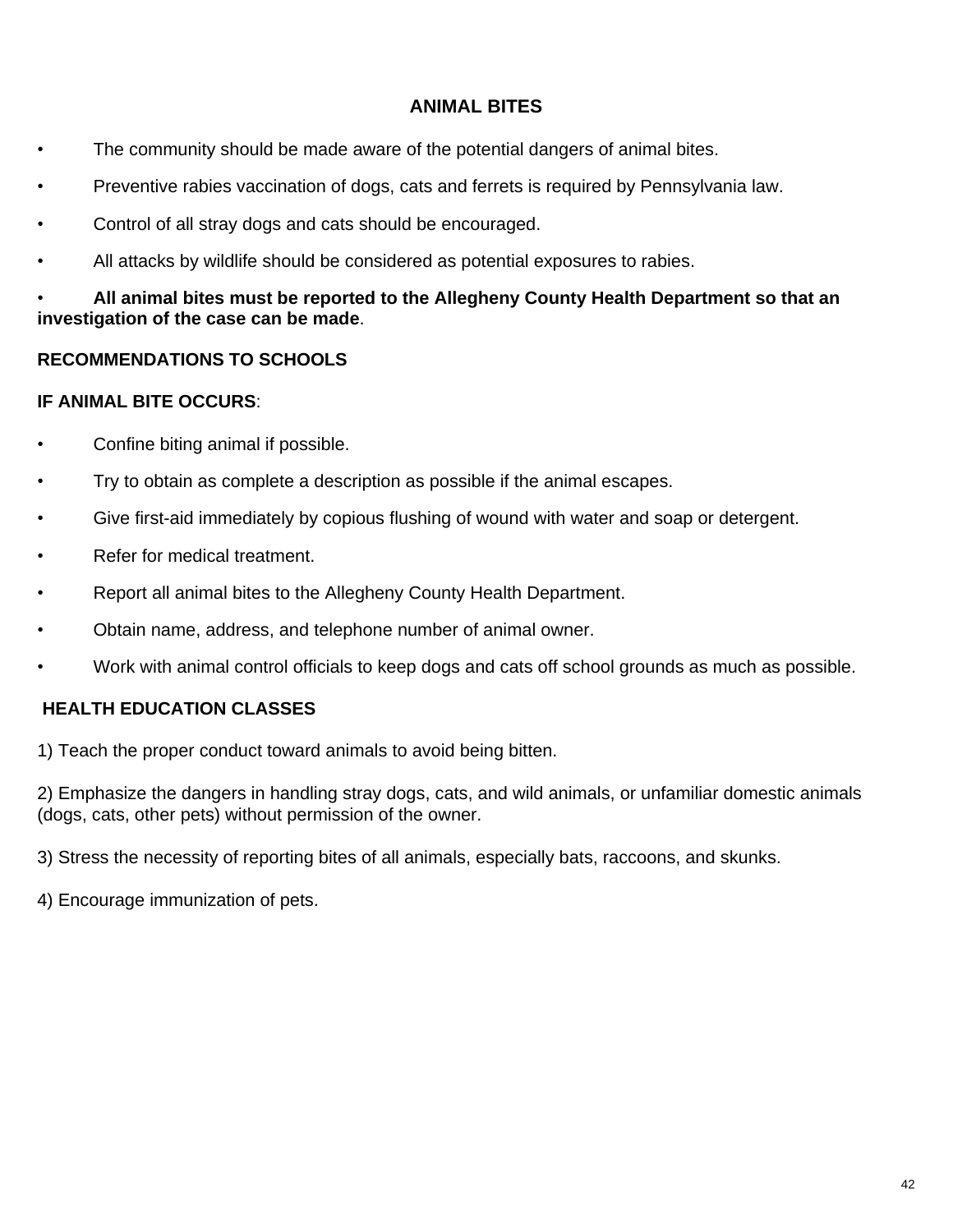# REFERENCES

American Academy of Pediatrics. Redbook: 2012 Report of the Committee on Infectious Diseases. Illinois: American Academy of Pediatrics, 2012.

Centers for Disease Control and Prevention. A to Z Index, 2014. Retrieved from http://www.cdc.gov/az/

Centers for Disease Control and Prevention. General Recommendations on Immunization. MMWR 2006; 55.

Heymann, David L. MD, ED. Control of Communicable Diseases Manual. Washington D.C.: American Public Health Association, 2008.

Pennsylvania Department of Health. Commonwealth of Pennsylvania Health Regulations Title 28 PA Code Chapter 27: Communicable and Noncommunicable Diseases. Pennsylvania: Department of Health, 2002.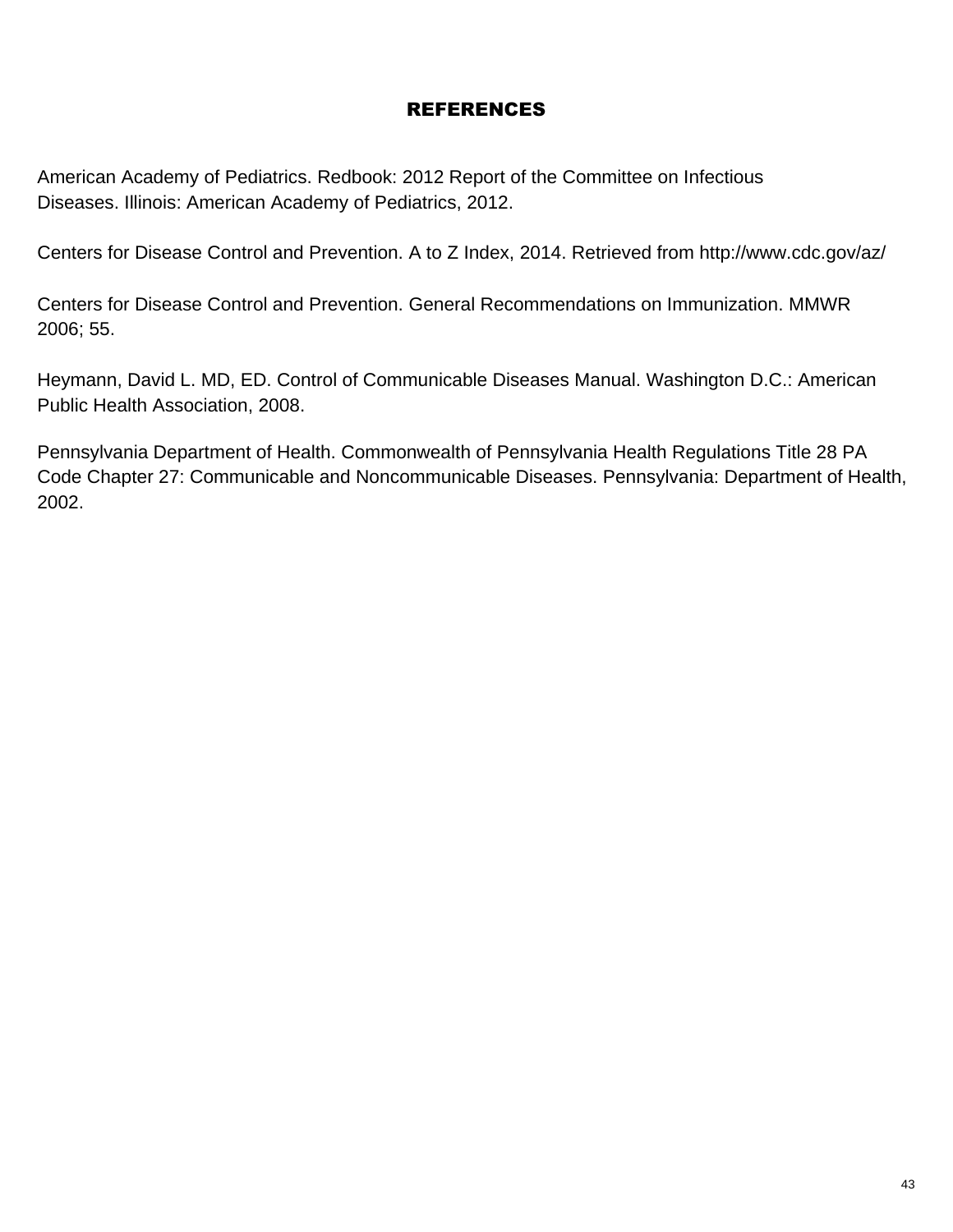# **APPENDIX A: REPORTABLE DISEASES**

# <span id="page-43-0"></span>REPORTABLE DISEASES/CONDITIONS IN ALLEGHENY COUNTY

Report the Following Diseases/Conditions via PA-NEDSS\* at https://www.nedss.state.pa.us Report HIV to (412) 578-8358 and Sexually Transmitted Infections to (412) 578-8081

#### Any unusual diseases/infections/conditions including SARS or MERS-CoV are to be reported IMMEDIATELY as soon as clinically suspected. Reporting is not to await laboratory confirmation.

#### Outbreaks of any kind are to be reported IMMEDIATELY

ON NIGHTS, WEEKENDS, AND HOLIDAYS REPORT ALL TO (412) 687-ACHD (2243)

#### Healthcare practitioners and healthcare facilities MUST report the following WITHIN 24 HOURS\*\*

| 1).      | Animal bites (separate form on ACHD website)              | 10) Haemophilus Influenzae invasive disease     |
|----------|-----------------------------------------------------------|-------------------------------------------------|
| 2)       | Anthrax                                                   | 11) Hantavirus pulmonary syndrome               |
| 3)       | Arboviruses (includes chikungunya, dengue, Eastern        | 12) Hemorrhagic fever ( <i>includes Ebola</i> ) |
|          | equine encephalitis, Japanese encephalitis,               | 13) Lead Poisoning                              |
|          | Powassan, St. Louis encephalitis, West Nile virus         | 14) Legionnellosis                              |
|          | infection, Yellow fever, et. al.)                         | 15) Measles                                     |
| 4)       | Botulism (all forms)                                      | 16) Meningococcal invasive disease              |
|          | 5) Carbon Monoxide Poisoning                              | 17) Plaque                                      |
| 6).      | Cholera                                                   | 18) Poliomyelitis                               |
| $\Omega$ | Diphtheria                                                | 19) Rabies                                      |
|          | 8) Enterohemorrhagic E. coli (shiga toxin-producing $E$ . | 20) Smallpox                                    |
|          | coli or STEC)                                             | 21) Typhoid fever                               |
| 9).      | Food poisoning                                            |                                                 |

#### Healthcare practitioners and healthcare facilities MUST report the following within FIVE WORKING DAYS\*\*

- 22) Acquired Immunodeficiency Syndrome (AIDS)
- 23) Anaplasmosis
- 24) Amebiasis
- 25) Babesiosis
- 26) Brucellosis
- 27) Campylobacteriosis
- 28) Cancer (report to the Pennsylvania Cancer Registry)
- 29) CD4 T-Lymphocyte test result <200 or a percentage <14% of total
- 30) Chancroid
- 31) Chickenpox (Varicella)
- 32) Chlamydia trachomatis (Chlamydia) Infections
- 33) Creutzfeldt-Jakob Disease
- 34) Cryptosporidiosis
- 35) Ehrlichiosis
- 36) Encephalitis (all types)
- 37) Giardiasis
- 38) Neisseria gonorrhoeae (Gonorrhea) Infections
- 39) Granuloma Inguinale
- 40) Guillain-Barre Syndrome
- 41) Hepatitis, Viral Acute and Chronic (A, B, C, D, E)
- 42) Histoplasmosis
- 43) Human Immunodeficiency Virus (HIV)
- 44) Influenza (Lab-confirmed only)
- 45) Leprosy
- 46) Leptospirosis
- 47) Listeriosis
- 48) Lyme Disease
- 49) Lymphogranuloma Venereum
- 50) Malaria
- 51) Methicillin-Resistant Staphylococcus Aureus (MRSA), invasive disease (separate form on ACHD website)
- 52) Meningitis (all types-not limited to invasive
- Haemophilus influenzae or Neisseria meningitidis) 53) Mumps
- 54) Perinatal exposure of a newborn to Hepatitis B
- 55) Perinatal exposure of a newborn to HIV
- 56) Pertussis
- 57) Psittacosis (Ornithosis)
- 58) Respiratory Syncytial Virus
- 59) Rickettsial Diseases
- 60) Rubella and Congenital Rubella Syndrome
- 61) Salmonellosis
- 62) Shigellosis
- 63) Staphylococcus aureus, Vancomycin-resistant<br>(VRSA) or Intermediate (VISA) invasive disease
- 64) Streptococcal invasive disease (group A)
- 65) Streptococcus pneumoniae, invasive disease
- 66) Syphilis all stages
- 67) Tetanus
- 68) Toxic Shock Syndrome
- 69) Toxoplasmosis
- 70) Trichinosis
- 71) Tuberculosis
- 72) Tularemia

#### Reportable only in children <5 years of age to the Pennsylvania Department of Health at (877) 724-3258

- 73) Congenital Adrenal Hyperplasia (CAH)
- 74) Congenital Hypothyroidism
- 75) Galactosemia
- 76) Maple Syrup Urine Disease
- 77) Phenylketonuria
- 78) Sickle Cell Disease

\*PA-NEDSS is Pennsylvania's version of the National Electronic Disease Surveillance System. New Users: To register for PA-NEDSS access please send an e-mail to NEDSS@pa.gov \*\*Clinical laboratories — all diseases are reportable by next workday

Updated 07.02.2014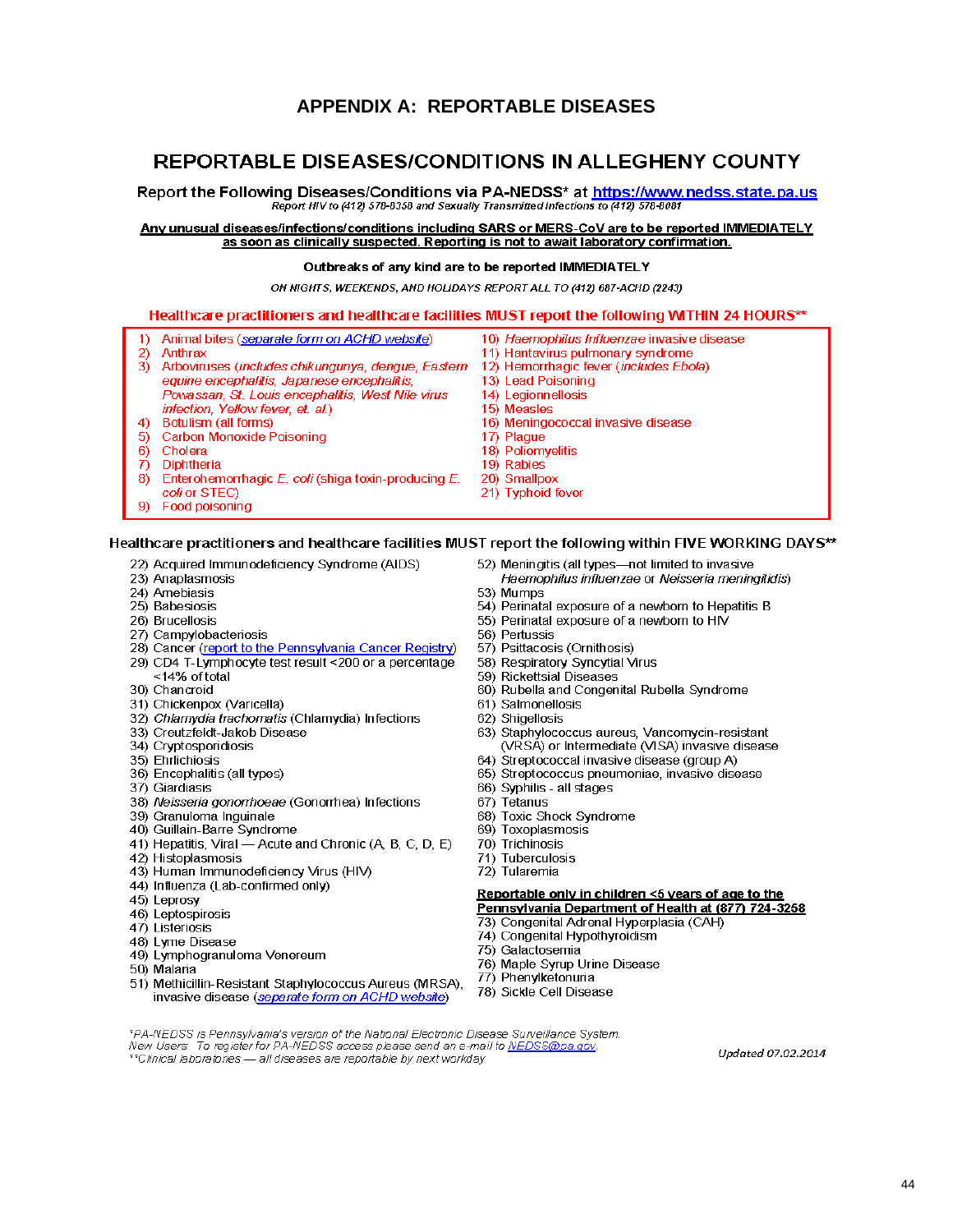# **APPENDIX B: GENERAL EXCLUSION GUIDELINES**

<span id="page-44-0"></span>

| <b>SYMPTOMS</b>                                                                             | <b>MANAGEMENT</b>                                                         |
|---------------------------------------------------------------------------------------------|---------------------------------------------------------------------------|
| Illness preventing participation in activities<br>as determined by child care staff         | Exclusion until illness resolves and able to<br>participate in activities |
| Illness that requires a need for care that is                                               | Exclusion or placement in care environment                                |
| greater than staff can provide without                                                      | where appropriate care can be provided,                                   |
| compromising health and safety of others                                                    | without compromising care of others.                                      |
| Severe illness suggested by fever with                                                      | Medical evaluation and exclusion until                                    |
| behavior changes, lethargy, irritability,                                                   | symptoms have resolved                                                    |
| persistent crying, difficulty breathing,                                                    |                                                                           |
| progressive rash with above symptoms                                                        |                                                                           |
| Rash with fever or behavioral change                                                        | Medical evaluation and exclusion until illness                            |
|                                                                                             | is determined not to be communicable                                      |
| Persistent abdominal pain (2 hours or more)                                                 | Medical evaluation and exclusion until                                    |
| or intermittent abdominal pain associated                                                   | symptoms have resolved                                                    |
| with fever, dehydration, or other systematic                                                |                                                                           |
| signs and symptoms                                                                          |                                                                           |
| Vomiting 2 or more times in preceding 24                                                    | Exclusion until symptoms have resolved,                                   |
| hours                                                                                       | unless vomiting is determined to be caused                                |
|                                                                                             | by a non-communicable condition and child                                 |
|                                                                                             | is able to remain hydrated and participate in<br>activities               |
|                                                                                             | Medical evaluation for stools with blood or                               |
| Diarrhea if stool not contained in diaper or if<br>stool frequency exceeds 2 or more stools | mucus; exclusion until stools are contained                               |
| above normal for that child or stools contain                                               | in the diaper or when toiled-trained children                             |
| blood or mucus                                                                              | no longer have accidents using the toilet and                             |
|                                                                                             | when stool frequency becomes less than 2                                  |
|                                                                                             | stools above that child's normal frequency                                |
| Oral lesions                                                                                | Exclusion if unable to contain drool or if                                |
|                                                                                             | unable to participate because of other                                    |
|                                                                                             | symptoms or until child or staff member is                                |
|                                                                                             | considered to be noninfectious (lesions                                   |
|                                                                                             | smaller or resolved)                                                      |
| <b>Skin lesions</b>                                                                         | Keep lesions on exposed skin surfaces                                     |
|                                                                                             | covered with a waterproof dressing                                        |

Excerpted from "American Academy of Pediatrics. Redbook: 2012, Report of the Committee on Infectious Diseases, Illinois: American Academy of Pediatrics, 2012."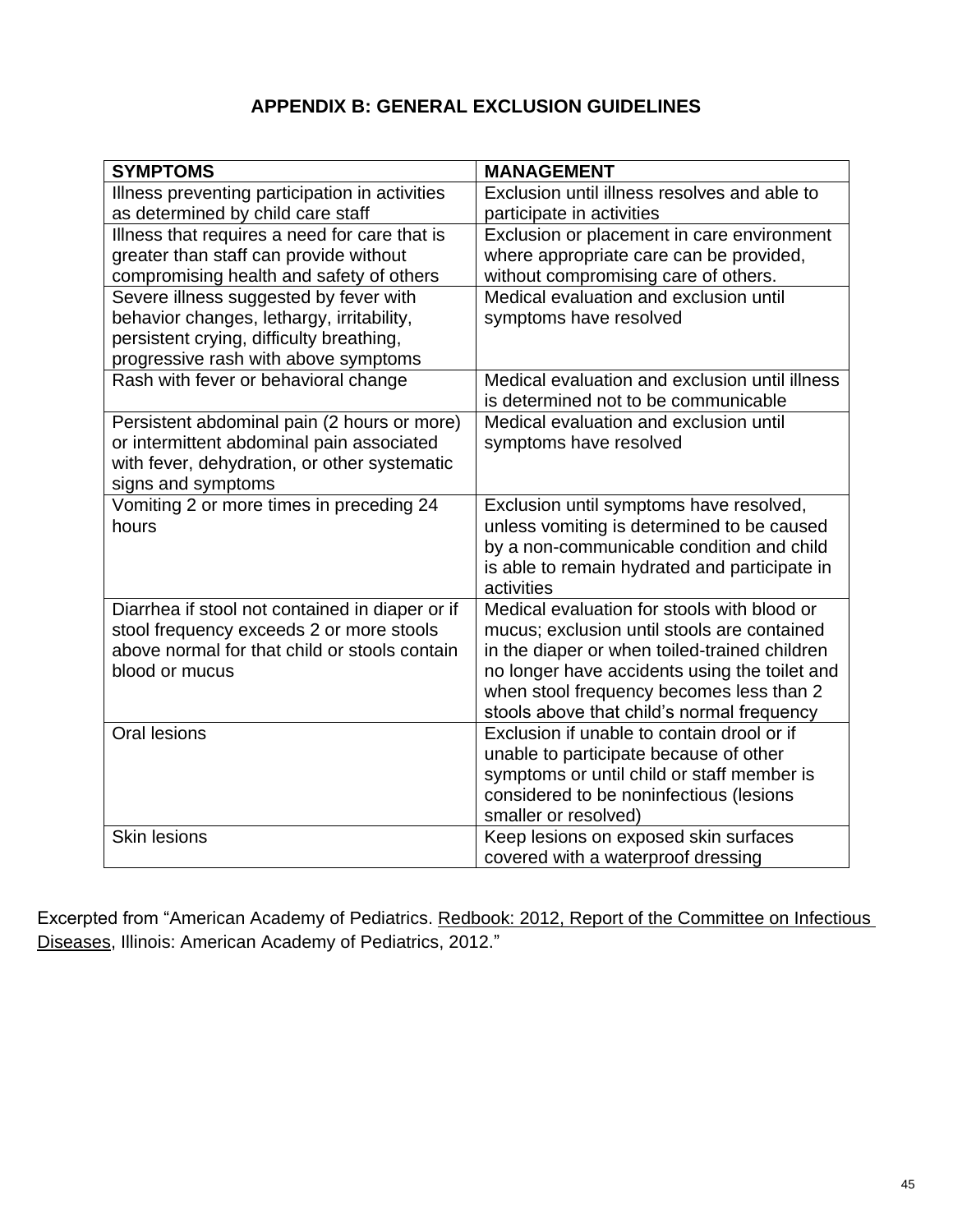# **APPENDIX C: RECOMMENDED VACCINATIONS**

This schedule is approved by the Advisory Committee on Immunization Practices (http://www.cdc.gov/vaccines/acips/acip/actices/intp://www.cdc.gov/vacines/acip/actices/intp://www.cdc.gov/vacines/acip/actices/intp://www.cdc.g Family Physicians (http://www.aafp.org), and the American College of Obstetricians and Gynecologists (http://www.acog.org)

<span id="page-45-1"></span><span id="page-45-0"></span>NOTE: The above recommendations must be read along with the footnotes of this schedule



# (FOR THOSE WHO FALL BEHIND OR START LATE, SEE THE CATCH-UP SCHEDULE [FIGURE 2]). Figure 1. Recommended immunization schedule for persons aged 0 through 18 years – United States, 2015

These recommendations must be read with the footnotes that follow. For those who fall behind or start late, provide catch-up vaccination at the earliest opportunity as indicated by the green bars in Figure 1.<br>To determine